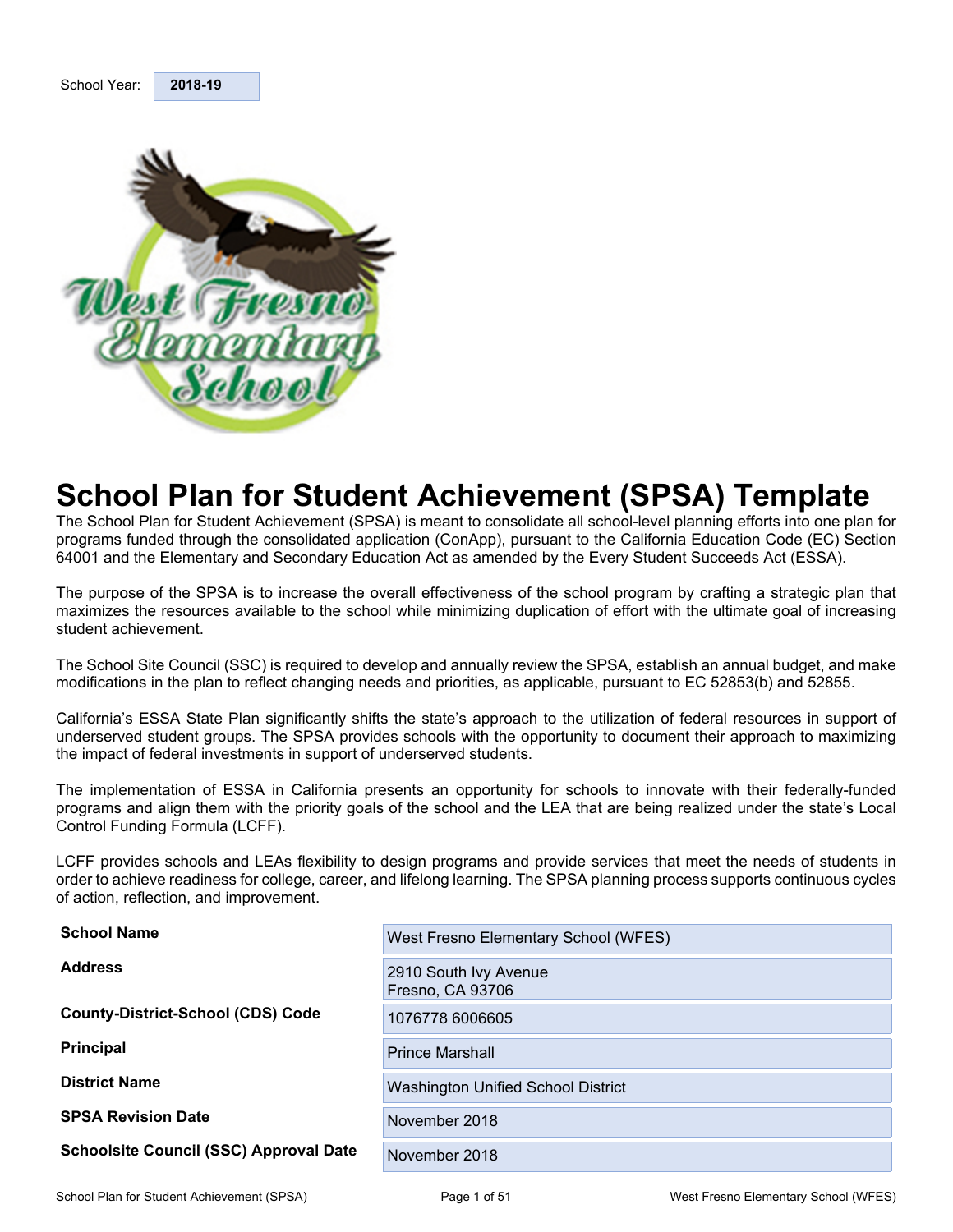In the pages that follow, please describe the school's plan for making the best use of federal ESEA resources in alignment with other federal, state, and local programs.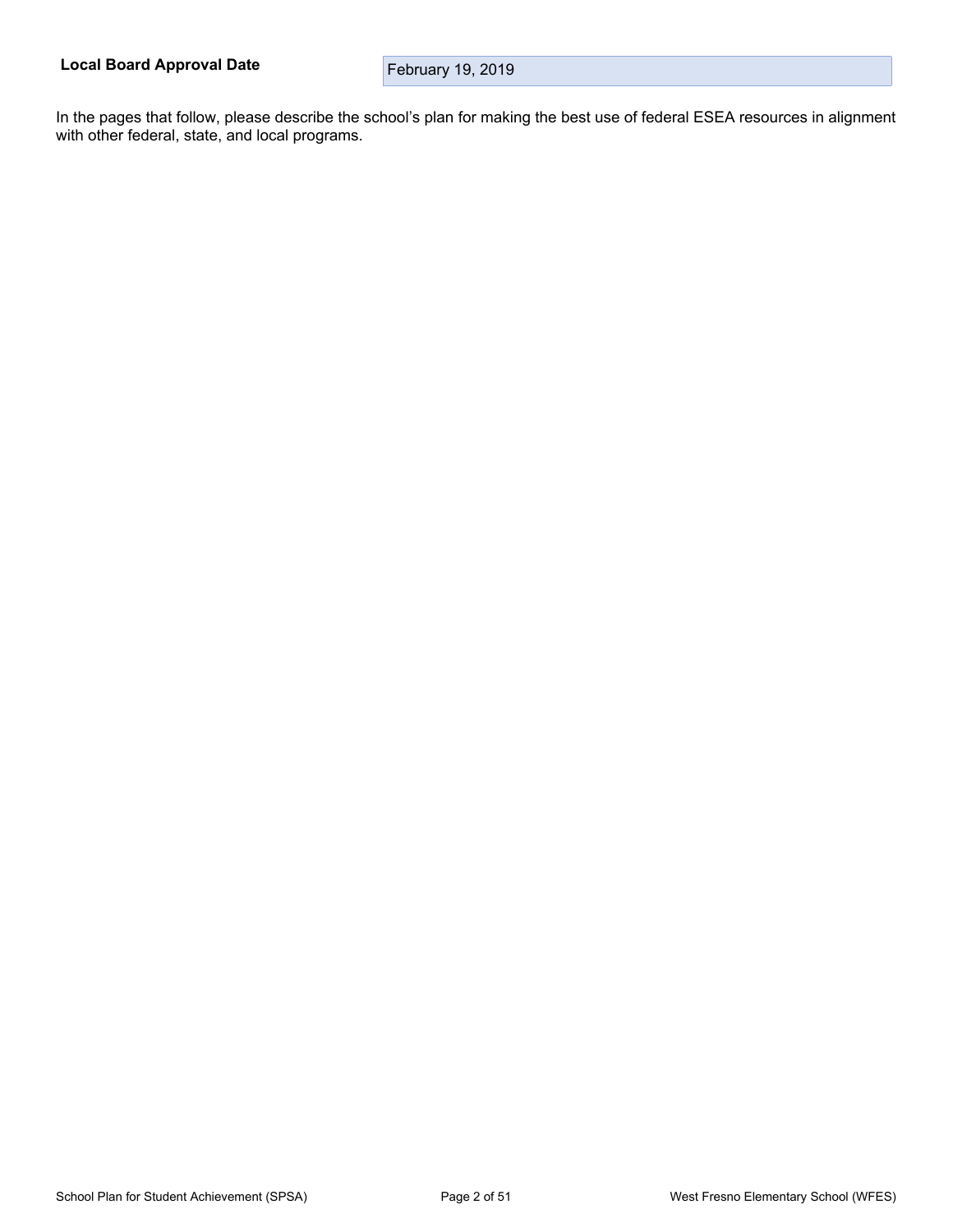## <span id="page-2-0"></span>**Table of Contents**

| 0\tidentification.com/integration.com/integration.com/integration.com/integration.com/integration.com/integration.com/integration.com/integration.com/integration.com/integration.com/integration.com/integration.com/integrat |  |
|--------------------------------------------------------------------------------------------------------------------------------------------------------------------------------------------------------------------------------|--|
|                                                                                                                                                                                                                                |  |
|                                                                                                                                                                                                                                |  |
|                                                                                                                                                                                                                                |  |
|                                                                                                                                                                                                                                |  |
|                                                                                                                                                                                                                                |  |
|                                                                                                                                                                                                                                |  |
|                                                                                                                                                                                                                                |  |
|                                                                                                                                                                                                                                |  |
|                                                                                                                                                                                                                                |  |
|                                                                                                                                                                                                                                |  |
|                                                                                                                                                                                                                                |  |
|                                                                                                                                                                                                                                |  |
|                                                                                                                                                                                                                                |  |
|                                                                                                                                                                                                                                |  |
|                                                                                                                                                                                                                                |  |
|                                                                                                                                                                                                                                |  |
|                                                                                                                                                                                                                                |  |
|                                                                                                                                                                                                                                |  |
|                                                                                                                                                                                                                                |  |
|                                                                                                                                                                                                                                |  |
|                                                                                                                                                                                                                                |  |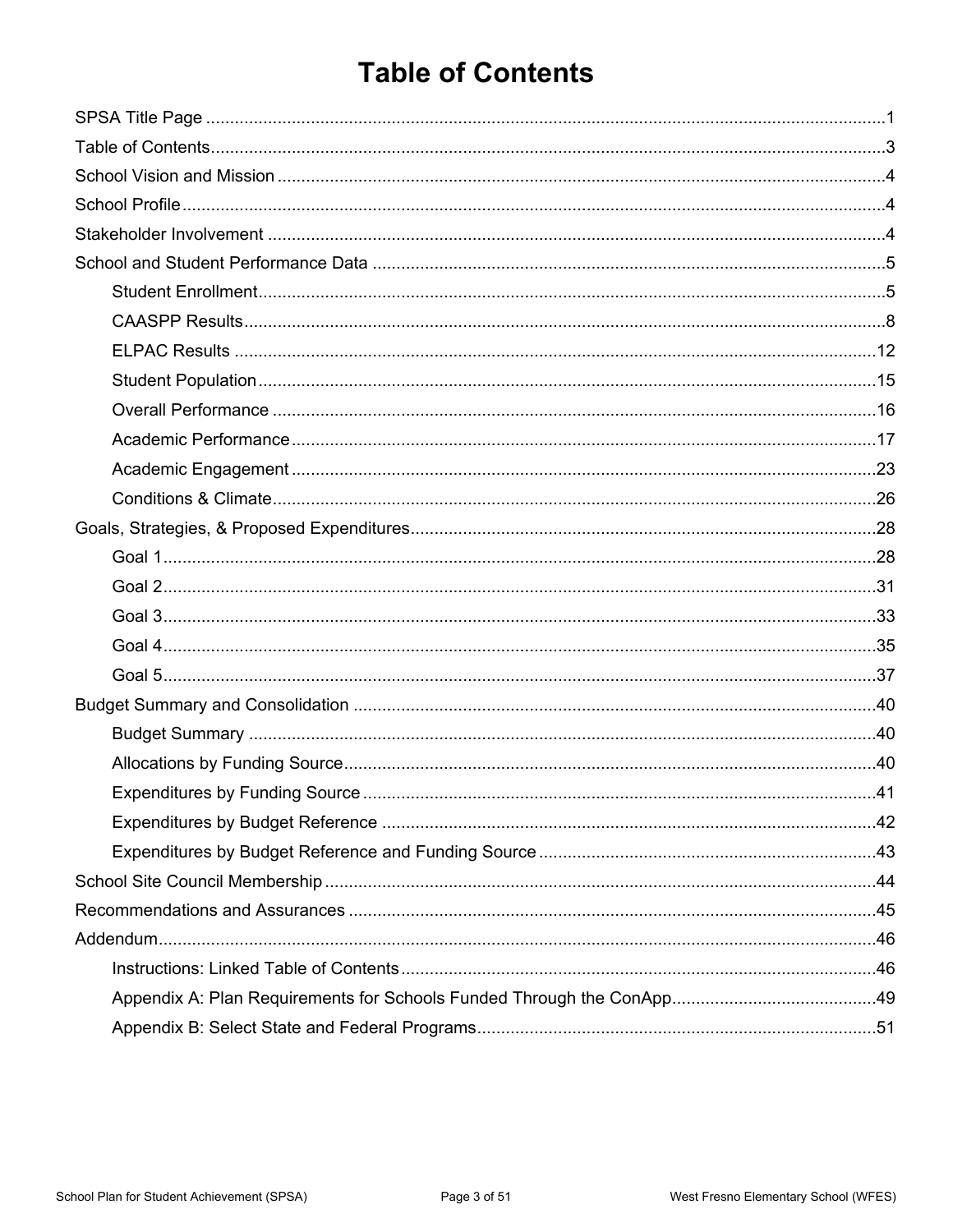## <span id="page-3-0"></span>**School Vision and Mission**

West Fresno Elementary School creates a passion for lifelong learning and empowers students to value self, others, and the world.

## <span id="page-3-1"></span>**School Profile**

West Fresno Elementary School (WFES) is located in the southwest corner of the city of Fresno. The school was established over 50 years ago and has a long history in the suburban community. The school has a diverse population of 721 students in grades Transitional Kindergarten through grade 5.

60% of WFES's students are English Language Learners and 98% of our school population is designated socialeconomically disadvantaged.

Our student population represents approximately 77% Hispanic, 8.5% African American, 9.6% Asian, 2.6% White, and 2% other.

## <span id="page-3-2"></span>**Stakeholder Involvement**

How, when, and with whom did the school consult as part of the planning process for this SPSA/Annual Review and Update?

### **Involvement Process for the SPSA and Annual Review and Update**

2017-18 SPSA review and input for 2018-19 SPSA:

October School Site Council and ELAC Meetings

- Review and update Parent Involvement Policy and obtain parent input
- Review and update School/Parent Compact
- Review Needs, SPSA, and budget

November SSC/ELAC Meeting

• Final Revisions and Approval of 2018-19 SPSA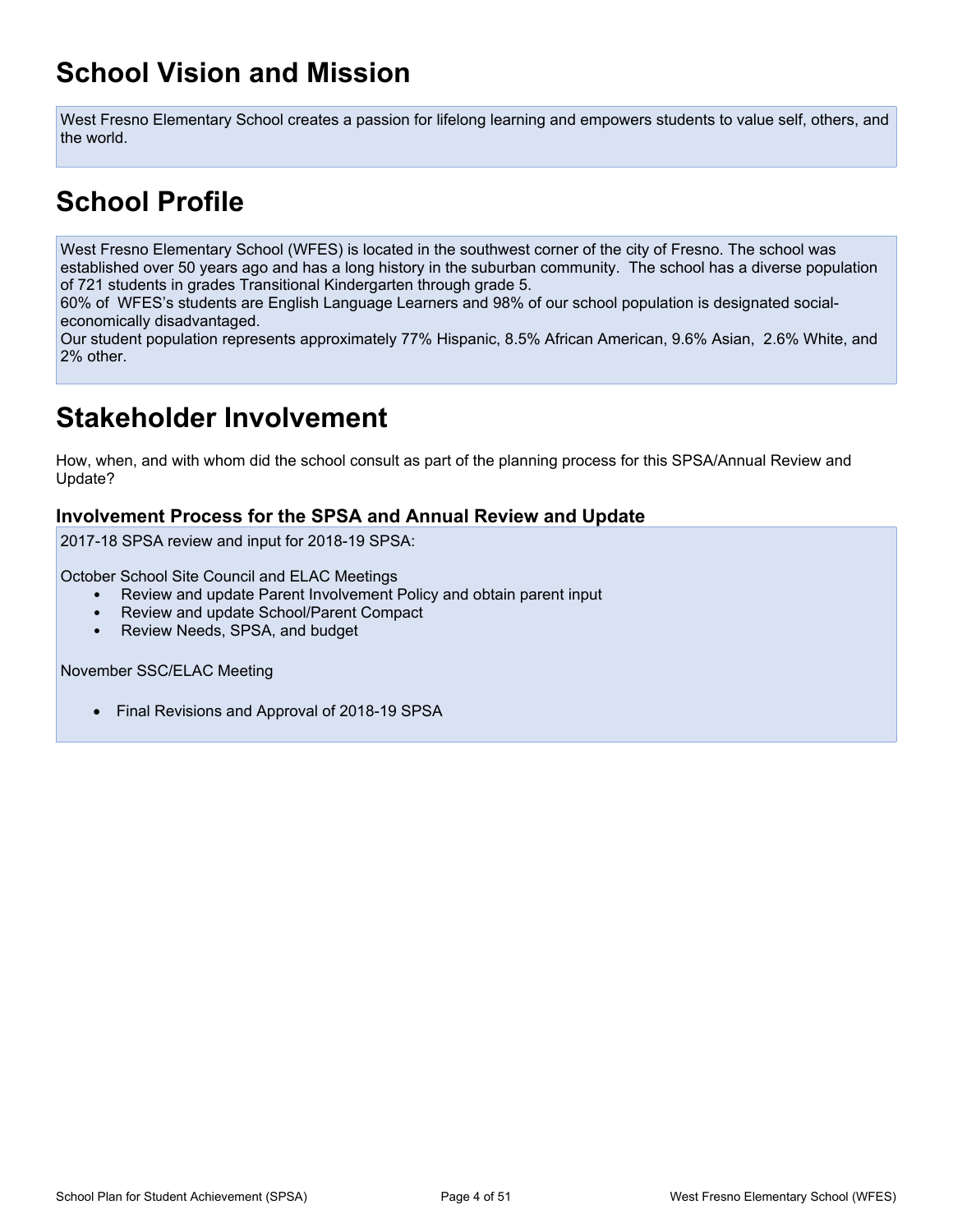<span id="page-4-0"></span>

| <b>Student Enrollment by Subgroup</b> |         |                              |                         |                           |              |         |  |  |  |  |  |
|---------------------------------------|---------|------------------------------|-------------------------|---------------------------|--------------|---------|--|--|--|--|--|
|                                       |         | <b>Percent of Enrollment</b> |                         | <b>Number of Students</b> |              |         |  |  |  |  |  |
| <b>Student Group</b>                  | 2015-16 | 2016-17                      | 2017-18                 | 2015-16                   | 2016-17      | 2017-18 |  |  |  |  |  |
| American Indian                       | 0.3%    | $0.1\%$                      | $.1\%$                  | 2                         |              |         |  |  |  |  |  |
| African American                      | 10.6%   | $8.6\%$                      | 8.5%                    | 82                        | 65           | 61      |  |  |  |  |  |
| Asian                                 | 8.5%    | 10.1%                        | $9.6\%$                 | 66                        | 77           | 69      |  |  |  |  |  |
| <b>Filipino</b>                       | 0.1%    | 0.1%                         | $0\%$                   |                           |              | 0       |  |  |  |  |  |
| Hispanic/Latino                       | 78.0%   | 77.0%                        | 77%                     | 605                       | 585          | 555     |  |  |  |  |  |
| <b>Pacific Islander</b>               | $0.0\%$ | $0.0\%$                      | .1%                     | 0                         | $\mathbf{0}$ |         |  |  |  |  |  |
| White                                 | 1.0%    | $2.2\%$                      | $2.6\%$                 | 8                         | 17           | 19      |  |  |  |  |  |
| <b>Multiple/No Response</b>           | 1.3%    | $0.3\%$                      | 1.1%                    | 10                        | 2            | 8       |  |  |  |  |  |
|                                       |         |                              | <b>Total Enrollment</b> | 776                       | 760          | 721     |  |  |  |  |  |

## <span id="page-4-1"></span>**Student Enrollment Enrollment By Student Group**

## **Student Enrollment Enrollment By Grade Level**

| <b>Student Enrollment by Grade Level</b> |         |                           |             |  |  |  |  |  |  |  |
|------------------------------------------|---------|---------------------------|-------------|--|--|--|--|--|--|--|
|                                          |         | <b>Number of Students</b> |             |  |  |  |  |  |  |  |
| Grade                                    | 2015-16 | 2016-17                   | 2017-18     |  |  |  |  |  |  |  |
| Kindergarten                             | 112     | 136                       | 133         |  |  |  |  |  |  |  |
| Grade 1                                  | 113     | 114                       | 111         |  |  |  |  |  |  |  |
| Grade 2                                  | 134     | 111                       | 116         |  |  |  |  |  |  |  |
| Grade3                                   | 159     | 125                       | 100         |  |  |  |  |  |  |  |
| Grade 4                                  | 119     | 154                       | 114         |  |  |  |  |  |  |  |
| Grade 5                                  | 139     | 120                       | 147         |  |  |  |  |  |  |  |
| Grade 6                                  | 0       |                           | $\pmb{0}$   |  |  |  |  |  |  |  |
| Grade 7                                  | 0       |                           | 0           |  |  |  |  |  |  |  |
| Grade 8                                  | 0       |                           | 0           |  |  |  |  |  |  |  |
| Grade 9                                  | 0       |                           | 0           |  |  |  |  |  |  |  |
| Grade 10                                 | 0       |                           | 0           |  |  |  |  |  |  |  |
| Grade 11                                 | 0       |                           | 0           |  |  |  |  |  |  |  |
| Grade 12                                 | 0       |                           | $\mathbf 0$ |  |  |  |  |  |  |  |
| <b>Total Enrollment</b>                  | 776     | 760                       | 721         |  |  |  |  |  |  |  |

#### **Conclusions based on this data:**

**1.** We have a large class of students entering 6th grade.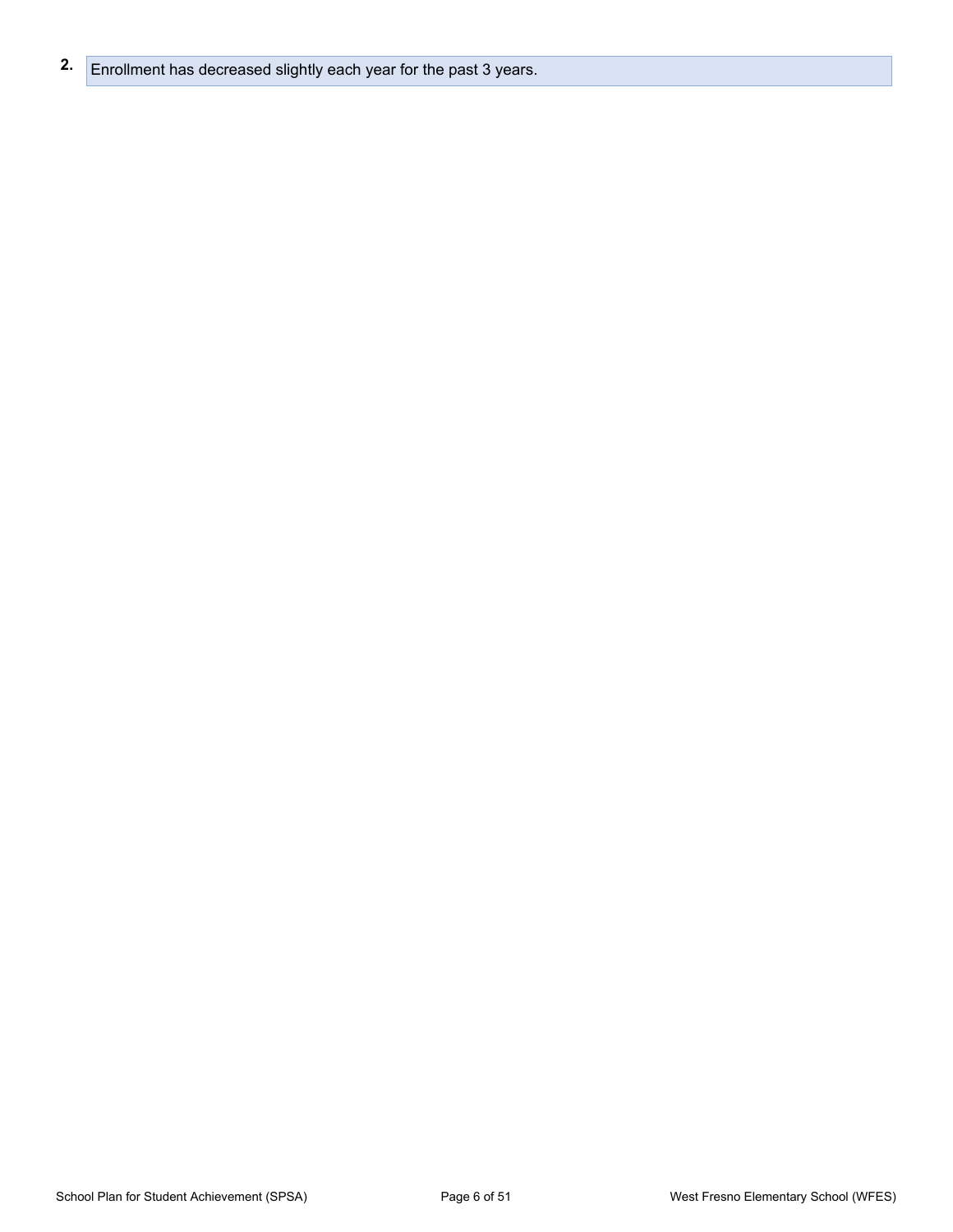## **Student Enrollment English Learner (EL) Enrollment**

| <b>English Learner (EL) Enrollment</b>        |         |                           |         |                            |              |         |  |  |  |  |
|-----------------------------------------------|---------|---------------------------|---------|----------------------------|--------------|---------|--|--|--|--|
|                                               |         | <b>Number of Students</b> |         | <b>Percent of Students</b> |              |         |  |  |  |  |
| <b>Student Group</b>                          | 2015-16 | 2016-17                   | 2017-18 | 2015-16                    | 2016-17      | 2017-18 |  |  |  |  |
| <b>English Learners</b>                       | 458     | 448                       | 409     | 61.4                       | 62           | 57.3    |  |  |  |  |
| <b>Fluent English Proficient (FEP)</b>        | 33      | 23                        | 8       | 4.4 (IFEP)                 | $3.2$ (IFEP) | (IFEP)  |  |  |  |  |
| <b>Reclassified Fluent English Proficient</b> | 34      | 26                        | 59      | 4.6                        | 3.6          | 8.3     |  |  |  |  |

#### **Conclusions based on this data:**

- **1.** The number of English Learners has declined along with the overall enrollment of the school.
- **2.** Reclassification rates continue to increase at a steady pace.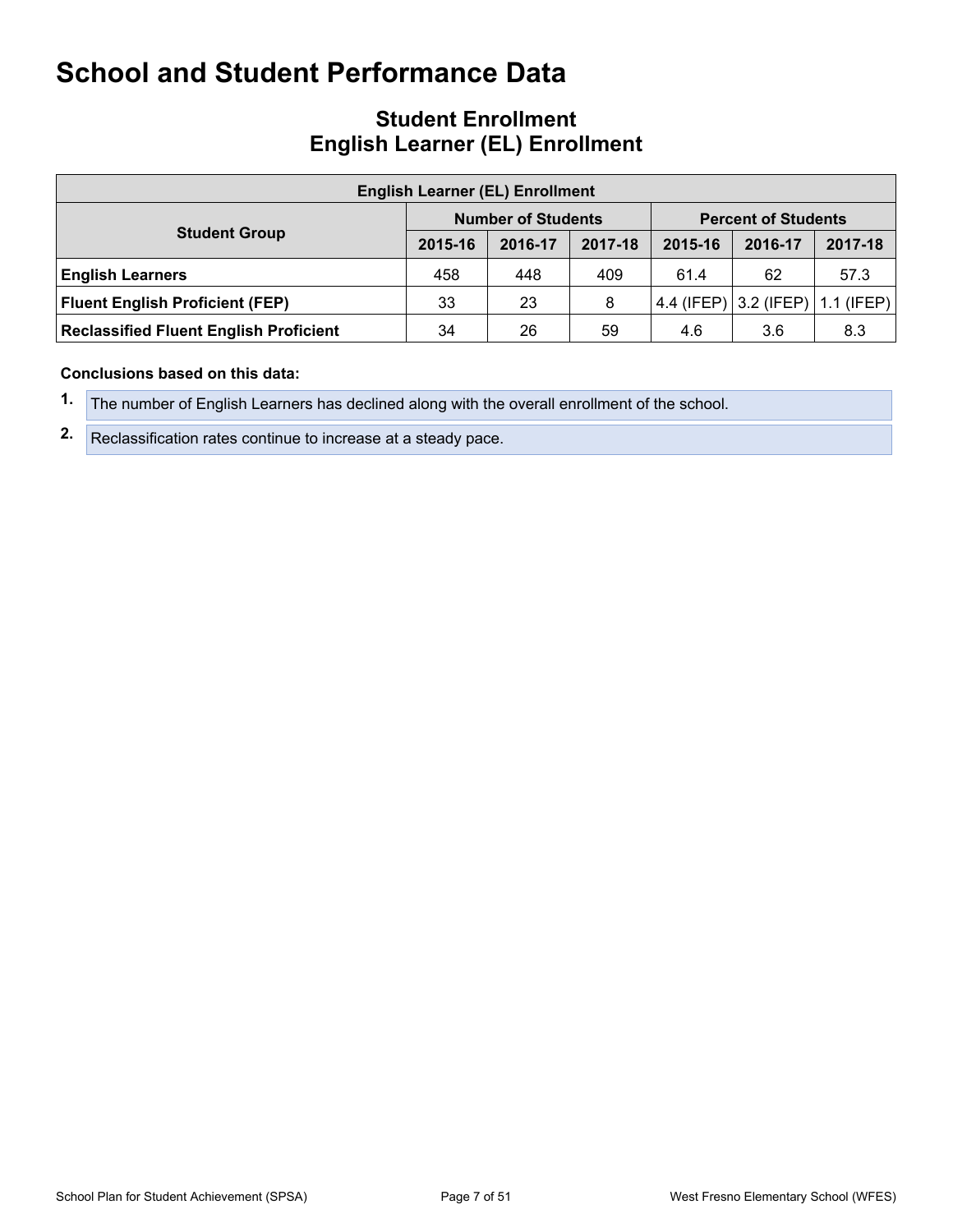## <span id="page-7-0"></span>**CAASPP Results English Language Arts/Literacy (All Students)**

| <b>Overall Participation for All Students</b> |           |                        |           |                      |         |           |                                     |         |           |                      |       |           |
|-----------------------------------------------|-----------|------------------------|-----------|----------------------|---------|-----------|-------------------------------------|---------|-----------|----------------------|-------|-----------|
| Grade                                         |           | # of Students Enrolled |           | # of Students Tested |         |           | # of Students with<br><b>Scores</b> |         |           | % of Students Tested |       |           |
| Level                                         | $15 - 16$ | $16-17$                | $17 - 18$ | $15 - 16$            | $16-17$ | $17 - 18$ | $15 - 16$                           | $16-17$ | $17 - 18$ | $15 - 16$            | 16-17 | $17 - 18$ |
| Grade 3                                       | 159       | 119                    | 102       | 154                  | 116     | 101       | 154                                 | 116     | 101       | 100                  | 97.5  | 99        |
| Grade 4                                       | 125       | 152                    | 123       | 117                  | 149     | 121       | 117                                 | 149     | 121       | 100                  | 98    | 98.4      |
| Grade 5                                       | 146       | 115                    | 150       | 141                  | 112     | 148       | 141                                 | 112     | 148       | 100                  | 97.4  | 98.7      |
| <b>All Grades</b>                             | 430       | 386                    | 375       | 412                  | 377     | 370       | 412                                 | 377     | 370       | 95.8                 | 97.7  | 98.7      |

| <b>Overall Achievement for All Students</b> |           |                         |       |   |                                                               |       |    |                   |       |           |                                 |                               |    |                              |           |  |
|---------------------------------------------|-----------|-------------------------|-------|---|---------------------------------------------------------------|-------|----|-------------------|-------|-----------|---------------------------------|-------------------------------|----|------------------------------|-----------|--|
| Grade                                       |           | <b>Mean Scale Score</b> |       |   | % Standard<br><b>Exceeded</b>                                 |       |    | % Standard<br>Met |       |           | % Standard<br><b>Nearly Met</b> |                               |    | % Standard<br><b>Not Met</b> |           |  |
| Level                                       | $15 - 16$ |                         |       |   | 16-17   17-18   15-16   16-17   17-18   15-16   16-17   17-18 |       |    |                   |       | $15 - 16$ |                                 | 16-17   17-18   15-16   16-17 |    |                              | $17 - 18$ |  |
| Grade 3                                     | 2359.     | 2392.                   | 2387. | 3 | 12.93                                                         | 10.89 | 15 | 18.10             | 18.81 | 24        | 29.31                           | 27.72                         | 58 | 39.66                        | 42.57     |  |
| Grade 4                                     | 2407.     | 2401.                   | 2414. | 9 | 8.72                                                          | 12.40 | 15 | 16.11             | 14.88 | 24        | 20.13                           | 14.88                         | 52 | 55.03                        | 57.85     |  |
| Grade 5                                     | 2426.     | 2467                    | 2434. | 5 | 15.18                                                         | 3.38  | 11 | 22.32             | 27.70 | 25        | 27.68                           | 16.89                         | 59 | 34.82                        | 52.03     |  |
| <b>All Grades</b>                           | N/A       | N/A                     | N/A   | 5 | 11.94                                                         | 8.38  | 14 | 18.57             | 21.08 | 24        | 25.20                           | 19.19                         | 57 | 44.30                        | 51.35     |  |

| Reading<br>Demonstrating understanding of literary and non-fictional texts |           |                  |           |           |                       |           |                  |         |           |  |  |  |
|----------------------------------------------------------------------------|-----------|------------------|-----------|-----------|-----------------------|-----------|------------------|---------|-----------|--|--|--|
|                                                                            |           | % Above Standard |           |           | % At or Near Standard |           | % Below Standard |         |           |  |  |  |
| <b>Grade Level</b>                                                         | $15 - 16$ | $16-17$          | $17 - 18$ | $15 - 16$ | $16-17$               | $17 - 18$ | $15 - 16$        | $16-17$ | $17 - 18$ |  |  |  |
| Grade 3                                                                    | 3         | 11.21            | 10.89     | 36        | 36.21                 | 35.64     | 61               | 52.59   | 53.47     |  |  |  |
| Grade 4                                                                    | 10        | 6.04             | 9.92      | 26        | 45.64                 | 42.15     | 64               | 48.32   | 47.93     |  |  |  |
| Grade 5                                                                    | 5         | 16.96            | 7.43      | 36        | 42.86                 | 40.54     | 59               | 40.18   | 52.03     |  |  |  |
| <b>All Grades</b>                                                          | 6         | 10.88            | 9.19      | 33        | 41.91                 | 39.73     | 61               | 47.21   | 51.08     |  |  |  |

| Writing<br>Producing clear and purposeful writing |           |                  |           |           |                       |           |                  |         |           |  |  |  |
|---------------------------------------------------|-----------|------------------|-----------|-----------|-----------------------|-----------|------------------|---------|-----------|--|--|--|
|                                                   |           | % Above Standard |           |           | % At or Near Standard |           | % Below Standard |         |           |  |  |  |
| <b>Grade Level</b>                                | $15 - 16$ | $16-17$          | $17 - 18$ | $15 - 16$ | $16-17$               | $17 - 18$ | $15 - 16$        | $16-17$ | $17 - 18$ |  |  |  |
| Grade 3                                           | 3         | 16.38            | 10.89     | 40        | 42.24                 | 48.51     | 57               | 41.38   | 40.59     |  |  |  |
| Grade 4                                           | 8         | 9.40             | 14.88     | 48        | 44.30                 | 38.84     | 44               | 46.31   | 46.28     |  |  |  |
| Grade 5                                           |           | 15.18            | 5.41      | 29        | 48.21                 | 42.57     | 64               | 36.61   | 52.03     |  |  |  |
| <b>All Grades</b>                                 | 6         | 13.26            | 10.00     | 39        | 44.83                 | 42.97     | 56               | 41.91   | 47.03     |  |  |  |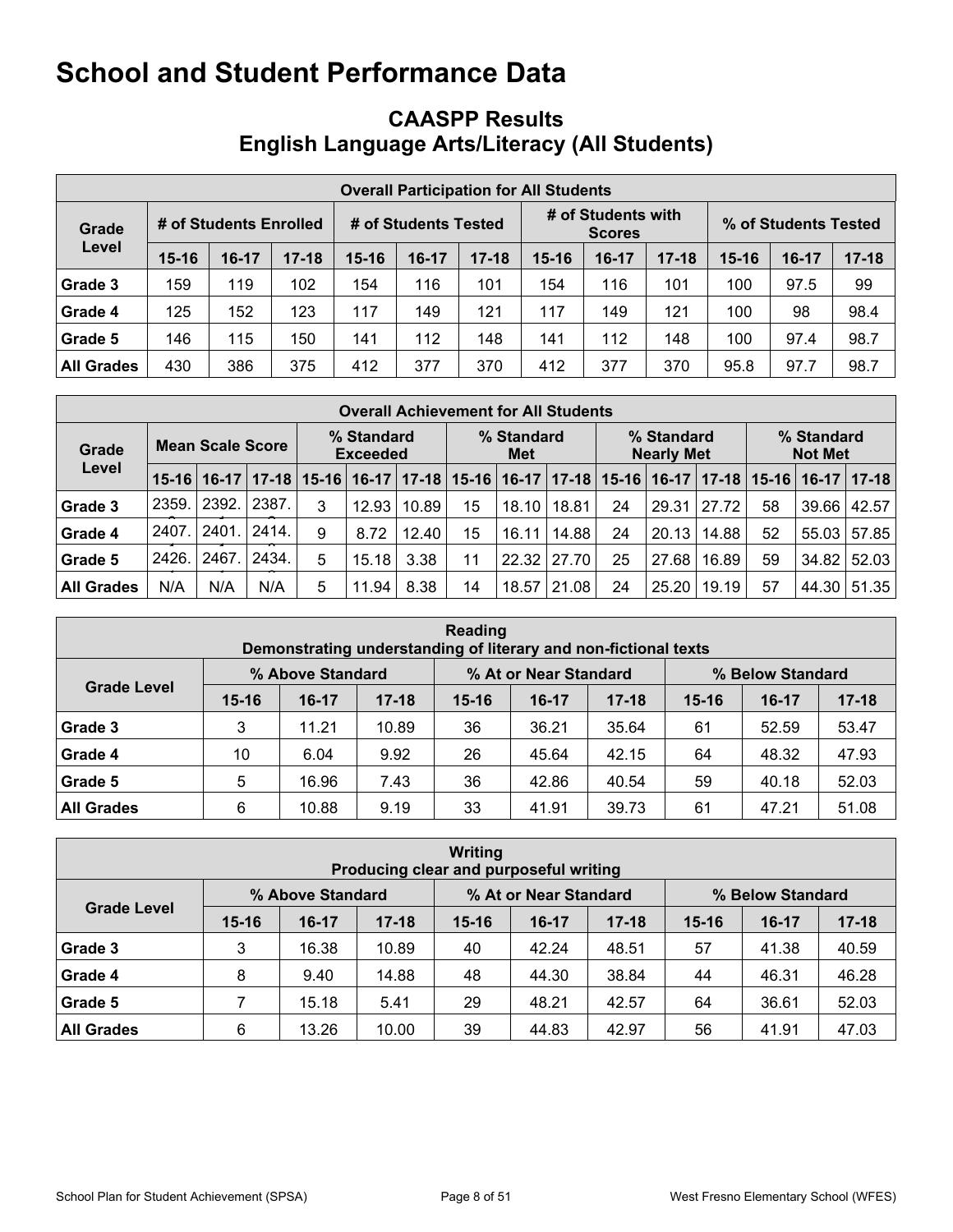| Listening<br>Demonstrating effective communication skills |           |                  |           |           |                       |           |                  |         |           |  |  |  |
|-----------------------------------------------------------|-----------|------------------|-----------|-----------|-----------------------|-----------|------------------|---------|-----------|--|--|--|
|                                                           |           | % Above Standard |           |           | % At or Near Standard |           | % Below Standard |         |           |  |  |  |
| <b>Grade Level</b>                                        | $15 - 16$ | $16-17$          | $17 - 18$ | $15 - 16$ | $16 - 17$             | $17 - 18$ | $15 - 16$        | $16-17$ | $17 - 18$ |  |  |  |
| Grade 3                                                   | 2         | 12.07            | 11.88     | 70        | 60.34                 | 60.40     | 28               | 27.59   | 27.72     |  |  |  |
| Grade 4                                                   | 8         | 3.36             | 5.79      | 61        | 57.72                 | 65.29     | 32               | 38.93   | 28.93     |  |  |  |
| Grade 5                                                   | 4         | 11.61            | 4.05      | 51        | 60.71                 | 56.76     | 45               | 27.68   | 39.19     |  |  |  |
| <b>All Grades</b>                                         | 4         | 8.49             | 6.76      | 61        | 59.42                 | 60.54     | 35               | 32.10   | 32.70     |  |  |  |

| <b>Research/Inquiry</b><br>Investigating, analyzing, and presenting information |           |         |           |           |         |           |           |         |           |  |  |  |
|---------------------------------------------------------------------------------|-----------|---------|-----------|-----------|---------|-----------|-----------|---------|-----------|--|--|--|
| % Above Standard<br>% At or Near Standard<br>% Below Standard                   |           |         |           |           |         |           |           |         |           |  |  |  |
| <b>Grade Level</b>                                                              | $15 - 16$ | $16-17$ | $17 - 18$ | $15 - 16$ | $16-17$ | $17 - 18$ | $15 - 16$ | $16-17$ | $17 - 18$ |  |  |  |
| Grade 3                                                                         | 12        | 19.83   | 18.81     | 40        | 51.72   | 46.53     | 48        | 28.45   | 34.65     |  |  |  |
| Grade 4                                                                         | 13        | 9.40    | 13.22     | 46        | 49.66   | 39.67     | 41        | 40.94   | 47.11     |  |  |  |
| Grade 5                                                                         | 10        | 24.11   | 14.86     | 54        | 47.32   | 38.51     | 36        | 28.57   | 46.62     |  |  |  |
| <b>All Grades</b>                                                               | 11        | 16.98   | 15.41     | 47        | 49.60   | 41.08     | 42        | 33.42   | 43.51     |  |  |  |

#### **Conclusions based on this data:**

- **1.** There is continued growth of student progression towards meeting and exceeding standard over the three year comparison.
- **2.** Few students score in the above standard level overall.

**3.** Percentages of students who did not meet standard continues to decrease each year.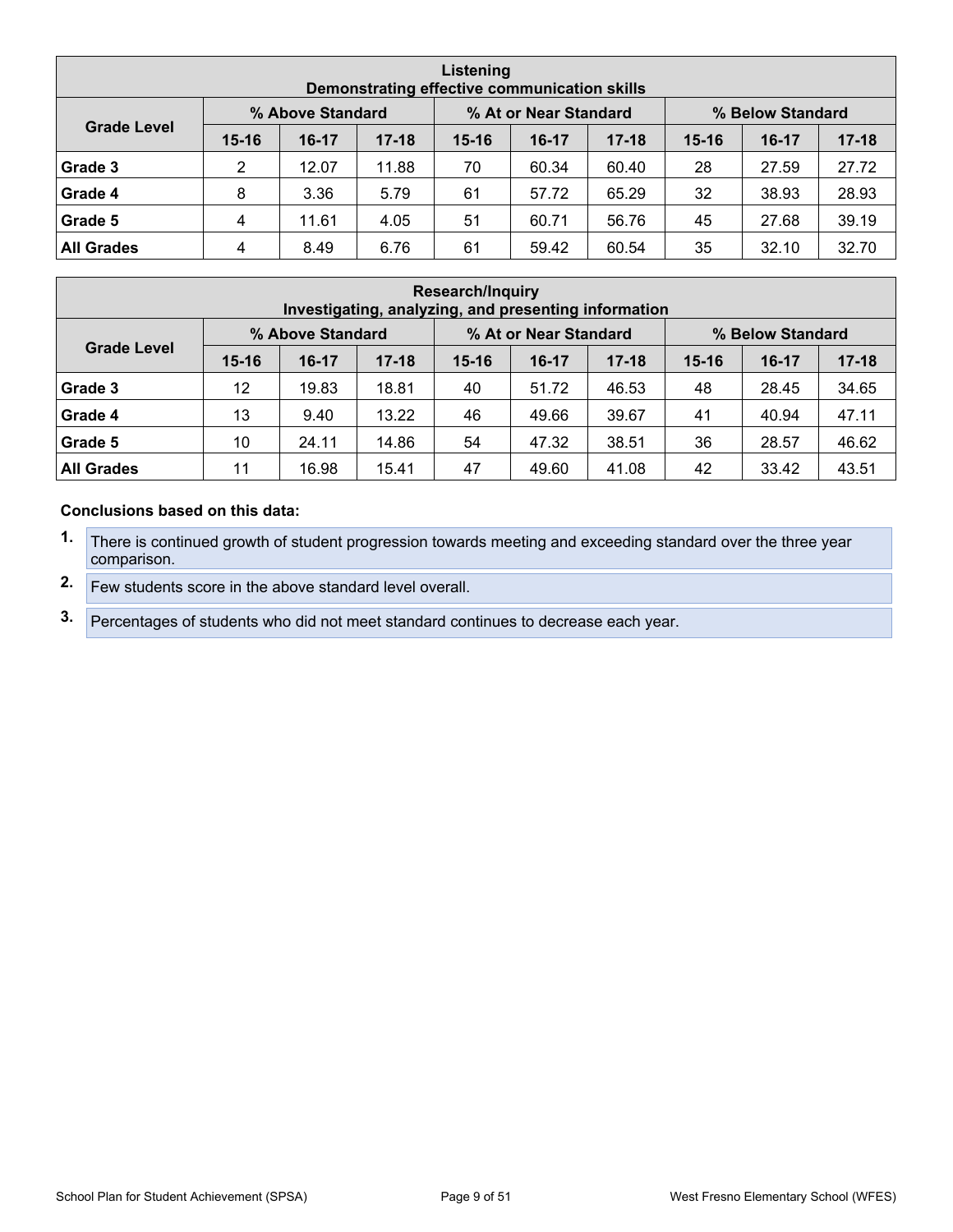## **CAASPP Results Mathematics (All Students)**

| <b>Overall Participation for All Students</b> |           |                        |           |           |                      |           |           |                                     |           |                      |       |           |
|-----------------------------------------------|-----------|------------------------|-----------|-----------|----------------------|-----------|-----------|-------------------------------------|-----------|----------------------|-------|-----------|
| Grade                                         |           | # of Students Enrolled |           |           | # of Students Tested |           |           | # of Students with<br><b>Scores</b> |           | % of Students Tested |       |           |
| Level                                         | $15 - 16$ | $16-17$                | $17 - 18$ | $15 - 16$ | $16-17$              | $17 - 18$ | $15 - 16$ | $16-17$                             | $17 - 18$ | $15 - 16$            | 16-17 | $17 - 18$ |
| Grade 3                                       | 159       | 118                    | 102       | 154       | 114                  | 101       | 154       | 114                                 | 101       | 96.9                 | 96.6  | 99        |
| Grade 4                                       | 125       | 152                    | 123       | 117       | 150                  | 121       | 117       | 150                                 | 121       | 93.6                 | 98.7  | 98.4      |
| Grade 5                                       | 147       | 115                    | 150       | 144       | 111                  | 148       | 143       | 111                                 | 148       | 98                   | 96.5  | 98.7      |
| <b>All Grades</b>                             | 431       | 385                    | 375       | 415       | 375                  | 370       | 414       | 375                                 | 370       | 96.3                 | 97.4  | 98.7      |

| <b>Overall Achievement for All Students</b> |                         |       |                                 |   |                               |      |                               |                          |       |    |                                 |       |                               |                              |                   |
|---------------------------------------------|-------------------------|-------|---------------------------------|---|-------------------------------|------|-------------------------------|--------------------------|-------|----|---------------------------------|-------|-------------------------------|------------------------------|-------------------|
| Grade<br>Level                              | <b>Mean Scale Score</b> |       |                                 |   | % Standard<br><b>Exceeded</b> |      |                               | % Standard<br><b>Met</b> |       |    | % Standard<br><b>Nearly Met</b> |       |                               | % Standard<br><b>Not Met</b> |                   |
|                                             | $15 - 16$               |       | $16-17$   17-18   15-16   16-17 |   |                               |      | 17-18   15-16   16-17   17-18 |                          |       |    |                                 |       | 15-16   16-17   17-18   15-16 |                              | $16 - 17$   17-18 |
| Grade 3                                     | 2372.                   | 2423. | 2399.                           | 2 | 16.67                         | 9.90 | 18                            | 24.56                    | 23.76 | 29 | 25.44                           | 29.70 | 51                            | 33.33                        | 36.63             |
| Grade 4                                     | 2422.                   | 2413. | 2435.                           | 4 | 4.00                          | 9.09 | 16                            | 17.33                    | 15.70 | 36 | 28.00                           | 32.23 | 44                            | 50.67                        | 42.98             |
| Grade 5                                     | 2438.                   | 2474. | 2444.                           | 5 | 16.22                         | 5.41 | 11                            | 15.32                    | 12.16 | 27 | 23.42                           | 23.65 | 57                            | 45.05                        | 58.78             |
| <b>All Grades</b>                           | N/A                     | N/A   | N/A                             | 4 | 11.47                         | 7.84 | 15                            | 18.93                    | 16.49 | 30 | 25.87                           | 28.11 | 51                            | 43.73                        | 47.57             |

| <b>Concepts &amp; Procedures</b><br>Applying mathematical concepts and procedures |           |                  |           |           |                       |           |           |                  |           |  |  |  |
|-----------------------------------------------------------------------------------|-----------|------------------|-----------|-----------|-----------------------|-----------|-----------|------------------|-----------|--|--|--|
|                                                                                   |           | % Above Standard |           |           | % At or Near Standard |           |           | % Below Standard |           |  |  |  |
| <b>Grade Level</b>                                                                | $15 - 16$ | $16-17$          | $17 - 18$ | $15 - 16$ | $16-17$               | $17 - 18$ | $15 - 16$ | $16-17$          | $17 - 18$ |  |  |  |
| Grade 3                                                                           | 8         | 26.32            | 21.78     | 32        | 40.35                 | 32.67     | 60        | 33.33            | 45.54     |  |  |  |
| Grade 4                                                                           | 10        | 12.08            | 14.88     | 31        | 27.52                 | 26.45     | 59        | 60.40            | 58.68     |  |  |  |
| Grade 5                                                                           | 10        | 22.52            | 9.46      | 24        | 29.73                 | 27.03     | 66        | 47.75            | 63.51     |  |  |  |
| <b>All Grades</b>                                                                 | 9         | 19.52            | 14.59     | 29        | 32.09                 | 28.38     | 62        | 48.40            | 57.03     |  |  |  |

| <b>Problem Solving &amp; Modeling/Data Analysis</b><br>Using appropriate tools and strategies to solve real world and mathematical problems |           |                  |           |           |                                           |           |           |         |           |  |  |  |
|---------------------------------------------------------------------------------------------------------------------------------------------|-----------|------------------|-----------|-----------|-------------------------------------------|-----------|-----------|---------|-----------|--|--|--|
|                                                                                                                                             |           | % Above Standard |           |           | % At or Near Standard<br>% Below Standard |           |           |         |           |  |  |  |
| <b>Grade Level</b>                                                                                                                          | $15 - 16$ | $16-17$          | $17 - 18$ | $15 - 16$ | $16-17$                                   | $17 - 18$ | $15 - 16$ | $16-17$ | $17 - 18$ |  |  |  |
| Grade 3                                                                                                                                     | 10        | 19.30            | 13.86     | 31        | 46.49                                     | 40.59     | 60        | 34.21   | 45.54     |  |  |  |
| Grade 4                                                                                                                                     |           | 5.37             | 10.74     | 34        | 34.90                                     | 38.02     | 59        | 59.73   | 51.24     |  |  |  |
| Grade 5                                                                                                                                     | 4         | 17.12            | 5.41      | 27        | 33.33                                     | 29.05     | 69        | 49.55   | 65.54     |  |  |  |
| <b>All Grades</b>                                                                                                                           |           | 13.10            | 9.46      | 30        | 37.97                                     | 35.14     | 63        | 48.93   | 55.41     |  |  |  |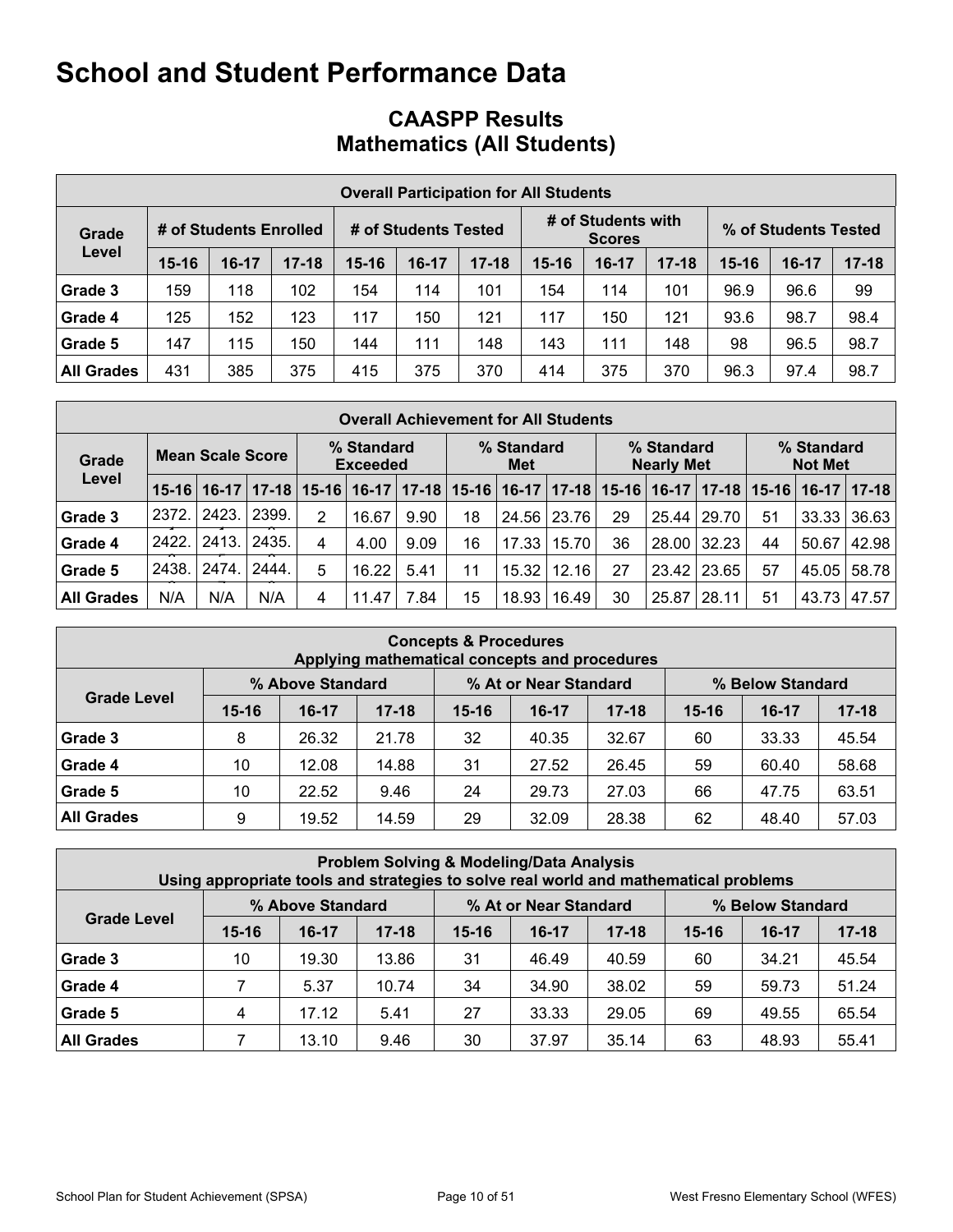| <b>Communicating Reasoning</b><br>Demonstrating ability to support mathematical conclusions |           |                  |           |           |                       |           |                  |         |           |  |  |  |
|---------------------------------------------------------------------------------------------|-----------|------------------|-----------|-----------|-----------------------|-----------|------------------|---------|-----------|--|--|--|
|                                                                                             |           | % Above Standard |           |           | % At or Near Standard |           | % Below Standard |         |           |  |  |  |
| <b>Grade Level</b>                                                                          | $15 - 16$ | $16-17$          | $17 - 18$ | $15 - 16$ | $16 - 17$             | $17 - 18$ | $15 - 16$        | $16-17$ | $17 - 18$ |  |  |  |
| Grade 3                                                                                     | 6         | 30.70            | 15.84     | 56        | 43.86                 | 50.50     | 38               | 25.44   | 33.66     |  |  |  |
| Grade 4                                                                                     | 10        | 5.37             | 12.40     | 45        | 38.93                 | 39.67     | 44               | 55.70   | 47.93     |  |  |  |
| Grade 5                                                                                     | 4         | 18.92            | 5.41      | 34        | 36.04                 | 37.16     | 62               | 45.05   | 57.43     |  |  |  |
| <b>All Grades</b>                                                                           |           | 17.11            | 10.54     | 46        | 39.57                 | 41.62     | 48               | 43.32   | 47.84     |  |  |  |

#### **Conclusions based on this data:**

**1.** Concepts and Procedures is the area where students scored the highest.

**2.** Percentages of students who score overall met or exceeding standard has taken a minor dip.

**3.** Percentages of students who did not meet standard displays a minor plateau in growth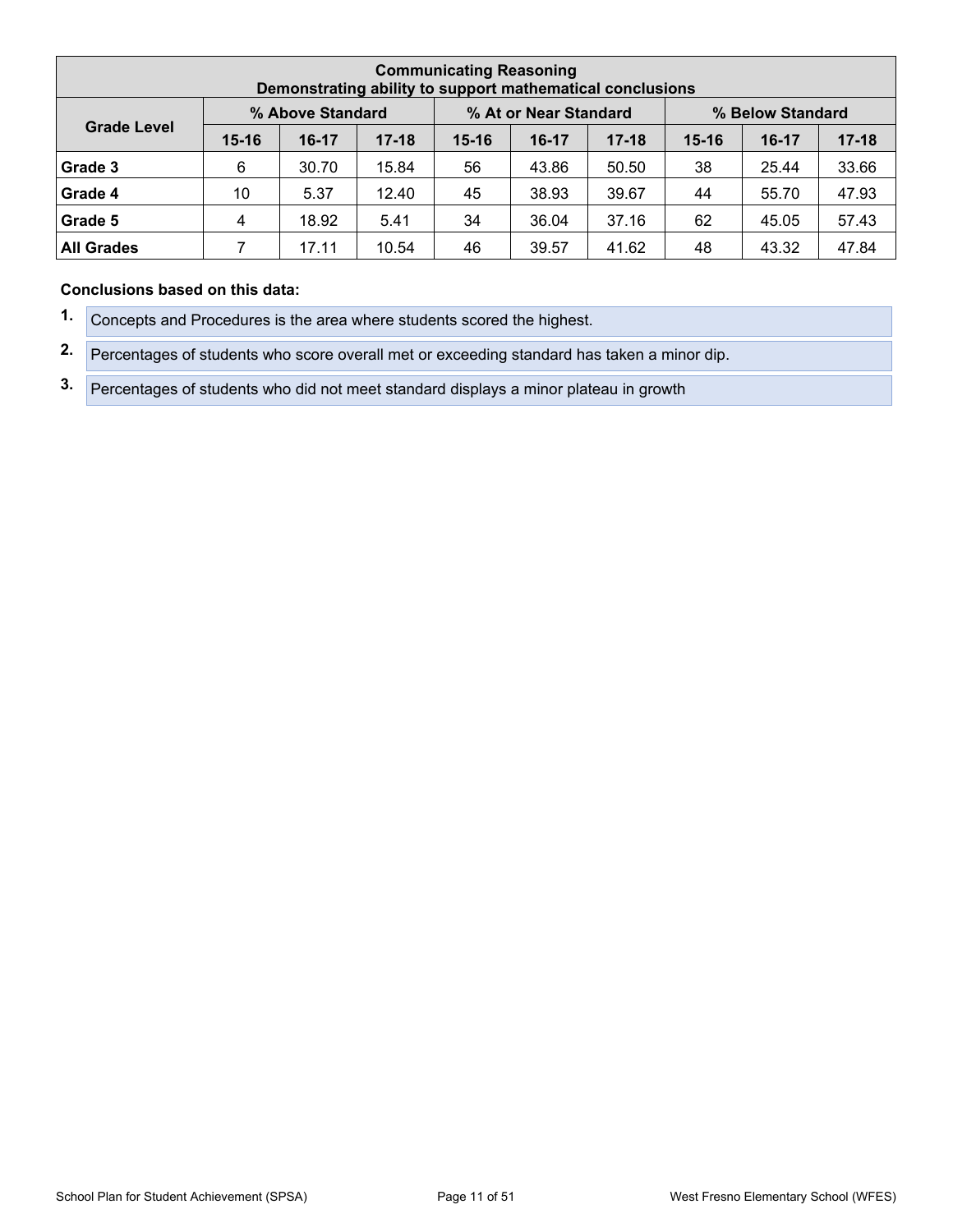## <span id="page-11-0"></span>**ELPAC Results**

| 2017-18 Summative Assessment Data<br>Number of Students and Mean Scale Scores for All Students |                |                         |                                            |     |  |  |  |  |  |  |  |
|------------------------------------------------------------------------------------------------|----------------|-------------------------|--------------------------------------------|-----|--|--|--|--|--|--|--|
| Grade<br>Level                                                                                 | <b>Overall</b> | <b>Written Language</b> | <b>Number of</b><br><b>Students Tested</b> |     |  |  |  |  |  |  |  |
| <b>Grade K</b>                                                                                 | 1424.1         | 1435.7                  | 1397.0                                     | 69  |  |  |  |  |  |  |  |
| Grade 1                                                                                        | 1461.1         | 1464.1                  | 1457.6                                     | 82  |  |  |  |  |  |  |  |
| Grade 2                                                                                        | 1487.5         | 1481.7                  | 1492.6                                     | 83  |  |  |  |  |  |  |  |
| Grade 3                                                                                        | 1485.1         | 1475.0                  | 1494.8                                     | 68  |  |  |  |  |  |  |  |
| Grade 4                                                                                        | 1508.9         | 1506.8                  | 1510.5                                     | 54  |  |  |  |  |  |  |  |
| Grade 5                                                                                        | 1509.1         | 1499.6                  | 1518.0                                     | 63  |  |  |  |  |  |  |  |
| <b>All Grades</b>                                                                              |                |                         |                                            | 419 |  |  |  |  |  |  |  |

|                   | <b>Overall Language</b><br>Number and Percentage of Students at Each Performance Level for All Students |         |     |         |         |                    |         |               |                        |  |  |  |  |
|-------------------|---------------------------------------------------------------------------------------------------------|---------|-----|---------|---------|--------------------|---------|---------------|------------------------|--|--|--|--|
| Grade             | Level 4                                                                                                 |         |     | Level 3 |         | Level <sub>2</sub> |         | Level 1       | <b>Total Number of</b> |  |  |  |  |
| Level             | #                                                                                                       | $\%$    | #   | $\%$    | #       | $\%$               | #       | $\frac{9}{6}$ | <b>Students</b>        |  |  |  |  |
| <b>Grade K</b>    | 19                                                                                                      | 27.54   | 17  | 24.64   | 25      | 36.23              | $\star$ | $\star$       | 69                     |  |  |  |  |
| Grade 1           | 32                                                                                                      | 39.02   | 26  | 31.71   | 14      | 17.07              | $\star$ | $\star$       | 82                     |  |  |  |  |
| Grade 2           | 42                                                                                                      | 50.60   | 25  | 30.12   | 11      | 13.25              | $\star$ | $\star$       | 83                     |  |  |  |  |
| Grade 3           | $\star$                                                                                                 | $\star$ | 25  | 36.76   | 24      | 35.29              | 12      | 17.65         | 68                     |  |  |  |  |
| Grade 4           | $\star$                                                                                                 | $\star$ | 28  | 51.85   | $\star$ | $\star$            | $\star$ | $\star$       | 54                     |  |  |  |  |
| Grade 5           | 11                                                                                                      | 17.46   | 33  | 52.38   | 11      | 17.46              | $\star$ | $\star$       | 63                     |  |  |  |  |
| <b>All Grades</b> | 120                                                                                                     | 28.64   | 154 | 36.75   | 94      | 22.43              | 51      | 12.17         | 419                    |  |  |  |  |

| <b>Oral Language</b><br>Number and Percentage of Students at Each Performance Level for All Students |         |               |     |         |         |               |         |         |                        |  |  |  |
|------------------------------------------------------------------------------------------------------|---------|---------------|-----|---------|---------|---------------|---------|---------|------------------------|--|--|--|
| Grade                                                                                                | Level 4 |               |     | Level 3 |         | Level 2       |         | Level 1 | <b>Total Number of</b> |  |  |  |
| Level                                                                                                | #       | $\frac{0}{0}$ | #   | $\%$    | #       | $\frac{9}{6}$ | #       | $\%$    | <b>Students</b>        |  |  |  |
| <b>Grade K</b>                                                                                       | 22      | 31.88         | 21  | 30.43   | 20      | 28.99         | $\star$ | $\star$ | 69                     |  |  |  |
| Grade 1                                                                                              | 42      | 51.22         | 18  | 21.95   | 12      | 14.63         | $\star$ | $\star$ | 82                     |  |  |  |
| Grade 2                                                                                              | 45      | 54.22         | 25  | 30.12   | 11      | 13.25         | $\star$ | $\star$ | 83                     |  |  |  |
| Grade 3                                                                                              | 19      | 27.94         | 21  | 30.88   | 20      | 29.41         | $\star$ | $\star$ | 68                     |  |  |  |
| Grade 4                                                                                              | 27      | 50.00         | 18  | 33.33   | $\star$ | $\star$       | $\star$ | $\star$ | 54                     |  |  |  |
| Grade 5                                                                                              | 23      | 36.51         | 26  | 41.27   | $\star$ | $\star$       | $\star$ | $\star$ | 63                     |  |  |  |
| <b>All Grades</b>                                                                                    | 178     | 42.48         | 129 | 30.79   | 76      | 18.14         | 36      | 8.59    | 419                    |  |  |  |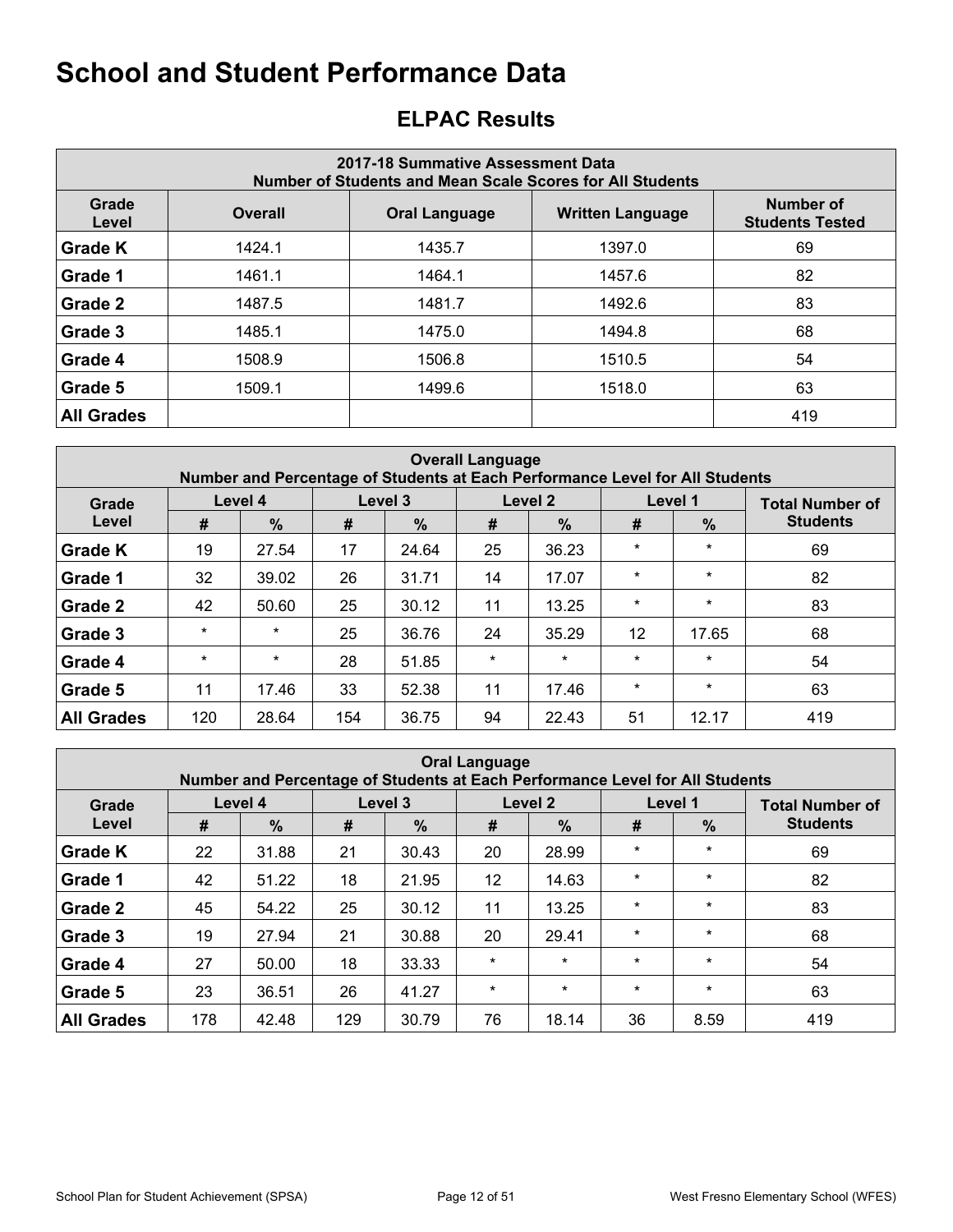| <b>Written Language</b><br>Number and Percentage of Students at Each Performance Level for All Students |         |               |         |         |         |         |    |               |                        |  |  |  |
|---------------------------------------------------------------------------------------------------------|---------|---------------|---------|---------|---------|---------|----|---------------|------------------------|--|--|--|
| Grade                                                                                                   | Level 4 |               |         | Level 3 |         | Level 2 |    | Level 1       | <b>Total Number of</b> |  |  |  |
| Level                                                                                                   | #       | $\frac{9}{6}$ | #       | $\%$    | #       | $\%$    | #  | $\frac{0}{0}$ | <b>Students</b>        |  |  |  |
| <b>Grade K</b>                                                                                          | 18      | 26.09         | $\star$ | $\star$ | 28      | 40.58   | 15 | 21.74         | 69                     |  |  |  |
| Grade 1                                                                                                 | 23      | 28.05         | 32      | 39.02   | 13      | 15.85   | 14 | 17.07         | 82                     |  |  |  |
| Grade 2                                                                                                 | 31      | 37.35         | 31      | 37.35   | $\star$ | $\star$ | 11 | 13.25         | 83                     |  |  |  |
| Grade 3                                                                                                 | $\star$ | $\star$       | 14      | 20.59   | 25      | 36.76   | 24 | 35.29         | 68                     |  |  |  |
| Grade 4                                                                                                 | $\star$ | $\star$       | 21      | 38.89   | 15      | 27.78   | 13 | 24.07         | 54                     |  |  |  |
| Grade 5                                                                                                 | 13      | 20.63         | 22      | 34.92   | 13      | 20.63   | 15 | 23.81         | 63                     |  |  |  |
| <b>All Grades</b>                                                                                       | 95      | 22.67         | 128     | 30.55   | 104     | 24.82   | 92 | 21.96         | 419                    |  |  |  |

#### **Listening Domain Number and Percentage of Students by Domain Performance Level for All Students**

| Grade<br>Level    | <b>Well Developed</b> |       |     | Somewhat/Moderately |         | <b>Beginning</b> | <b>Total Number of</b><br><b>Students</b> |
|-------------------|-----------------------|-------|-----|---------------------|---------|------------------|-------------------------------------------|
| <b>Grade K</b>    | 40                    | 57.97 | 26  | 37.68               | $\star$ | $\star$          | 69                                        |
| Grade 1           | 48                    | 58.54 | 24  | 29.27               | $\star$ | $\star$          | 82                                        |
| Grade 2           | 55                    | 66.27 | 23  | 27.71               | $\star$ | $\star$          | 83                                        |
| Grade 3           | 23                    | 33.82 | 34  | 50.00               | 11      | 16.18            | 68                                        |
| Grade 4           | 16                    | 29.63 | 34  | 62.96               | $\star$ | $\star$          | 54                                        |
| Grade 5           | 25                    | 39.68 | 32  | 50.79               | $\star$ | $\star$          | 63                                        |
| <b>All Grades</b> | 207                   | 49.40 | 173 | 41.29               | 39      | 9.31             | 419                                       |

| <b>Speaking Domain</b><br>Number and Percentage of Students by Domain Performance Level for All Students |     |                       |     |                     |         |                  |                                           |  |  |  |  |  |
|----------------------------------------------------------------------------------------------------------|-----|-----------------------|-----|---------------------|---------|------------------|-------------------------------------------|--|--|--|--|--|
| Grade<br>Level                                                                                           |     | <b>Well Developed</b> |     | Somewhat/Moderately |         | <b>Beginning</b> | <b>Total Number of</b><br><b>Students</b> |  |  |  |  |  |
| <b>Grade K</b>                                                                                           | 22  | 31.88                 | 37  | 53.62               | $\star$ | $\star$          | 69                                        |  |  |  |  |  |
| Grade 1                                                                                                  | 36  | 43.90                 | 41  | 50.00               | $\star$ | $\star$          | 82                                        |  |  |  |  |  |
| Grade 2                                                                                                  | 45  | 54.22                 | 35  | 42.17               | $\star$ | $\star$          | 83                                        |  |  |  |  |  |
| Grade 3                                                                                                  | 21  | 30.88                 | 35  | 51.47               | 12      | 17.65            | 68                                        |  |  |  |  |  |
| Grade 4                                                                                                  | 40  | 74.07                 | 11  | 20.37               | $\star$ | $\star$          | 54                                        |  |  |  |  |  |
| Grade 5                                                                                                  | 28  | 44.44                 | 27  | 42.86               | $\star$ | $\star$          | 63                                        |  |  |  |  |  |
| <b>All Grades</b>                                                                                        | 192 | 45.82                 | 186 | 44.39               | 41      | 9.79             | 419                                       |  |  |  |  |  |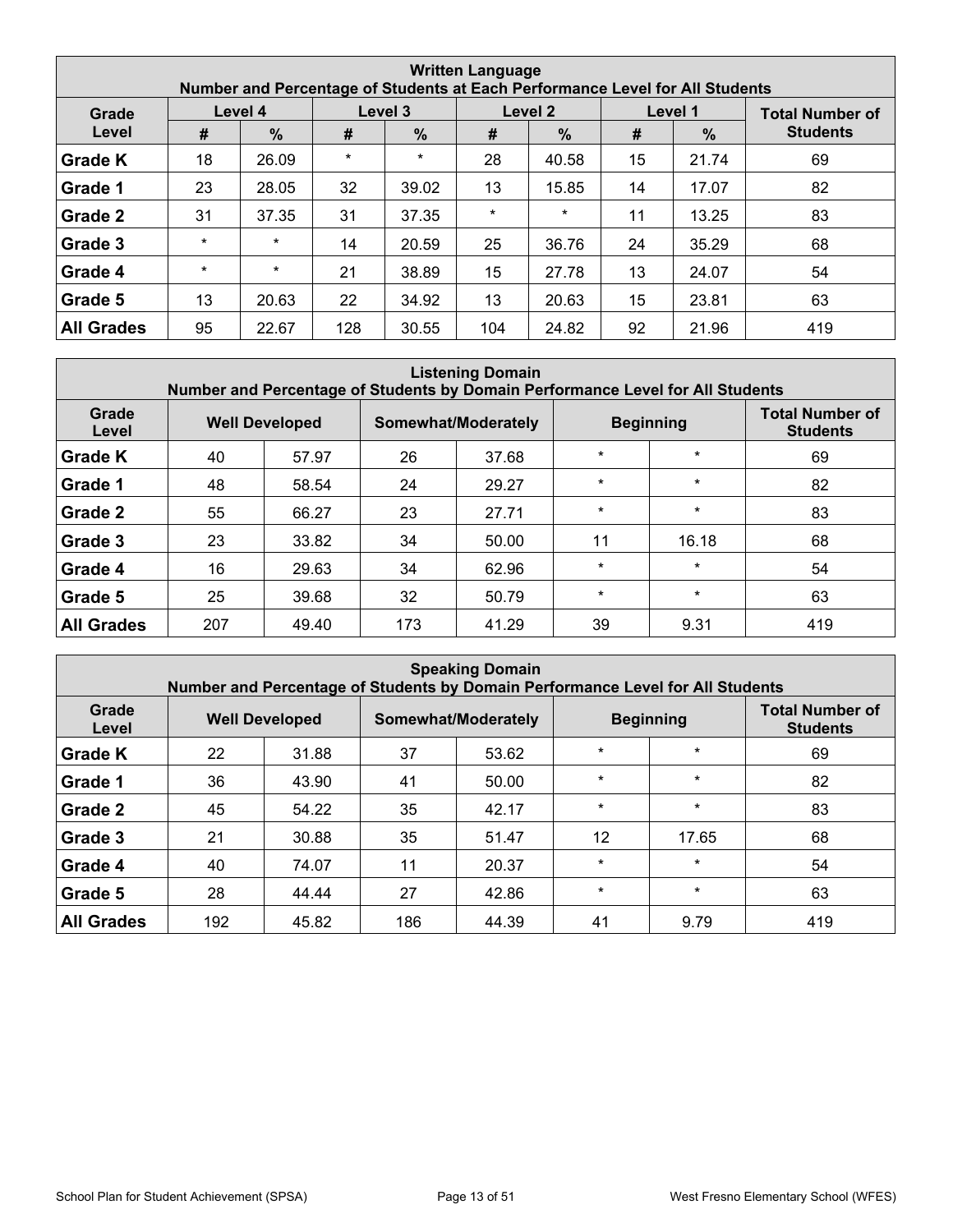| <b>Reading Domain</b><br>Number and Percentage of Students by Domain Performance Level for All Students |         |                       |     |                     |         |                  |                                           |  |  |  |  |  |
|---------------------------------------------------------------------------------------------------------|---------|-----------------------|-----|---------------------|---------|------------------|-------------------------------------------|--|--|--|--|--|
| Grade<br>Level                                                                                          |         | <b>Well Developed</b> |     | Somewhat/Moderately |         | <b>Beginning</b> | <b>Total Number of</b><br><b>Students</b> |  |  |  |  |  |
| <b>Grade K</b>                                                                                          | 13      | 18.84                 | 46  | 66.67               | $\star$ | $\star$          | 69                                        |  |  |  |  |  |
| Grade 1                                                                                                 | 33      | 40.24                 | 31  | 37.80               | 18      | 21.95            | 82                                        |  |  |  |  |  |
| Grade 2                                                                                                 | 43      | 51.81                 | 28  | 33.73               | 12      | 14.46            | 83                                        |  |  |  |  |  |
| Grade 3                                                                                                 | $\star$ | $\star$               | 27  | 39.71               | 35      | 51.47            | 68                                        |  |  |  |  |  |
| Grade 4                                                                                                 | $\star$ | $\star$               | 34  | 62.96               | 17      | 31.48            | 54                                        |  |  |  |  |  |
| Grade 5                                                                                                 | $\star$ | $\star$               | 35  | 55.56               | 19      | 30.16            | 63                                        |  |  |  |  |  |
| <b>All Grades</b>                                                                                       | 107     | 25.54                 | 201 | 47.97               | 111     | 26.49            | 419                                       |  |  |  |  |  |

| <b>Writing Domain</b><br>Number and Percentage of Students by Domain Performance Level for All Students |     |                       |     |                     |         |                  |                                           |  |  |  |  |
|---------------------------------------------------------------------------------------------------------|-----|-----------------------|-----|---------------------|---------|------------------|-------------------------------------------|--|--|--|--|
| Grade<br>Level                                                                                          |     | <b>Well Developed</b> |     | Somewhat/Moderately |         | <b>Beginning</b> | <b>Total Number of</b><br><b>Students</b> |  |  |  |  |
| <b>Grade K</b>                                                                                          | 23  | 33.33                 | 28  | 40.58               | 18      | 26.09            | 69                                        |  |  |  |  |
| Grade 1                                                                                                 | 24  | 29.27                 | 49  | 59.76               | $\star$ | $\star$          | 82                                        |  |  |  |  |
| Grade 2                                                                                                 | 25  | 30.12                 | 50  | 60.24               | $\star$ | $\star$          | 83                                        |  |  |  |  |
| Grade 3                                                                                                 | 12  | 17.65                 | 50  | 73.53               | $\star$ | $\star$          | 68                                        |  |  |  |  |
| Grade 4                                                                                                 | 17  | 31.48                 | 32  | 59.26               | $\star$ | $\star$          | 54                                        |  |  |  |  |
| Grade 5                                                                                                 | 21  | 33.33                 | 37  | 58.73               | $\star$ | $\star$          | 63                                        |  |  |  |  |
| <b>All Grades</b>                                                                                       | 122 | 29.12                 | 246 | 58.71               | 51      | 12.17            | 419                                       |  |  |  |  |

#### **Conclusions based on this data:**

**1.** The majority of students taking the ELPAC are scoring in the somewhat/moderately or well developed range.

**2.** The school should continue to provide research-based designated and integrated ELD instruction.

**3.** ELD professional development is proving an effective source of training for teachers.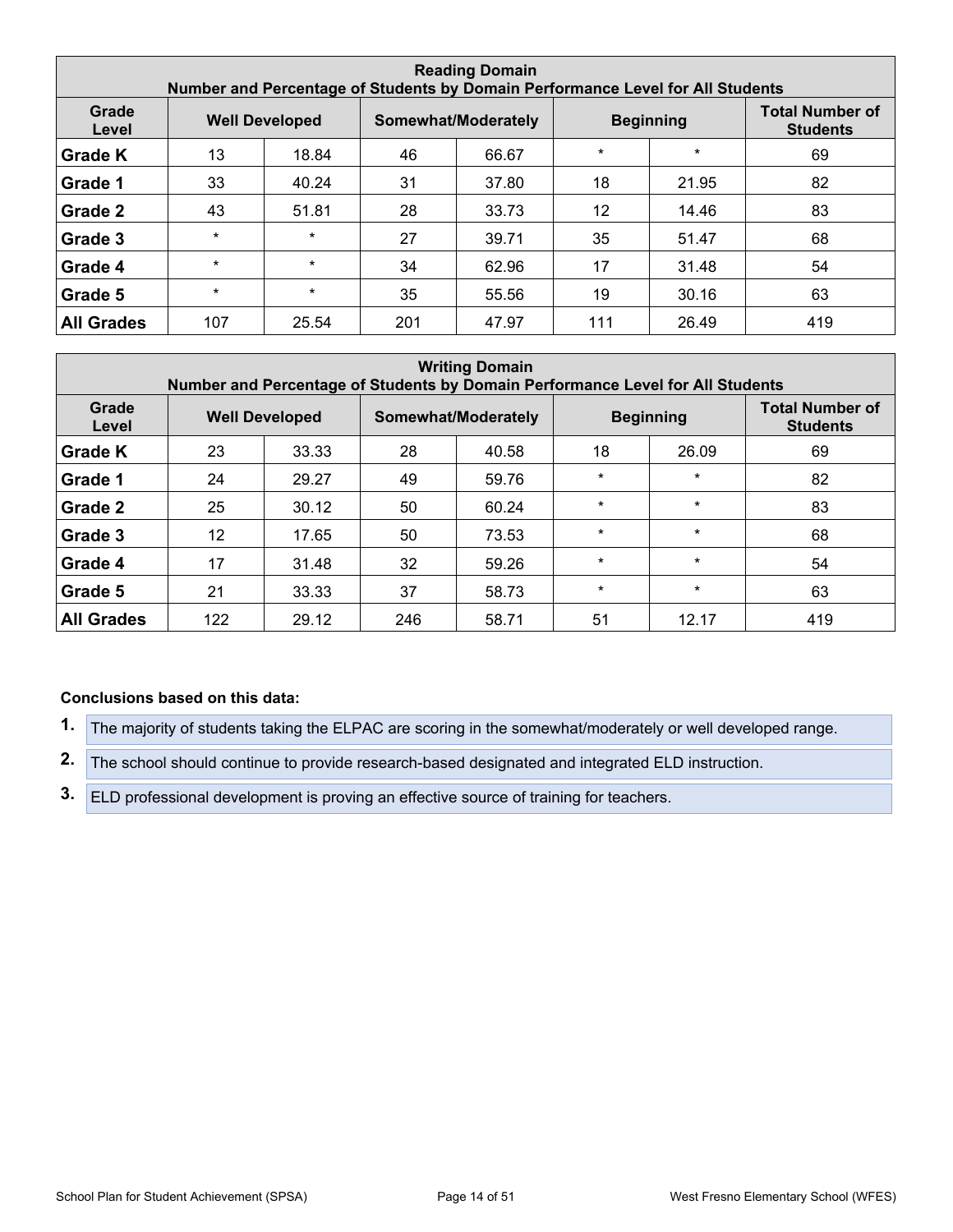## <span id="page-14-0"></span>**Student Population**

This section provides information about the school's student population.

| 2017-18 Student Population                        |                                                                                                                                                                     |                                                                                                                                                                                                    |                                                                                          |  |
|---------------------------------------------------|---------------------------------------------------------------------------------------------------------------------------------------------------------------------|----------------------------------------------------------------------------------------------------------------------------------------------------------------------------------------------------|------------------------------------------------------------------------------------------|--|
| Total<br><b>Enrollment</b>                        | Socioeconomically<br><b>Disadvantaged</b>                                                                                                                           | <b>English</b><br><b>Learners</b>                                                                                                                                                                  | <b>Foster</b><br>Youth                                                                   |  |
| 721                                               | 97.8%                                                                                                                                                               | 59.6%                                                                                                                                                                                              | 1.1%                                                                                     |  |
| This is the total number of<br>students enrolled. | This is the percent of students<br>who are eligible for free or<br>reduced priced meals; or have<br>parents/quardians who did not<br>receive a high school diploma. | This is the percent of students<br>who are learning to communicate<br>effectively in English, typically<br>requiring instruction in both the<br>English Language and in their<br>academic courses. | This is the percent of students<br>whose well-being is the<br>responsibility of a court. |  |

| 2017-18 Enrollment for All Students/Student Group  |     |       |  |  |  |
|----------------------------------------------------|-----|-------|--|--|--|
| <b>Student Group</b><br><b>Total</b><br>Percentage |     |       |  |  |  |
| <b>English Learners</b>                            | 430 | 59.6% |  |  |  |
| <b>Foster Youth</b>                                | 8   | 1.1%  |  |  |  |
| <b>Homeless</b>                                    | 47  | 6.5%  |  |  |  |
| <b>Socioeconomically Disadvantaged</b>             | 705 | 97.8% |  |  |  |
| <b>Students with Disabilities</b><br>$9.7\%$<br>70 |     |       |  |  |  |

| <b>Enrollment by Race/Ethnicity</b>                |         |  |  |  |  |
|----------------------------------------------------|---------|--|--|--|--|
| <b>Total</b><br><b>Student Group</b><br>Percentage |         |  |  |  |  |
| 61                                                 | 8.5%    |  |  |  |  |
|                                                    | 0.1%    |  |  |  |  |
| 69                                                 | $9.6\%$ |  |  |  |  |
| 555                                                | 77.0%   |  |  |  |  |
| 8                                                  | 1.1%    |  |  |  |  |
|                                                    | 0.1%    |  |  |  |  |
| 19                                                 | 2.6%    |  |  |  |  |
|                                                    |         |  |  |  |  |

**Conclusions based on this data:**

**1.**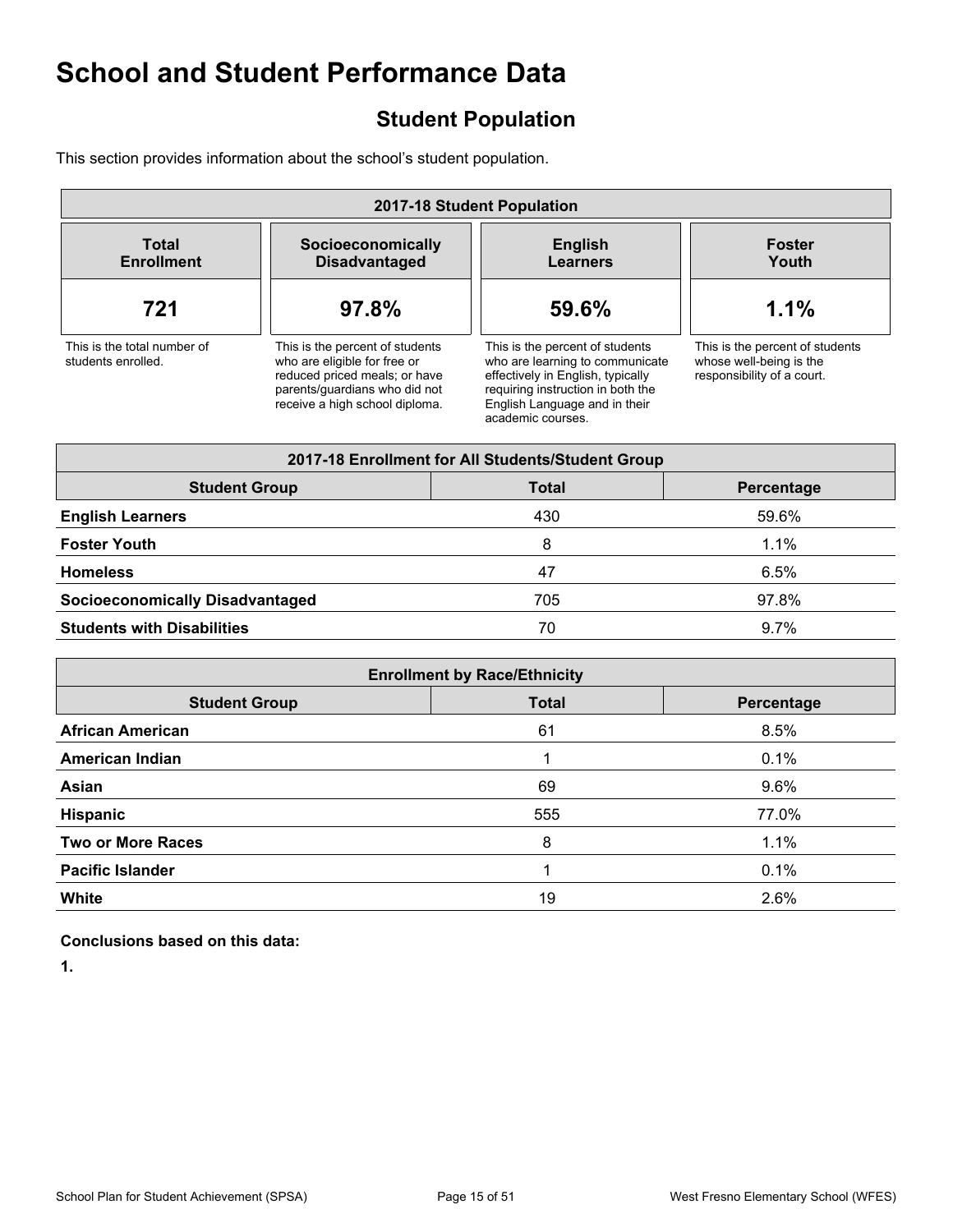## <span id="page-15-0"></span>**Overall Performance**



#### **Conclusions based on this data:**

- **1.** Students are showing growth progression in the areas of Math and ELA
- **2.** With a suspension rate of 5.5% we are focusing in on supporting our students Social Emotional through our tiered system.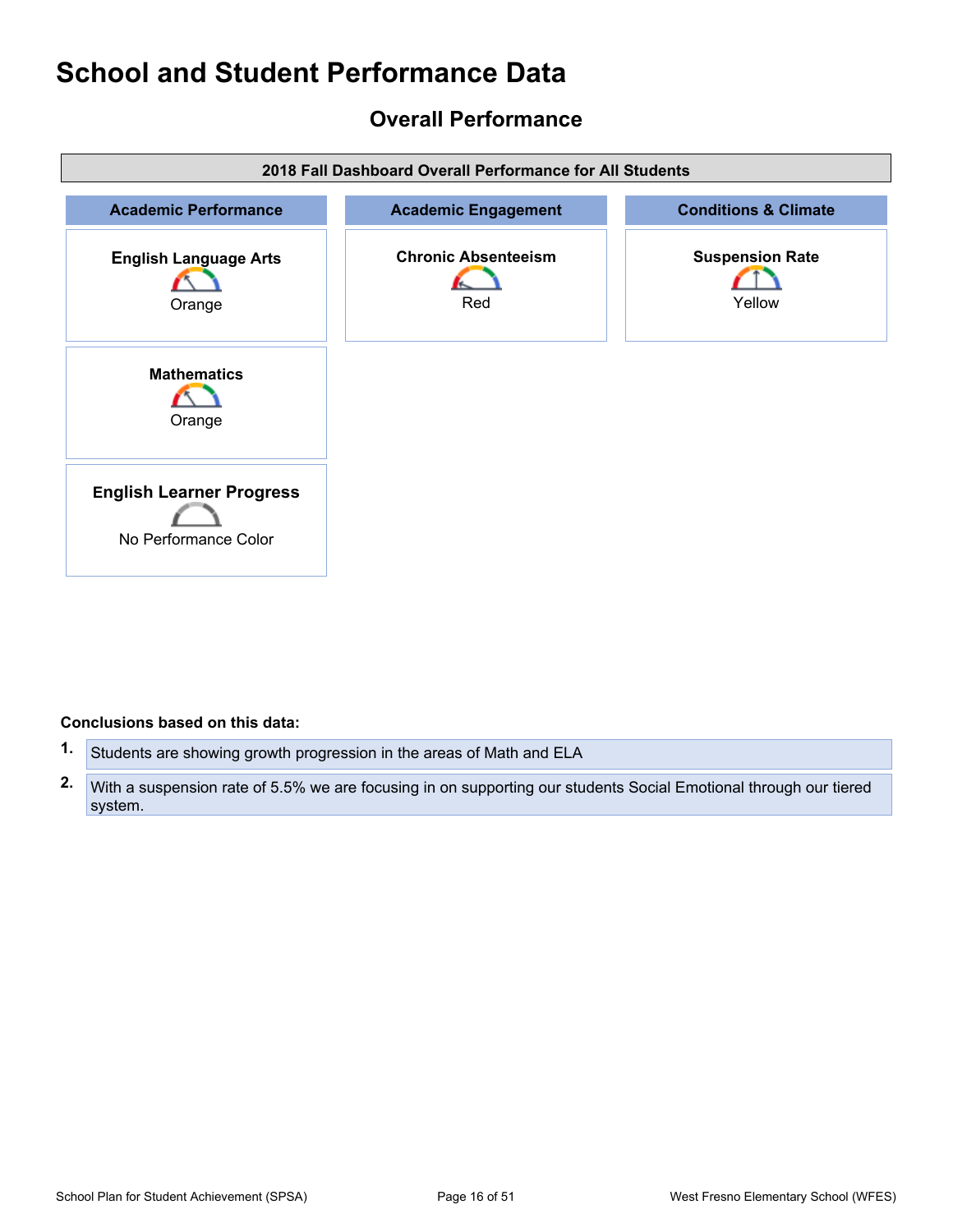## <span id="page-16-0"></span>**Academic Performance English Language Arts**

The performance levels are color-coded and range from lowest-to-highest performance in the following order:



This section provides number of student groups in each color.

| 2018 Fall Dashboard English Language Arts Equity Report       |  |  |  |  |
|---------------------------------------------------------------|--|--|--|--|
| <b>Green</b><br>Yellow<br><b>Blue</b><br><b>Orange</b><br>Red |  |  |  |  |
|                                                               |  |  |  |  |

This section provides a view of Student Assessment Results and other aspects of this school's performance, specifically how well students are meeting grade-level standards on the English Language Arts assessment. This measure is based on student performance on the Smarter Balanced Summative Assessment, which is taken annually by students in grades 3–8 and grade 11.

| 2018 Fall Dashboard English Language Arts Performance for All Students/Student Group |                                        |                                     |  |  |  |
|--------------------------------------------------------------------------------------|----------------------------------------|-------------------------------------|--|--|--|
| <b>All Students</b>                                                                  | <b>English Learners</b>                |                                     |  |  |  |
| Orange                                                                               | Orange                                 | No Performance Color                |  |  |  |
| 55.8 points below standard                                                           | 57.2 points below standard             | Less than 11 Students - Data Not    |  |  |  |
| Declined -5.3 points                                                                 | Declined -6.4 points                   | Displayed for Privacy<br>5 students |  |  |  |
| 337 students                                                                         | 224 students                           |                                     |  |  |  |
| <b>Homeless</b>                                                                      | <b>Socioeconomically Disadvantaged</b> | <b>Students with Disabilities</b>   |  |  |  |
| No Performance Color                                                                 | Orange                                 | Orange                              |  |  |  |
| 81.7 points below standard                                                           | 57.5 points below standard             | 122.7 points below standard         |  |  |  |
| Increased 40.4 points                                                                | Declined -6.1 points                   | Increased 13.9 points               |  |  |  |
| 15 students                                                                          | 330 students                           | 45 students                         |  |  |  |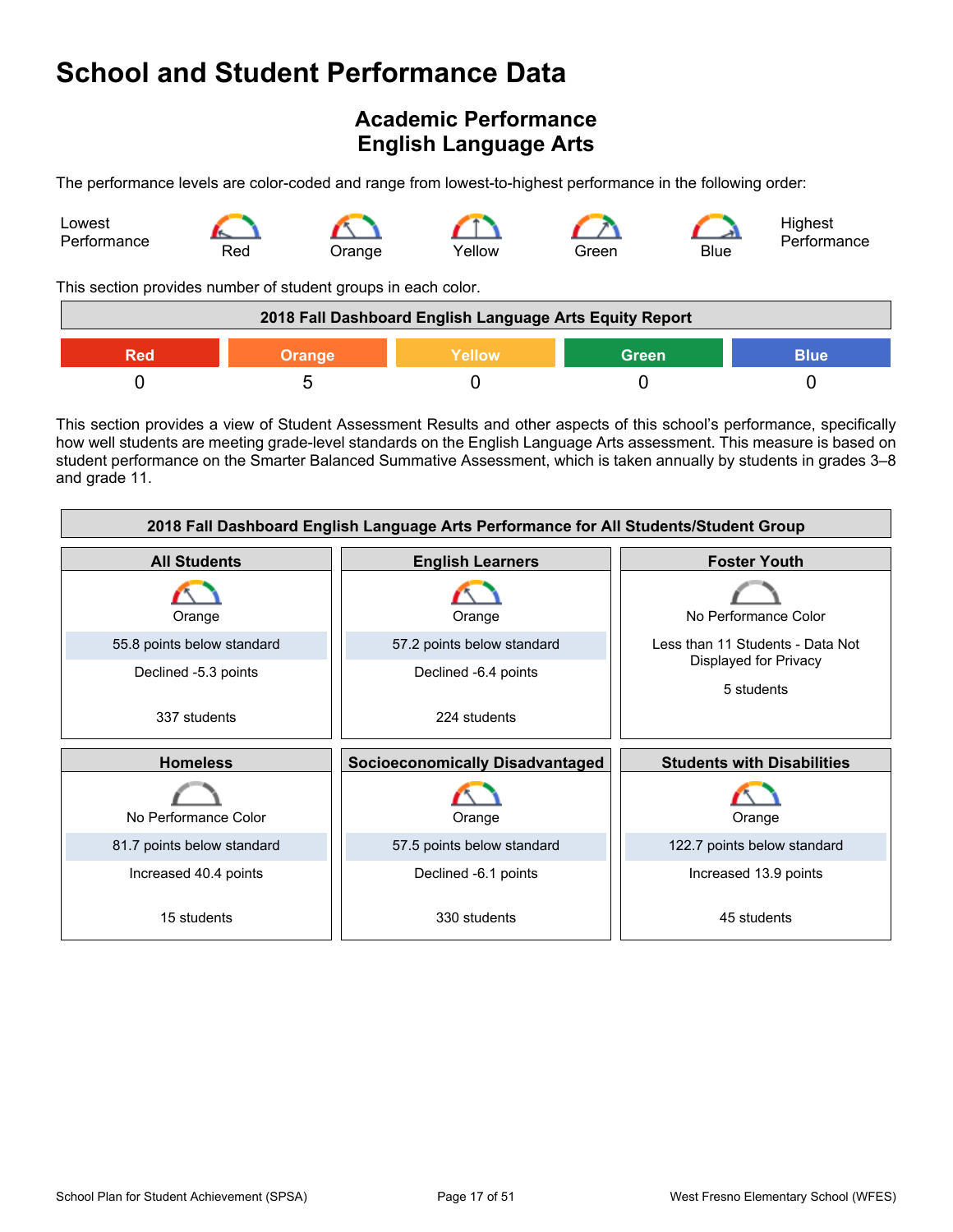

This section provides a view of Student Assessment Results and other aspects of this school's performance, specifically how well students are meeting grade-level standards on the English Language Arts assessment. This measure is based on student performance on the Smarter Balanced Summative Assessment, which is taken annually by students in grades 3–8 and grade 11.

| 2018 Fall Dashboard English Language Arts Data Comparisons for English Learners |                                      |                          |  |  |  |
|---------------------------------------------------------------------------------|--------------------------------------|--------------------------|--|--|--|
| <b>Current English Learner</b>                                                  | <b>Reclassified English Learners</b> | <b>English Only</b>      |  |  |  |
| 79.8 points below standard                                                      | 25.8 points above standard           | 61 points below standard |  |  |  |
| Increased 12.5 points<br>Declined -7.1 points                                   |                                      | Maintained -0.5 points   |  |  |  |
| 176 students                                                                    | 48 students                          | 101 students             |  |  |  |

#### **Conclusions based on this data:**

- **1.** There was a significant increase in 2016-17 ELA scores for students. This is likely due to increased focus on guided reading and writing.
- **2.** There continues to be a performance gap between EOs and ELs.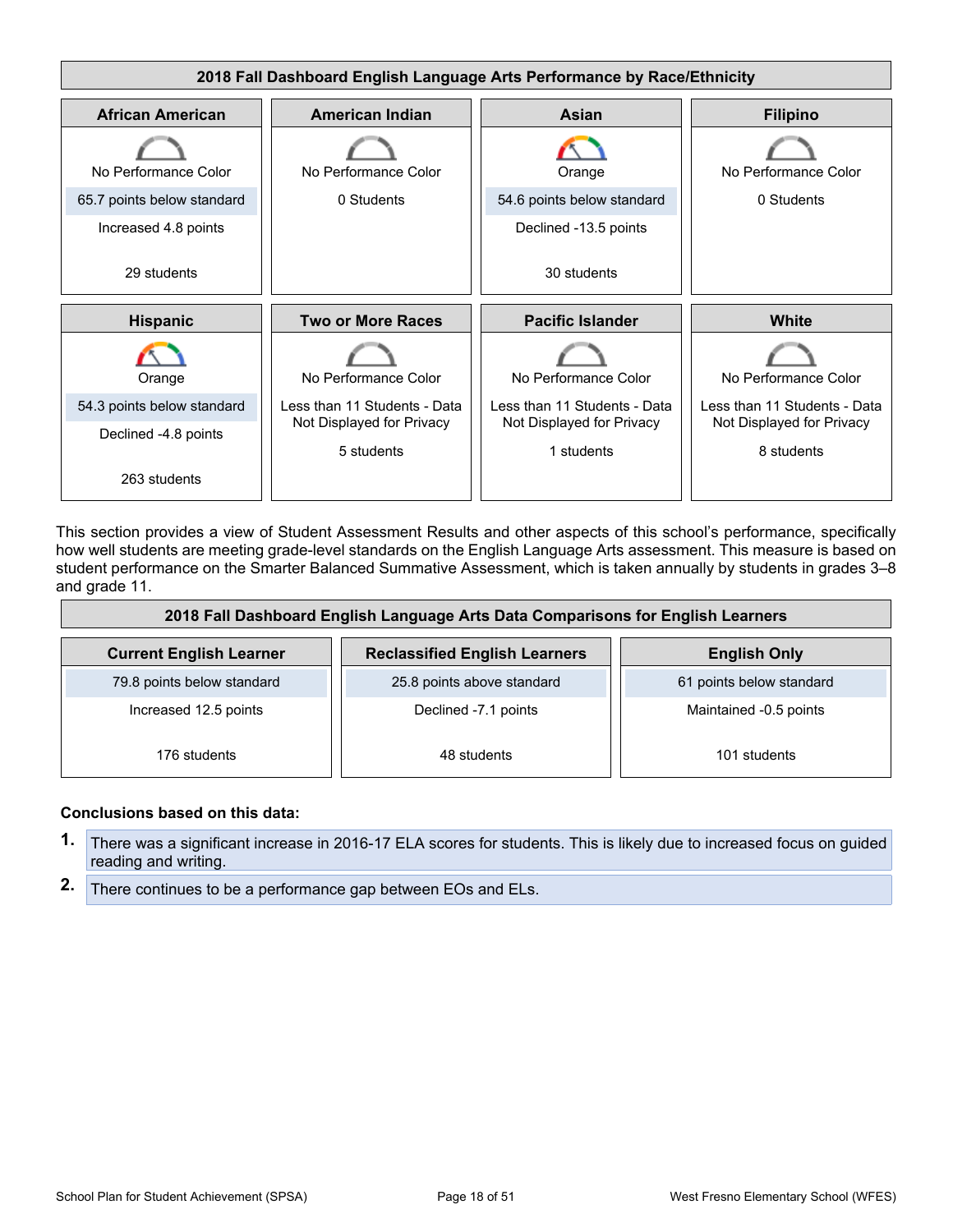## **Academic Performance Mathematics**

The performance levels are color-coded and range from lowest-to-highest performance in the following order:



This section provides number of student groups in each color.

| 2018 Fall Dashboard Mathematics Equity Report |        |        |              |             |
|-----------------------------------------------|--------|--------|--------------|-------------|
| Red                                           | Orange | Yellow | <b>Green</b> | <b>Blue</b> |
|                                               |        |        |              |             |

This section provides a view of Student Assessment Results and other aspects of this school's performance, specifically how well students are meeting grade-level standards on the Mathematics assessment. This measure is based on student performance on the Smarter Balanced Summative Assessment, which is taken annually by students in grades 3–8 and grade 11.

| 2018 Fall Dashboard Mathematics Performance for All Students/Student Group |                                        |                                     |  |  |  |
|----------------------------------------------------------------------------|----------------------------------------|-------------------------------------|--|--|--|
| <b>All Students</b>                                                        | <b>English Learners</b>                | <b>Foster Youth</b>                 |  |  |  |
| Orange                                                                     | Orange                                 | No Performance Color                |  |  |  |
| 56 points below standard                                                   | 56.1 points below standard             | Less than 11 Students - Data Not    |  |  |  |
| Declined -9.4 points                                                       | Declined -9.8 points                   | Displayed for Privacy<br>4 students |  |  |  |
| 336 students                                                               | 224 students                           |                                     |  |  |  |
| <b>Homeless</b>                                                            | <b>Socioeconomically Disadvantaged</b> | <b>Students with Disabilities</b>   |  |  |  |
| No Performance Color                                                       | Orange                                 | No Performance Color                |  |  |  |
| 87.7 points below standard                                                 | 57 points below standard               | 120.2 points below standard         |  |  |  |
| Increased                                                                  | Declined -9.9 points                   | Increased 14.4 points               |  |  |  |
| 20 & nointe<br>15 students                                                 | 329 students                           | 44 students                         |  |  |  |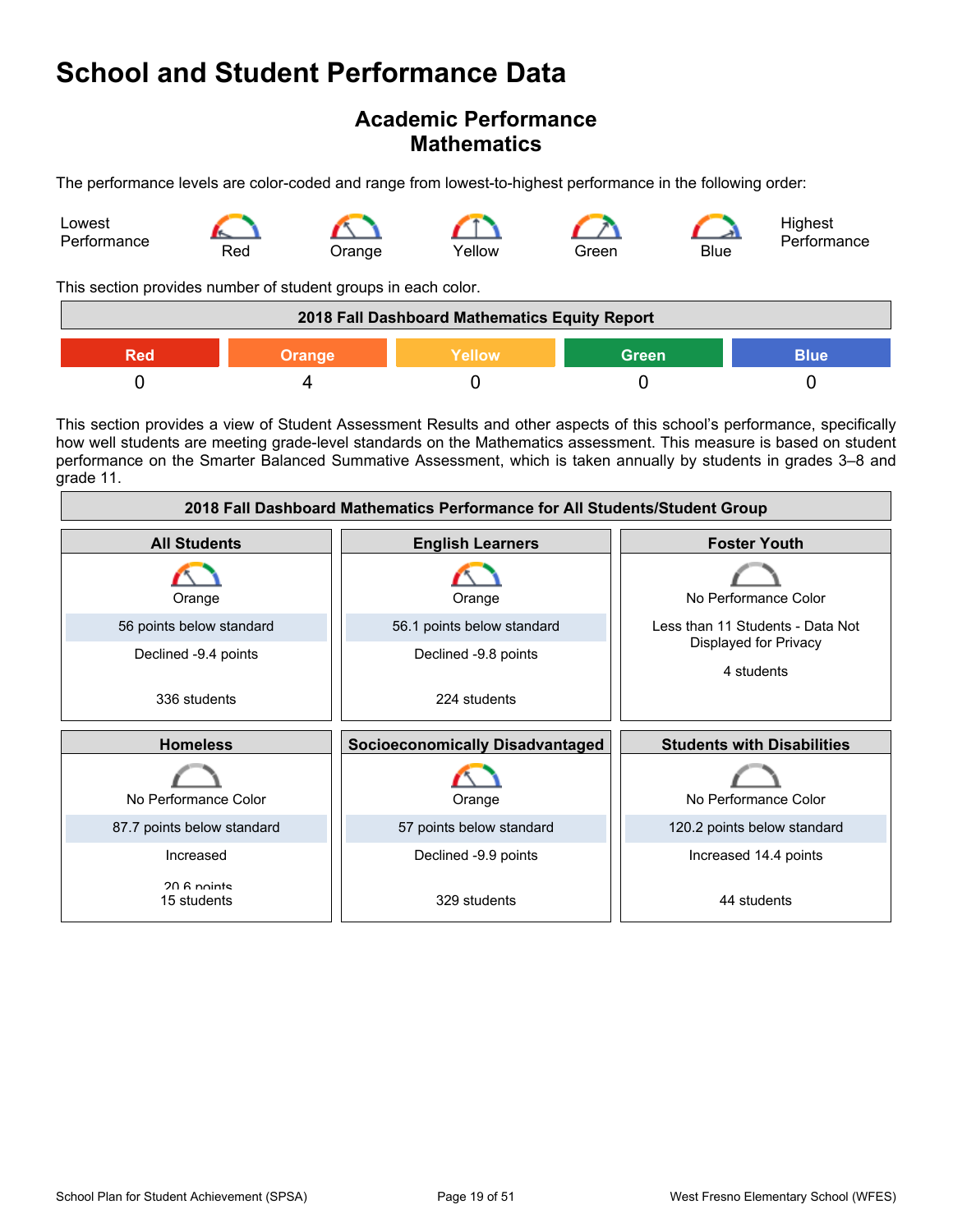

This section provides a view of Student Assessment Results and other aspects of this school's performance, specifically how well students are meeting grade-level standards on the Mathematics assessment. This measure is based on student performance on the Smarter Balanced Summative Assessment, which is taken annually by students in grades 3–8 and grade 11.

| 2018 Fall Dashboard Mathematics Data Comparisons for English Learners |                                      |                            |  |  |  |
|-----------------------------------------------------------------------|--------------------------------------|----------------------------|--|--|--|
| <b>Current English Learner</b>                                        | <b>Reclassified English Learners</b> | <b>English Only</b>        |  |  |  |
| 70.8 points below standard                                            | 2.5 points below standard            | 63.2 points below standard |  |  |  |
| Increased 4.1 points                                                  | Declined -12.7 points                | Declined -7.4 points       |  |  |  |
| 176 students                                                          | 48 students                          | 100 students               |  |  |  |

#### **Conclusions based on this data:**

- **1.** There is an increase in Math SBAC scores from 2015-16 to 2016-17, showing that efforts towards tier 1 math instruction have been successful.
- **2.** There continues to be a performance gap between EOs and ELs.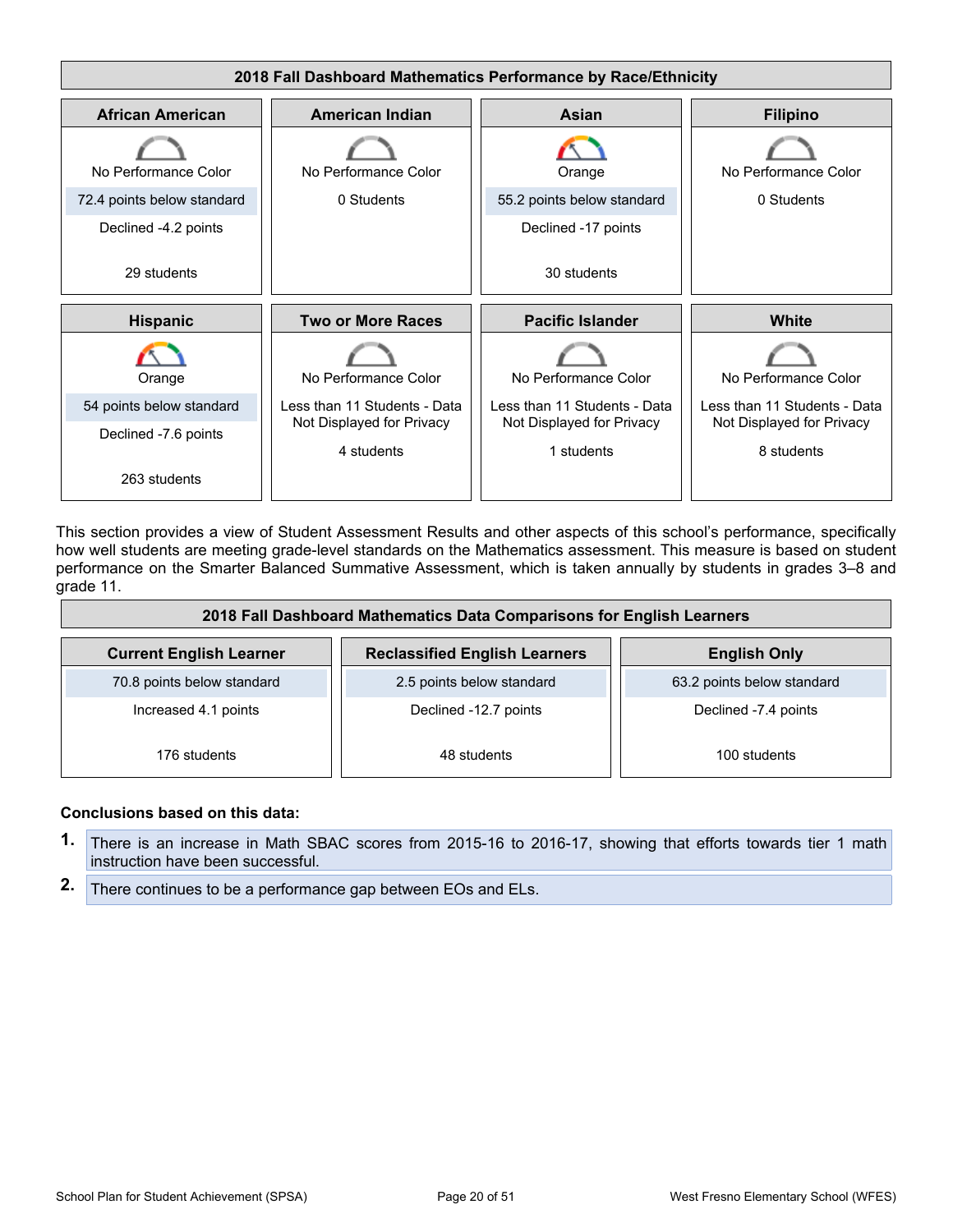## **Academic Performance English Learner Progress**

This section provides a view of the percent of students performing at each level on the new English Language Proficiency Assessments for California (ELPAC) assessment. With the transition ELPAC, the 2018 Dashboard is unable to report a performance level (color) for this measure.

| 2018 Fall Dashboard English Language Proficiency Assessments for California Results |                                     |                                                  |                                         |                                             |
|-------------------------------------------------------------------------------------|-------------------------------------|--------------------------------------------------|-----------------------------------------|---------------------------------------------|
| Number of<br><b>Students</b>                                                        | Level 4<br>Well<br><b>Developed</b> | Level 3<br><b>Moderately</b><br><b>Developed</b> | Level 2<br>Somewhat<br><b>Developed</b> | Level 1<br><b>Beginning</b><br><b>Stage</b> |
| 419                                                                                 | 28.6%                               | 36.8%                                            | 22.4%                                   | 12.2%                                       |

#### **Conclusions based on this data:**

- **1.** Slight decline in suspension rate.
- **2.** EL students have increased significantly in both Math and ELA
- **3.** Math and ELA growth is relatively close in progression.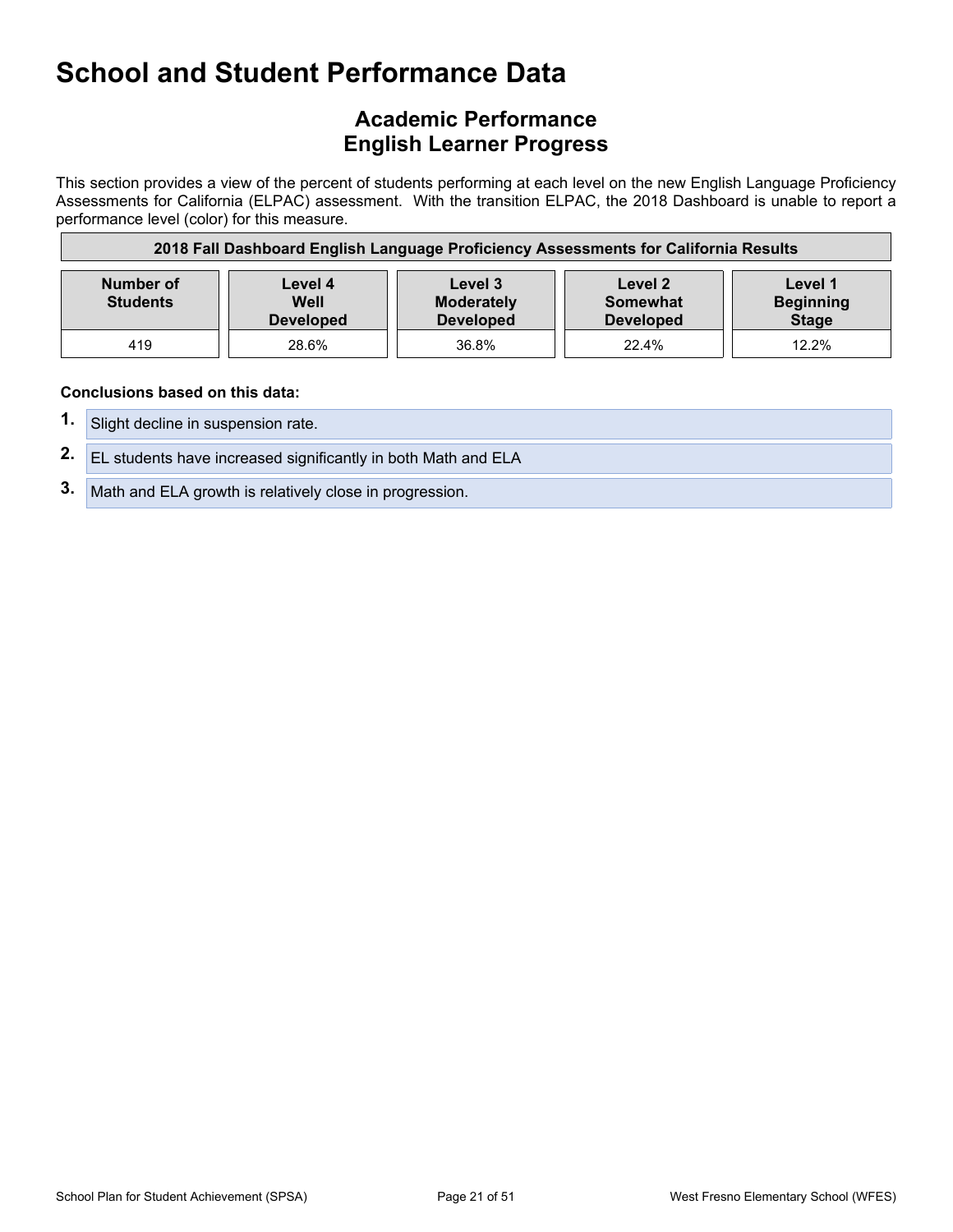## **Academic Performance College/Career**

The performance levels are color-coded and range from lowest-to-highest performance in the following order:

| Lowest<br>Performance                                                                                                                                   | Red                 | Orange                                                            | Yellow                                 | Green |              | <b>Blue</b>                       | Highest<br>Performance                                                                                                   |
|---------------------------------------------------------------------------------------------------------------------------------------------------------|---------------------|-------------------------------------------------------------------|----------------------------------------|-------|--------------|-----------------------------------|--------------------------------------------------------------------------------------------------------------------------|
| This section provides number of student groups in each color.                                                                                           |                     |                                                                   |                                        |       |              |                                   |                                                                                                                          |
|                                                                                                                                                         |                     | 2018 Fall Dashboard College/Career Equity Report                  |                                        |       |              |                                   |                                                                                                                          |
| <b>Red</b>                                                                                                                                              |                     | Orange                                                            | Yellow                                 |       | <b>Green</b> |                                   | <b>Blue</b>                                                                                                              |
| This section provides information on the percentage of high school graduates who are placed in the "Prepared" level on the<br>College/Career Indicator. |                     |                                                                   |                                        |       |              |                                   |                                                                                                                          |
|                                                                                                                                                         |                     | 2018 Fall Dashboard College/Career for All Students/Student Group |                                        |       |              |                                   |                                                                                                                          |
|                                                                                                                                                         | <b>All Students</b> |                                                                   | <b>English Learners</b>                |       |              |                                   | <b>Foster Youth</b>                                                                                                      |
|                                                                                                                                                         | <b>Homeless</b>     |                                                                   | <b>Socioeconomically Disadvantaged</b> |       |              | <b>Students with Disabilities</b> |                                                                                                                          |
| 2018 Fall Dashboard College/Career by Race/Ethnicity                                                                                                    |                     |                                                                   |                                        |       |              |                                   |                                                                                                                          |
| <b>African American</b>                                                                                                                                 |                     | <b>American Indian</b>                                            |                                        | Asian |              |                                   | <b>Filipino</b>                                                                                                          |
| <b>Hispanic</b>                                                                                                                                         |                     | <b>Two or More Races</b>                                          | <b>Pacific Islander</b>                |       |              |                                   | <b>White</b>                                                                                                             |
|                                                                                                                                                         |                     |                                                                   |                                        |       |              |                                   | This section provides a view of the percent of students per vear that qualify as Not Prepared. Approaching Prepared, and |

ection provides a view of the percent of students per year that qualify as Not Prepared, Approaching Prepared, and Prepared.

| 2018 Fall Dashboard College/Career 3-Year Performance             |  |                             |  |  |  |  |
|-------------------------------------------------------------------|--|-----------------------------|--|--|--|--|
| Class of 2016<br>Class of 2017<br>Class of 2018                   |  |                             |  |  |  |  |
| <b>Prepared</b><br><b>Prepared</b>                                |  | Prepared                    |  |  |  |  |
| <b>Approaching Prepared</b><br><b>Approaching Prepared</b>        |  | <b>Approaching Prepared</b> |  |  |  |  |
| <b>Not Prepared</b><br><b>Not Prepared</b><br><b>Not Prepared</b> |  |                             |  |  |  |  |

**Conclusions based on this data:**

**1.**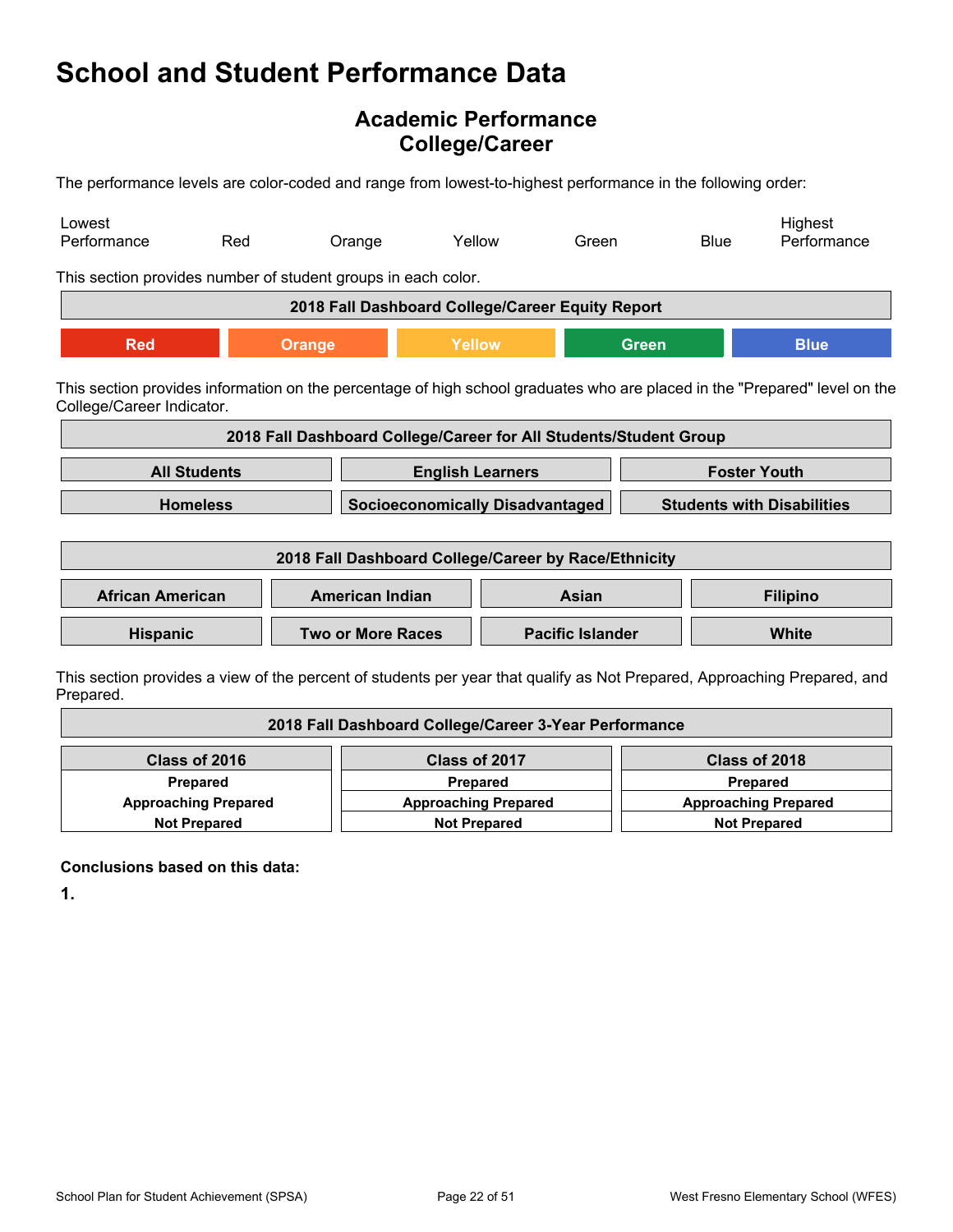## <span id="page-22-0"></span>**Academic Engagement Chronic Absenteeism**

The performance levels are color-coded and range from lowest-to-highest performance in the following order:



This section provides number of student groups in each color.

| 2018 Fall Dashboard Chronic Absenteeism Equity Report |  |        |       |      |
|-------------------------------------------------------|--|--------|-------|------|
|                                                       |  | Yellow | Green | Blue |
|                                                       |  |        |       |      |

This section provides information about the percentage of students in kindergarten through grade 8 who are absent 10 percent or more of the instructional days they were enrolled.

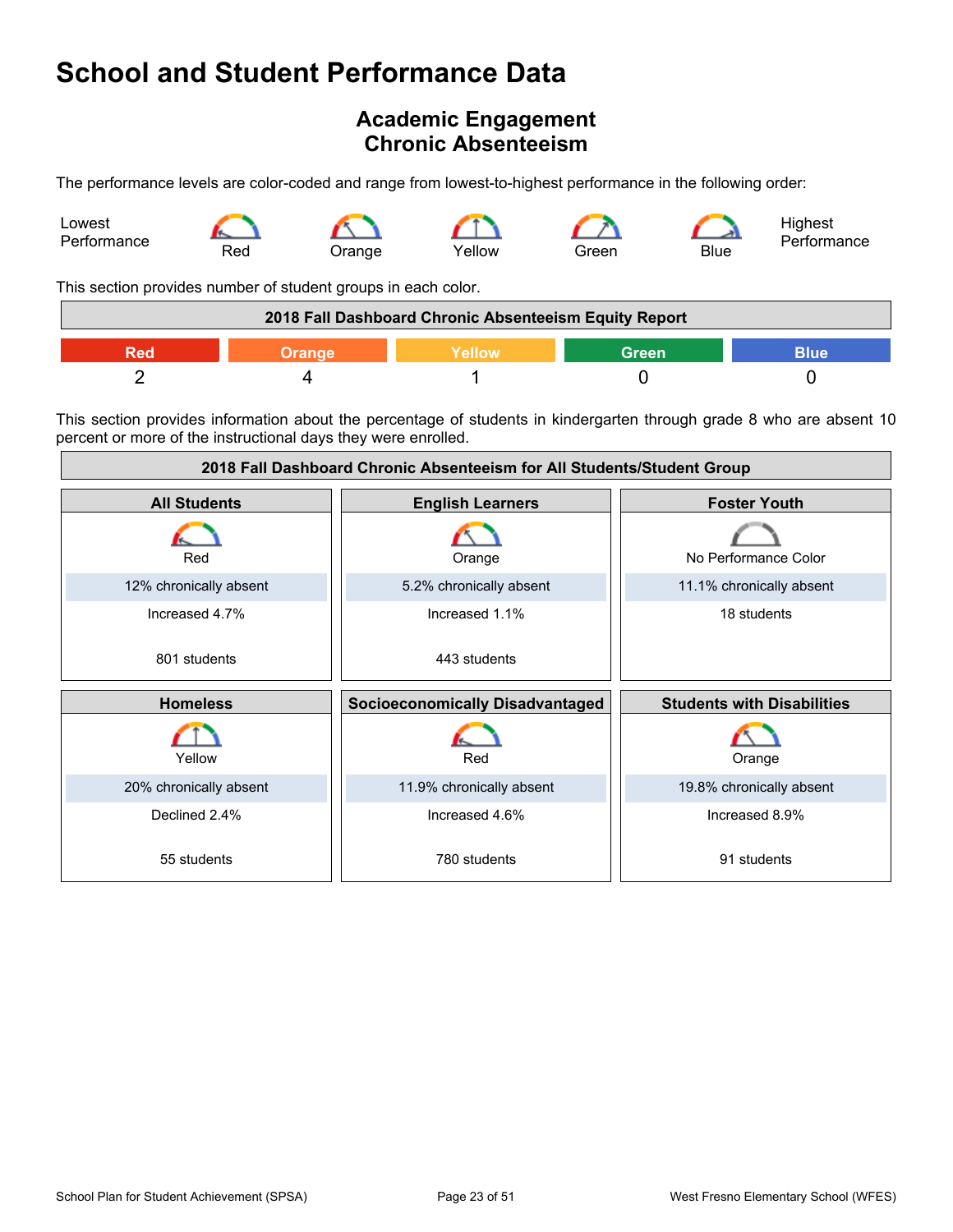

#### **Conclusions based on this data:**

- **1.** With an absenteeism rate of 12% there is a continued goal to lower this rate by another 2%.
- **2.** Chronic absenteeism is extremely high for White, African American students, and Students with Disabilities.
- **3.** Kindergarten absenteeism rates are double that of other grade spans, indicating a need for improvement at this grade level.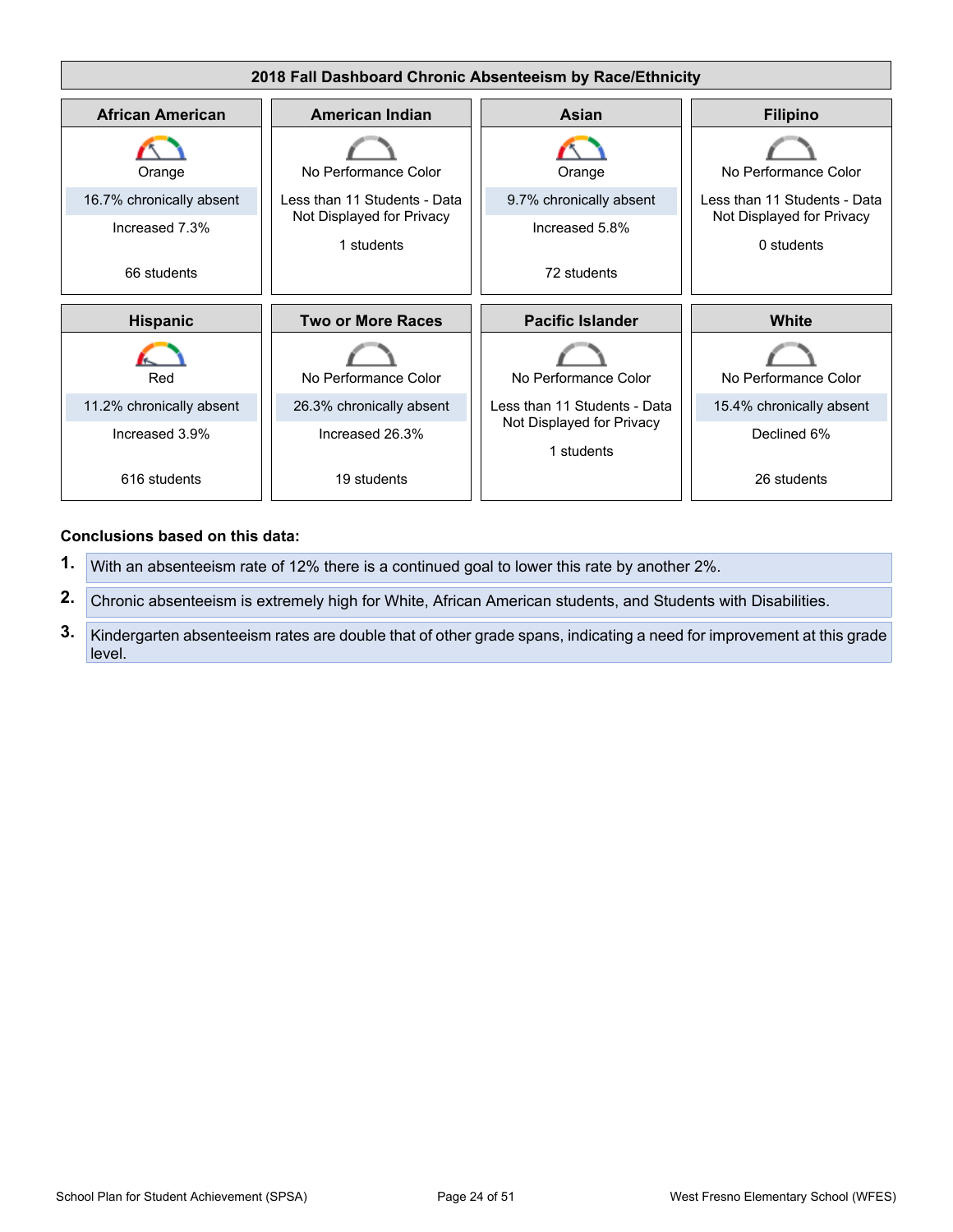## **Academic Engagement Graduation Rate**

The performance levels are color-coded and range from lowest-to-highest performance in the following order:

| Lowest<br>Performance                                                                                                                                                                                          | Red                                                                                                                                                                                                                | Orange                                            |        | Yellow | Green                   |                                   | <b>Blue</b> | Highest<br>Performance |
|----------------------------------------------------------------------------------------------------------------------------------------------------------------------------------------------------------------|--------------------------------------------------------------------------------------------------------------------------------------------------------------------------------------------------------------------|---------------------------------------------------|--------|--------|-------------------------|-----------------------------------|-------------|------------------------|
| This section provides number of student groups in each color.                                                                                                                                                  |                                                                                                                                                                                                                    |                                                   |        |        |                         |                                   |             |                        |
|                                                                                                                                                                                                                |                                                                                                                                                                                                                    | 2018 Fall Dashboard Graduation Rate Equity Report |        |        |                         |                                   |             |                        |
| <b>Red</b>                                                                                                                                                                                                     |                                                                                                                                                                                                                    | <b>Orange</b>                                     | Yellow |        |                         | <b>Green</b>                      |             | <b>Blue</b>            |
|                                                                                                                                                                                                                | This section provides information about students completing high school, which includes students who receive a standard<br>high school diploma or complete their graduation requirements at an alternative school. |                                                   |        |        |                         |                                   |             |                        |
|                                                                                                                                                                                                                | 2018 Fall Dashboard Graduation Rate for All Students/Student Group                                                                                                                                                 |                                                   |        |        |                         |                                   |             |                        |
|                                                                                                                                                                                                                | <b>All Students</b><br><b>Foster Youth</b><br><b>English Learners</b>                                                                                                                                              |                                                   |        |        |                         |                                   |             |                        |
| <b>Homeless</b><br><b>Socioeconomically Disadvantaged</b>                                                                                                                                                      |                                                                                                                                                                                                                    |                                                   |        |        |                         | <b>Students with Disabilities</b> |             |                        |
| 2018 Fall Dashboard Graduation Rate by Race/Ethnicity                                                                                                                                                          |                                                                                                                                                                                                                    |                                                   |        |        |                         |                                   |             |                        |
| <b>African American</b>                                                                                                                                                                                        |                                                                                                                                                                                                                    | <b>American Indian</b>                            |        |        | Asian                   |                                   |             | <b>Filipino</b>        |
| Hispanic                                                                                                                                                                                                       |                                                                                                                                                                                                                    | <b>Two or More Races</b>                          |        |        | <b>Pacific Islander</b> |                                   |             | White                  |
| This section provides a view of the percentage of students who received a high school diploma within four years of<br>entering ninth grade or complete their graduation requirements at an alternative school. |                                                                                                                                                                                                                    |                                                   |        |        |                         |                                   |             |                        |
| 2018 Fall Dashboard Graduation Rate by Year                                                                                                                                                                    |                                                                                                                                                                                                                    |                                                   |        |        |                         |                                   |             |                        |

**2017 2018** 

**Conclusions based on this data:**

**1.**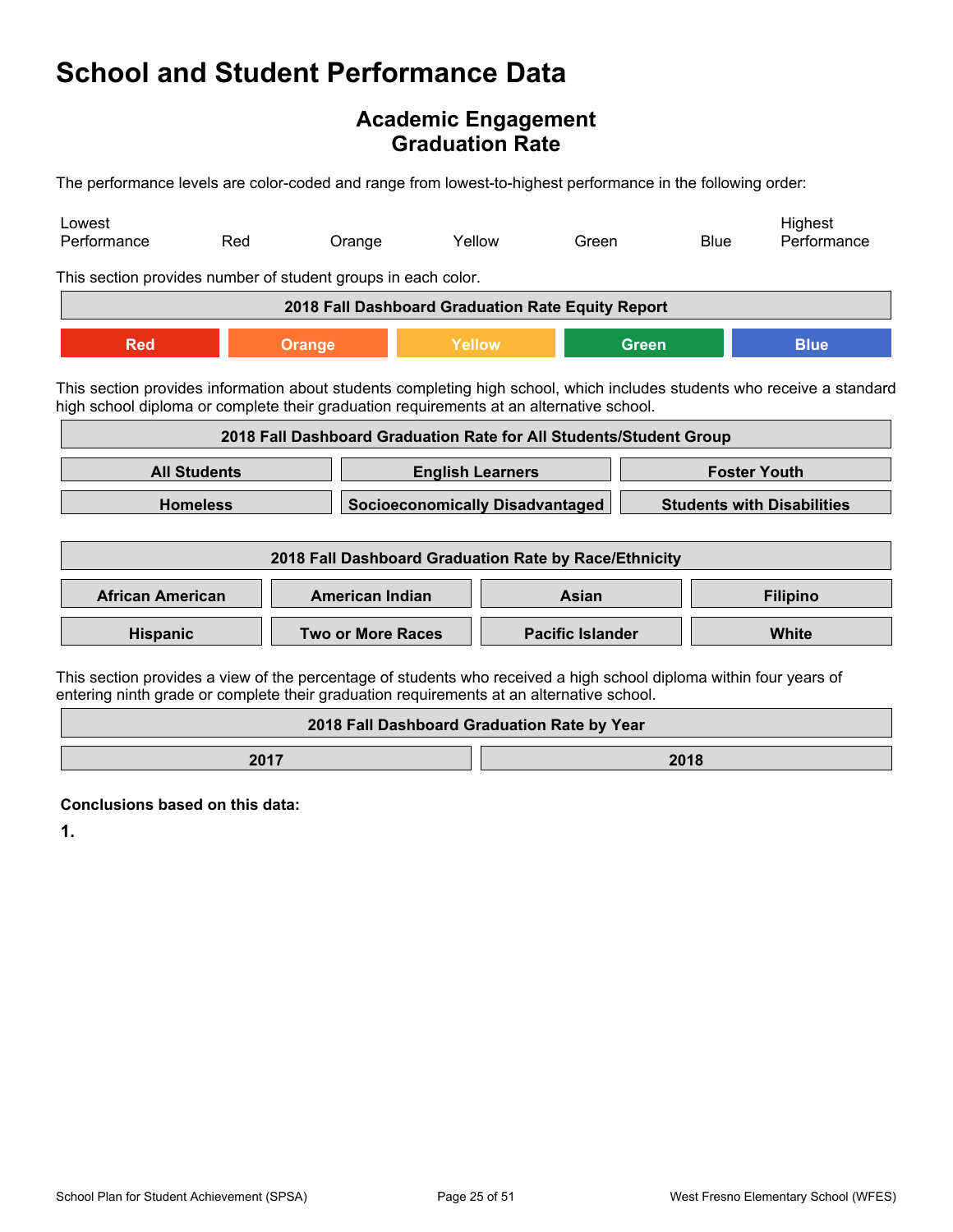## <span id="page-25-0"></span>**Conditions & Climate Suspension Rate**

The performance levels are color-coded and range from lowest-to-highest performance in the following order:



This section provides number of student groups in each color.

| 2018 Fall Dashboard Suspension Rate Equity Report |               |         |       |             |
|---------------------------------------------------|---------------|---------|-------|-------------|
| Red                                               | <b>Orange</b> | Yellow\ | Green | <b>Blue</b> |
|                                                   |               |         |       |             |

This section provides information about the percentage of students in kindergarten through grade 12 who have been suspended at least once in a given school year. Students who are suspended multiple times are only counted once.

| 2018 Fall Dashboard Suspension Rate for All Students/Student Group |                                        |                                   |  |  |
|--------------------------------------------------------------------|----------------------------------------|-----------------------------------|--|--|
| <b>All Students</b>                                                | <b>English Learners</b>                | <b>Foster Youth</b>               |  |  |
| Yellow                                                             | Green                                  | No Performance Color              |  |  |
| 4.1% suspended at least once                                       | 2.8% suspended at least once           | 5% suspended at least once        |  |  |
| Declined -1.4%<br>852 students                                     | Declined -0.7%<br>464 students         | 20 students                       |  |  |
| <b>Homeless</b>                                                    | <b>Socioeconomically Disadvantaged</b> | <b>Students with Disabilities</b> |  |  |
| Yellow                                                             | Yellow                                 | Orange                            |  |  |
| 5% suspended at least once                                         | 4.2% suspended at least once           | 7.3% suspended at least once      |  |  |
| Declined -4.2%<br>60 students                                      | Declined -1.3%<br>819 students         | Declined -2.4%<br>96 students     |  |  |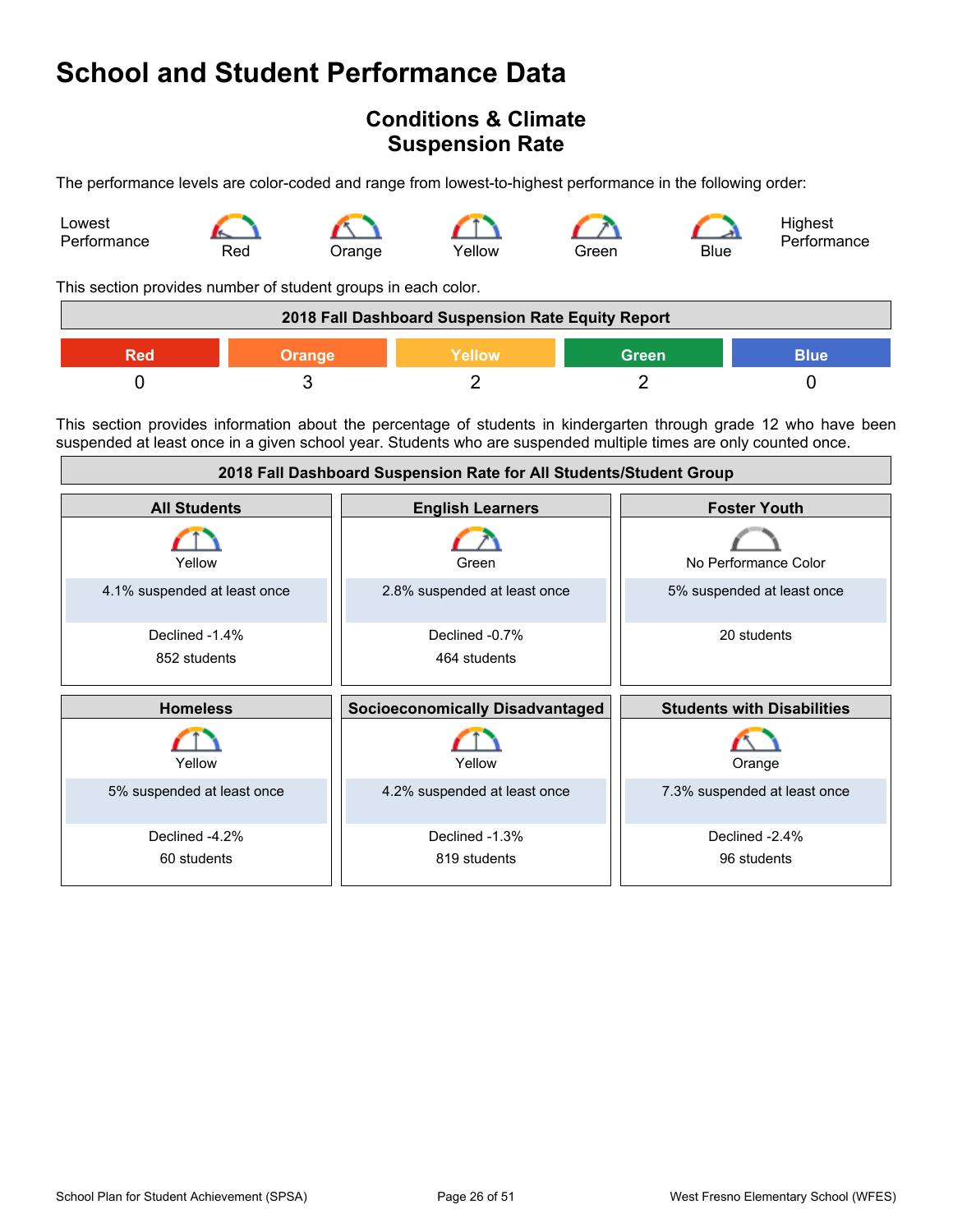

This section provides a view of the percentage of students who were suspended.

| 2018 Fall Dashboard Suspension Rate by Year |                              |                              |  |  |
|---------------------------------------------|------------------------------|------------------------------|--|--|
| 2016<br>2017<br>2018                        |                              |                              |  |  |
| 6.8% suspended at least once                | 5.5% suspended at least once | 4.1% suspended at least once |  |  |

#### **Conclusions based on this data:**

**1.** Although percentages are high, there is a steady decline in supporting subgroups.

**2.** Implementation of alternatives to suspension are also making an impact on the stead decline.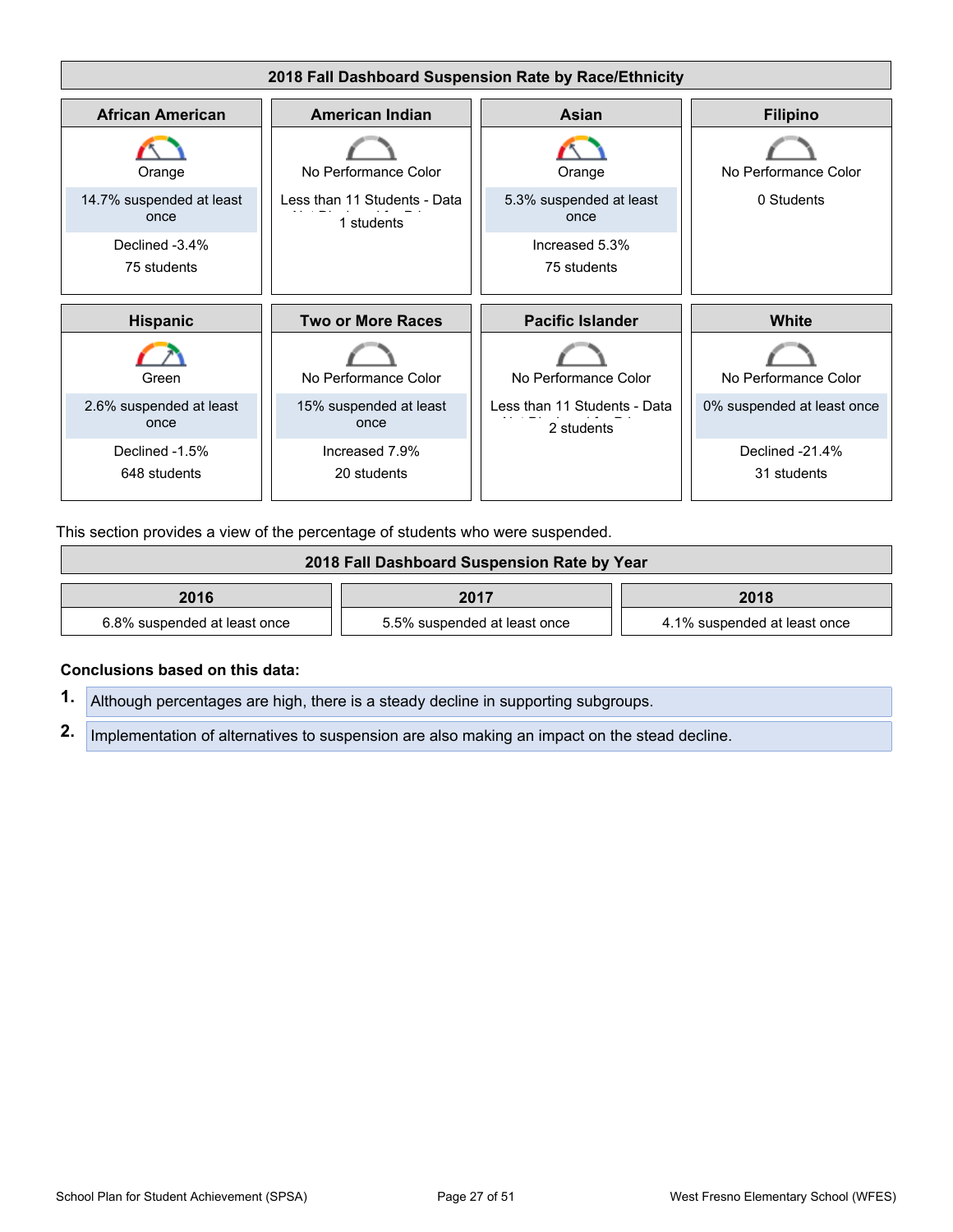## <span id="page-27-0"></span>**Goals, Strategies, & Proposed Expenditures**

# <span id="page-27-1"></span>**Goal 1**

## **Subject**

English Language Arts

## **Goal Statement**

To provide educational opportunities to increase the number of Grade TK-5 students who master English Language Arts state standards in order to:

- a. develop 21 Century literacy skills
- b. meet academic targets in English Language Arts as measured by Smarter Balanced Assessment results

## **LCAP Goal**

Goal 3

## **Basis for this Goal**

- 1.CAASPP assessment results
- 2. ELPAC results
- 4. District Benchmarks
- 5. Publisher embedded tests
- 6. Common Formative Assessments

### **Expected Annual Measurable Outcomes**

| <b>Metric/Indicator</b> | <b>Baseline</b>                                                                            | <b>Expected Outcome</b>                                                                                   |
|-------------------------|--------------------------------------------------------------------------------------------|-----------------------------------------------------------------------------------------------------------|
| <b>ELA SBAC</b>         | 30.5% of students met or exceeded<br>standard on the ELA SBAC for 2017-<br>18 school year. | ELA scores will improve by 5% by the<br>end of 2018-19 school year to 35.5%<br>meets or exceeds standard. |

### **Planned Strategies/Activities**

### **Strategy/Activity 1**

- Reading Intervention Teacher
- Provide reading intervention to students in grades K-3.
- Participate on Student Study Teams (SST) to offer expertise for academic differentiation.
- Supplemental Academic Online Programs to support student academic progress.

#### **Students to be Served by this Strategy/Activity**

Students below grade level.

#### **Timeline**

Aug-June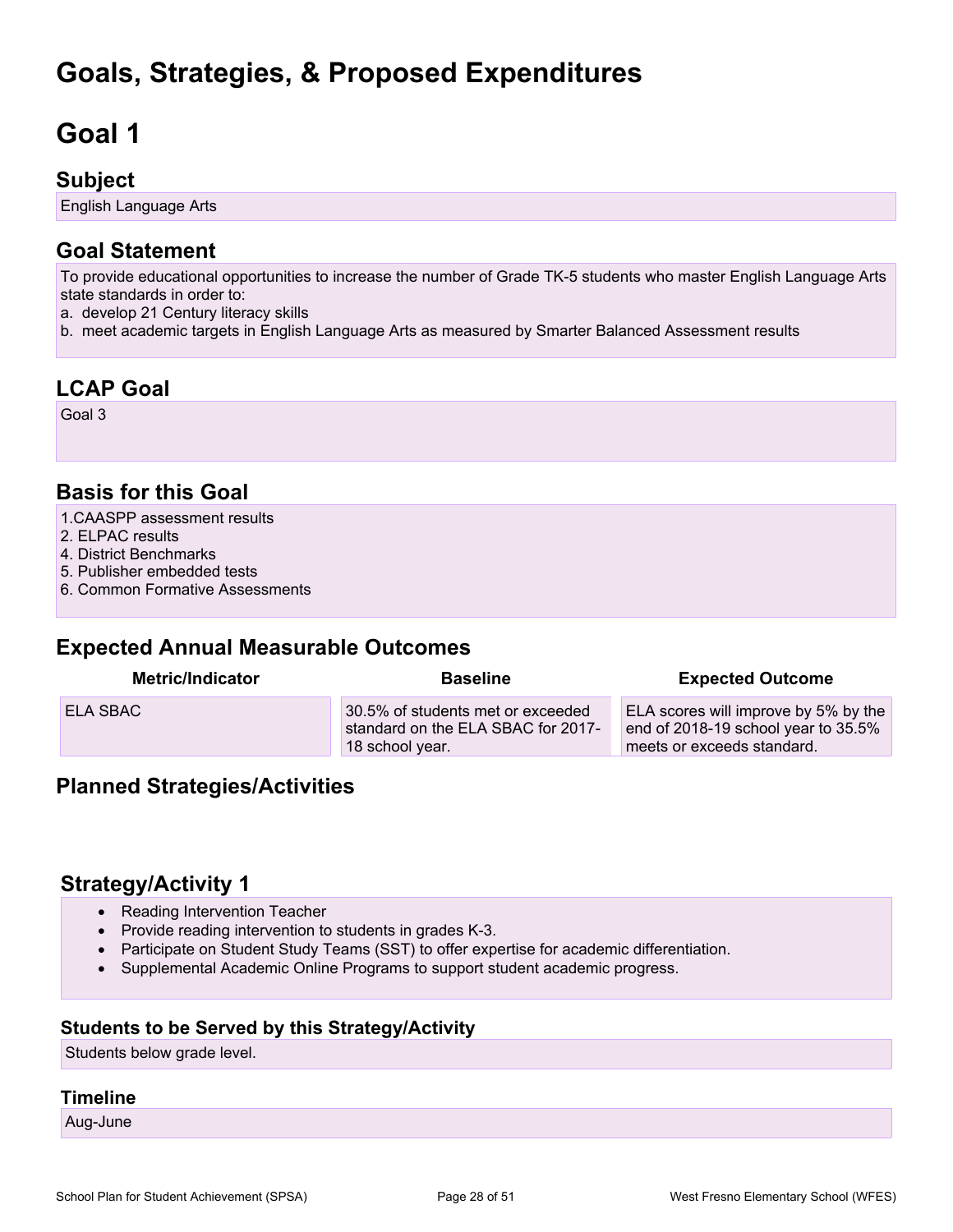### **Person(s) Responsible**

Reading Intervention Teacher, Teachers, and Administration

#### **Proposed Expenditures for this Strategy/Activity**

| Amount                  | 120,454                                    |
|-------------------------|--------------------------------------------|
| <b>Source</b>           | Title I                                    |
| <b>Budget Reference</b> | 1000-1999: Certificated Personnel Salaries |
| <b>Description</b>      | All teachers                               |

### **Strategy/Activity 2**

Renaissance Learning:

- Accelerated Reader (AR) provides a monitoring system to student reading levels.
- Supports student motivation to learning to read.
- Individualized for every student at their level.

#### **Students to be Served by this Strategy/Activity**

All

#### **Timeline**

Aug-June

#### **Person(s) Responsible**

**Teachers** 

#### **Proposed Expenditures for this Strategy/Activity**

| Amount                  | 10552                                                |
|-------------------------|------------------------------------------------------|
| <b>Source</b>           | LCFF - Supplemental                                  |
| <b>Budget Reference</b> | 5000-5999: Services And Other Operating Expenditures |
| <b>Description</b>      | All teachers                                         |

### **Strategy/Activity 3**

Materials, Supplies, Technology- Supplemental

### **Students to be Served by this Strategy/Activity**

All Students

### **Timeline**

Aug-June

### **Person(s) Responsible**

Principal, Teachers

### **Proposed Expenditures for this Strategy/Activity**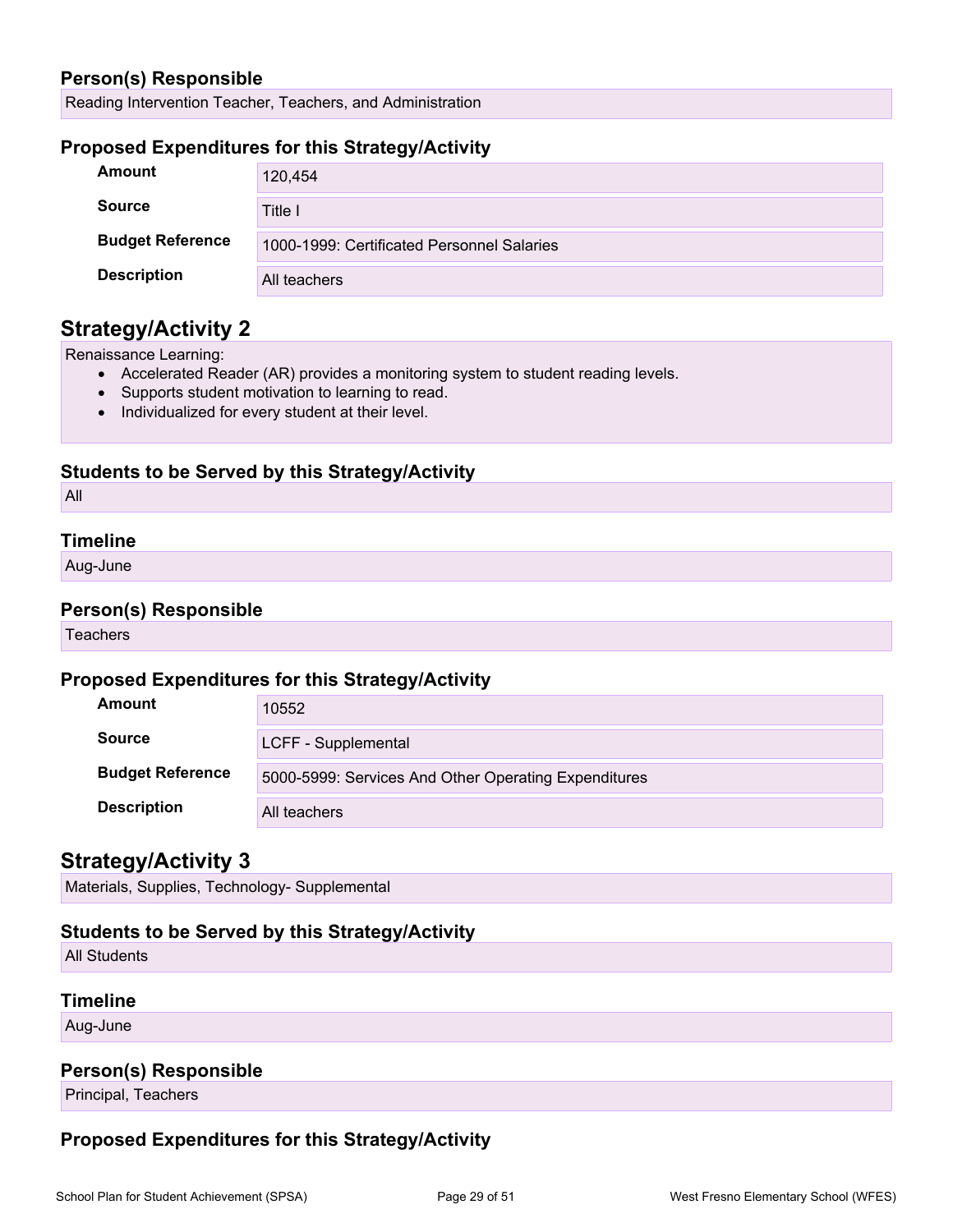| <b>Amount</b>           | 1,276                         |
|-------------------------|-------------------------------|
| <b>Source</b>           | Title I                       |
| <b>Budget Reference</b> | 4000-4999: Books And Supplies |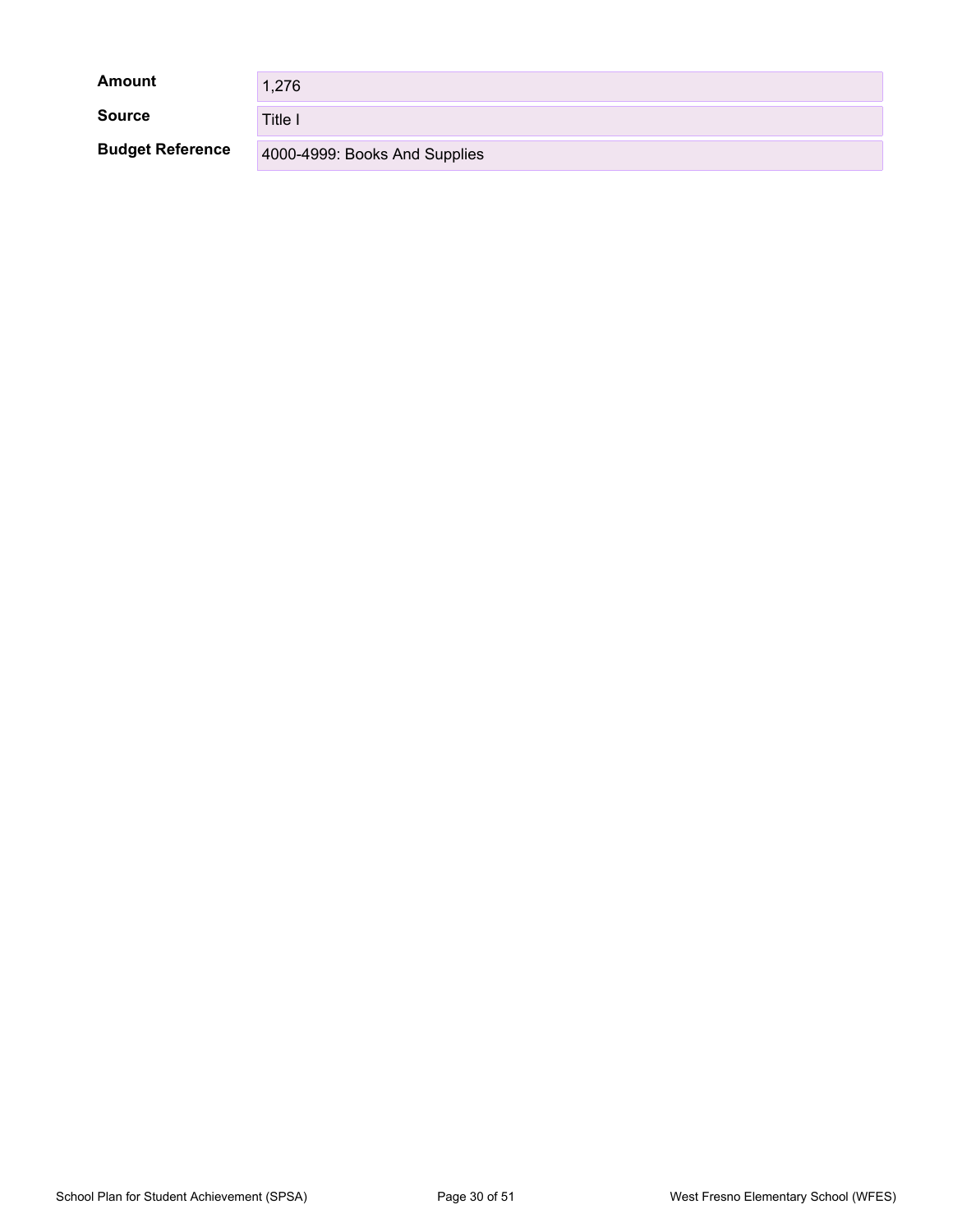## **Goals, Strategies, & Proposed Expenditures**

## <span id="page-30-0"></span>**Goal 2**

### **Subject**

Math

## **Goal Statement**

To provide educational opportunities to increase the number of Grade TK-5 students who master math state standards in order to:

- a. develop 21 Century math skills
- b. meet academic targets in math as measured by Smarter Balanced Assessment results

## **LCAP Goal**

Goal 3

## **Basis for this Goal**

- 1. CAASPP assessment results
- 2. District Benchmarks
- 3. Publisher embedded tests
- 4. Common Formative Assessments

## **Expected Annual Measurable Outcomes**

| <b>Metric/Indicator</b> | <b>Baseline</b>                                                                           | <b>Expected Outcome</b>                                                                            |
|-------------------------|-------------------------------------------------------------------------------------------|----------------------------------------------------------------------------------------------------|
| Math SBAC               | 30% of students met or exceeded<br>standard on the Math SBAC for 2017-<br>18 school year. | Math scores will improve by 5% on<br>the SBAC for the 2018-19 to 35%<br>meets or exceeds standard. |

## **Planned Strategies/Activities**

## **Strategy/Activity 1**

Professional Development for Teachers

### **Students to be Served by this Strategy/Activity**

All Students

#### **Timeline**

Aug-June

### **Person(s) Responsible**

Academic Coaches

### **Proposed Expenditures for this Strategy/Activity**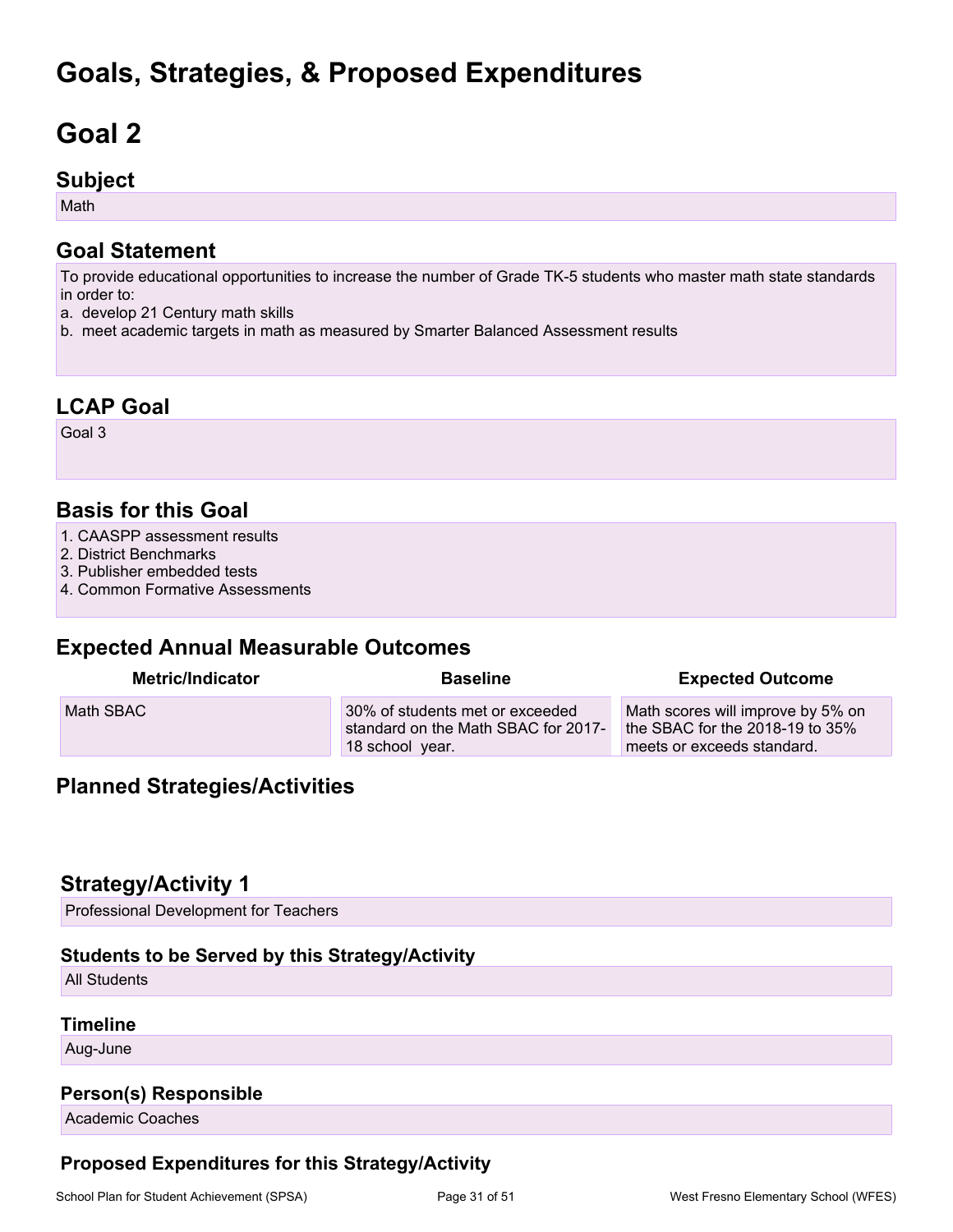| Amount                  | 24868                                      |
|-------------------------|--------------------------------------------|
| <b>Source</b>           | Title II Part A: Improving Teacher Quality |
| <b>Budget Reference</b> | 1000-1999: Certificated Personnel Salaries |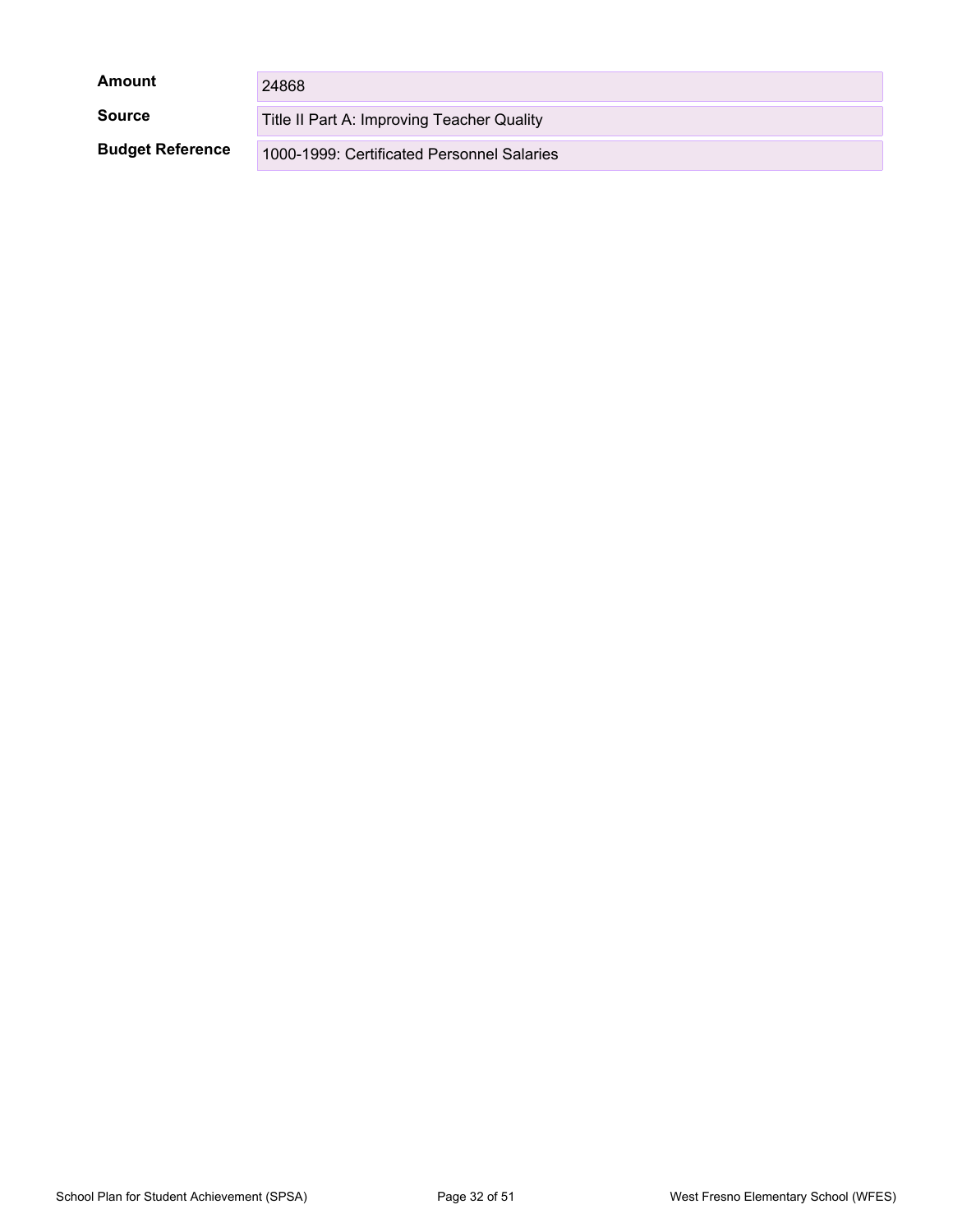## **Goals, Strategies, & Proposed Expenditures**

# <span id="page-32-0"></span>**Goal 3**

## **Subject**

Parent Involvement

## **Goal Statement**

West Fresno Elementary will provide opportunities for parents to receive information, provide input, and participate in advisory committees and clubs through multiple modes of communication and along with improving demographic language dissemination of information. Parents will also be invited to events and venues on campus ti increase parent involvement.

## **LCAP Goal**

Goal 2

## **Basis for this Goal**

- 1. Parent Involvement Data
- 2. LCAP Parent surveys
- 3. Communication reports from online systems.

## **Expected Annual Measurable Outcomes**

| <b>Metric/Indicator</b>                      | <b>Baseline</b>                                                                                                                                            | <b>Expected Outcome</b>                                                                                                                                                                                                |
|----------------------------------------------|------------------------------------------------------------------------------------------------------------------------------------------------------------|------------------------------------------------------------------------------------------------------------------------------------------------------------------------------------------------------------------------|
| Parent Involvement data for school<br>events | 85% of Parents attended an event<br>during the 2017-18 school year.                                                                                        | 95% of Parents will attend an event<br>during the 2018-19 school year.                                                                                                                                                 |
| Parent Education Opportunities.              | West Fresno offered 6 parent<br>workshops during the 2017-18 school<br>year                                                                                | West Fresno will continue to offer at<br>least 6 parent workshops for parents<br>during the 2018-19 school year.                                                                                                       |
| Parent Communication mode reports            | West Fresno provides outreach to<br>parents by means of weekly phone<br>dialer and emails, monthly e-<br>newsletter, flyers, and social media<br>accounts. | West Fresno provides outreach to<br>parents by means of weekly phone<br>dialer and emails, monthly e-<br>newsletter, flyers, and social media<br>accounts; and will also use a digital<br>portal for flyers sent home. |

## **Planned Strategies/Activities**

## **Strategy/Activity 1**

Increase parent communication through:

Blackboard Connect- The WUSD App is used to note: Academic Achievements; Athletic achievements; School Meetings & Events; and Captured moments happening day in and out at West Fresno.

Eagle Software- This software enables the school to:

- Grant parent access to online grading portal
- Weekly phone dialers about upcoming school events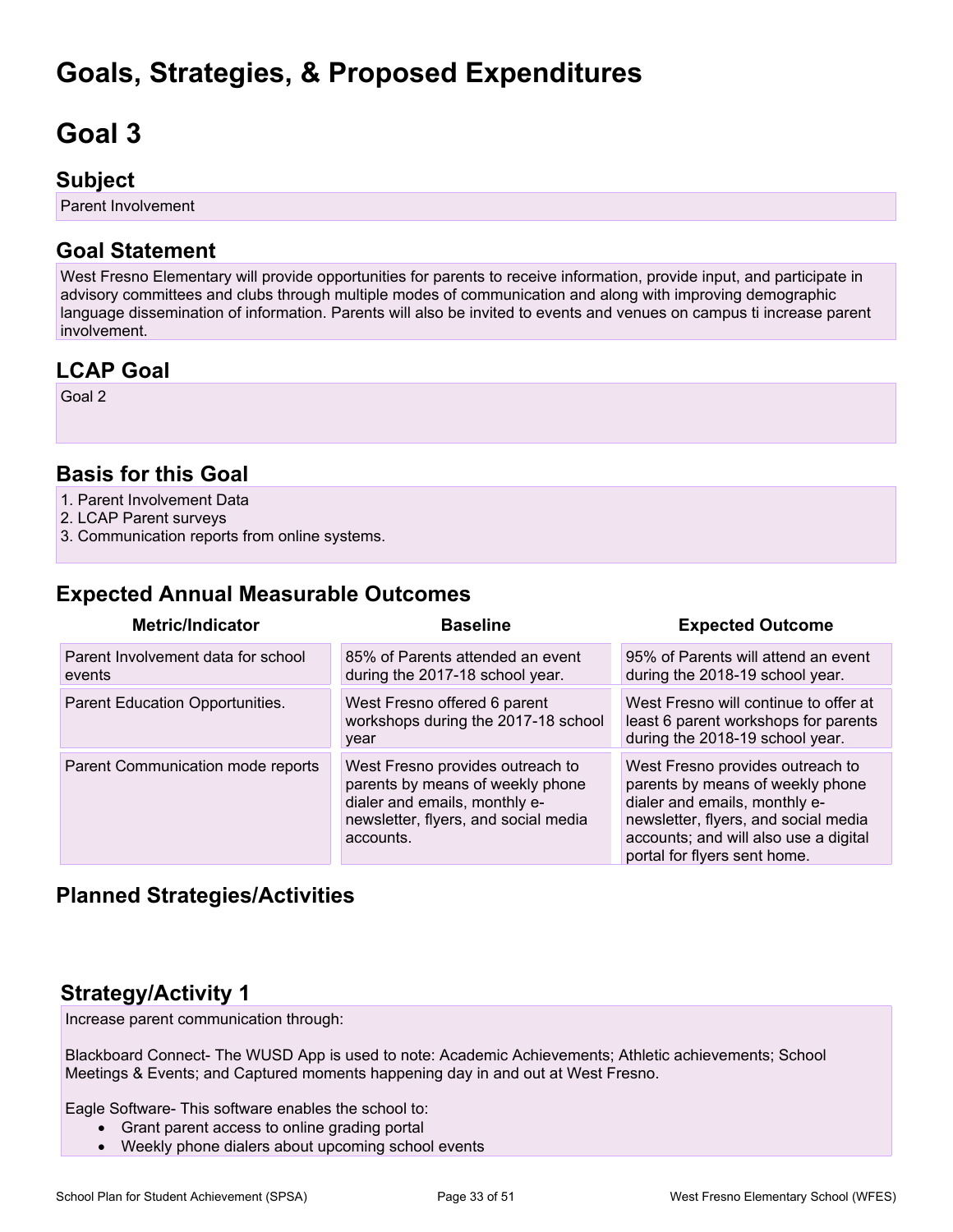Emails and text messages to parents announcing academic/athletic accomplishments and events

#### **Students to be Served by this Strategy/Activity**

All

#### **Timeline**

August-June

#### **Person(s) Responsible**

Administrators, Teachers

#### **Proposed Expenditures for this Strategy/Activity**

| Amount                  | 2,588                                                |
|-------------------------|------------------------------------------------------|
| <b>Source</b>           | Title I                                              |
| <b>Budget Reference</b> | 5000-5999: Services And Other Operating Expenditures |

### **Strategy/Activity 2**

Refreshments for Parent Meetings- In an effort to increase attendance, the school will provide refreshments for parents who attend school sponsored meetings and events.

#### **Students to be Served by this Strategy/Activity**

All

#### **Timeline**

August-June

#### **Person(s) Responsible**

School Staff- Heads of Committee, Teachers

#### **Proposed Expenditures for this Strategy/Activity**

| Amount                  | 1,986                         |
|-------------------------|-------------------------------|
| Source                  | Title l                       |
| <b>Budget Reference</b> | 4000-4999: Books And Supplies |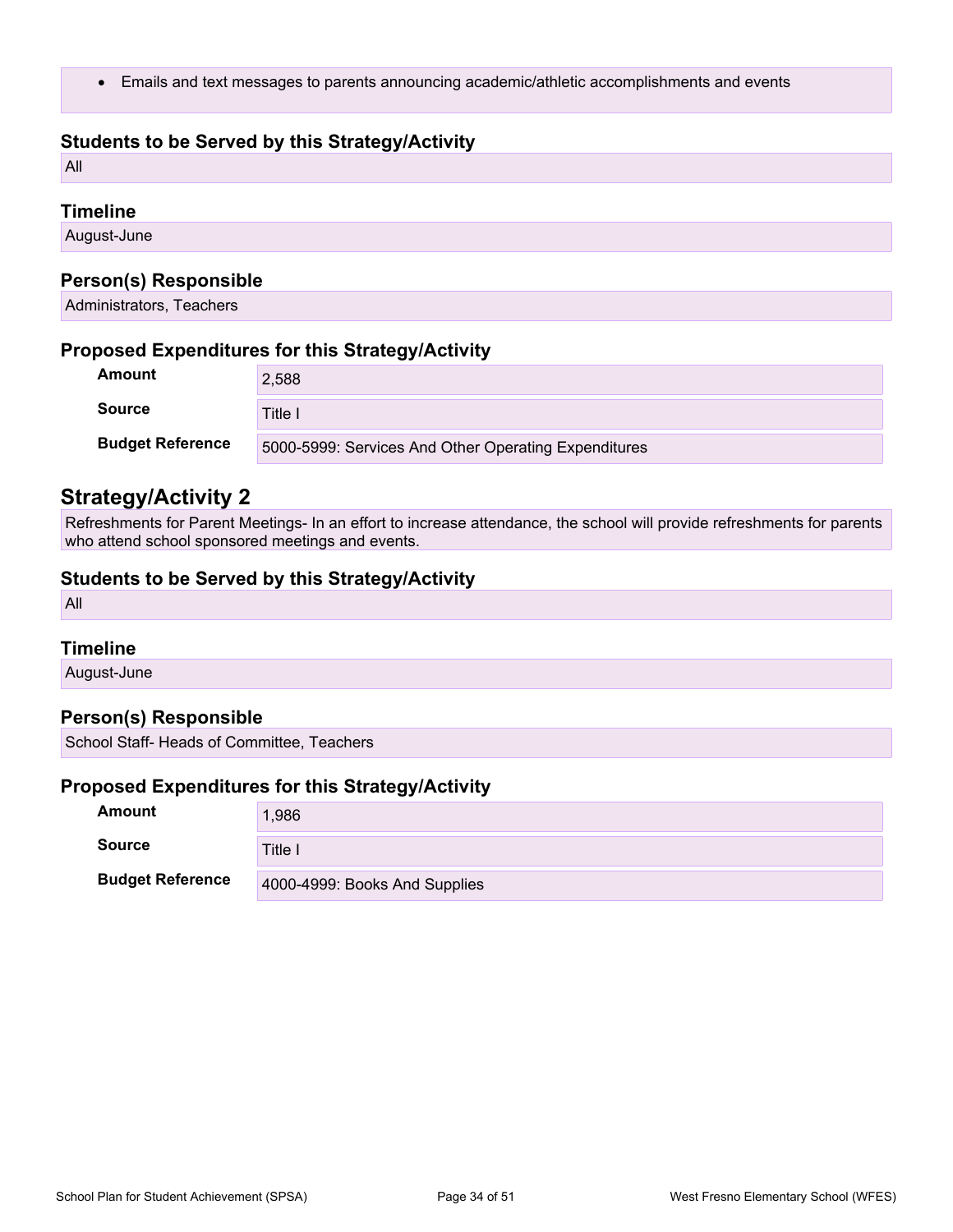## **Goals, Strategies, & Proposed Expenditures**

## <span id="page-34-0"></span>**Goal 4**

## **Subject**

English Language Development

## **Goal Statement**

- English Learner students will attain proficiency in English
- a. demonstrate growth of one language level band annually
- b. make adequate progress toward English proficiency
- c. demonstrate proficiency in ELA and Math equal to that of English speaking peers

### **LCAP Goal**

Goal 3

## **Basis for this Goal**

- 1. ELPAC assessment results
- 2. Redesignation rates
- 2. District Benchmarks
- 3.Common Formative Assessments

## **Expected Annual Measurable Outcomes**

| Metric/Indicator                       | <b>Baseline</b> | <b>Expected Outcome</b> |  |
|----------------------------------------|-----------------|-------------------------|--|
| <b>ELPAC and Reclassification rate</b> |                 |                         |  |

## **Planned Strategies/Activities**

### **Strategy/Activity 1**

Reading Intervention Teacher to Support ELs

### **Students to be Served by this Strategy/Activity**

All

#### **Timeline**

Aug-June

#### **Person(s) Responsible**

Intervention Teacher

### **Proposed Expenditures for this Strategy/Activity**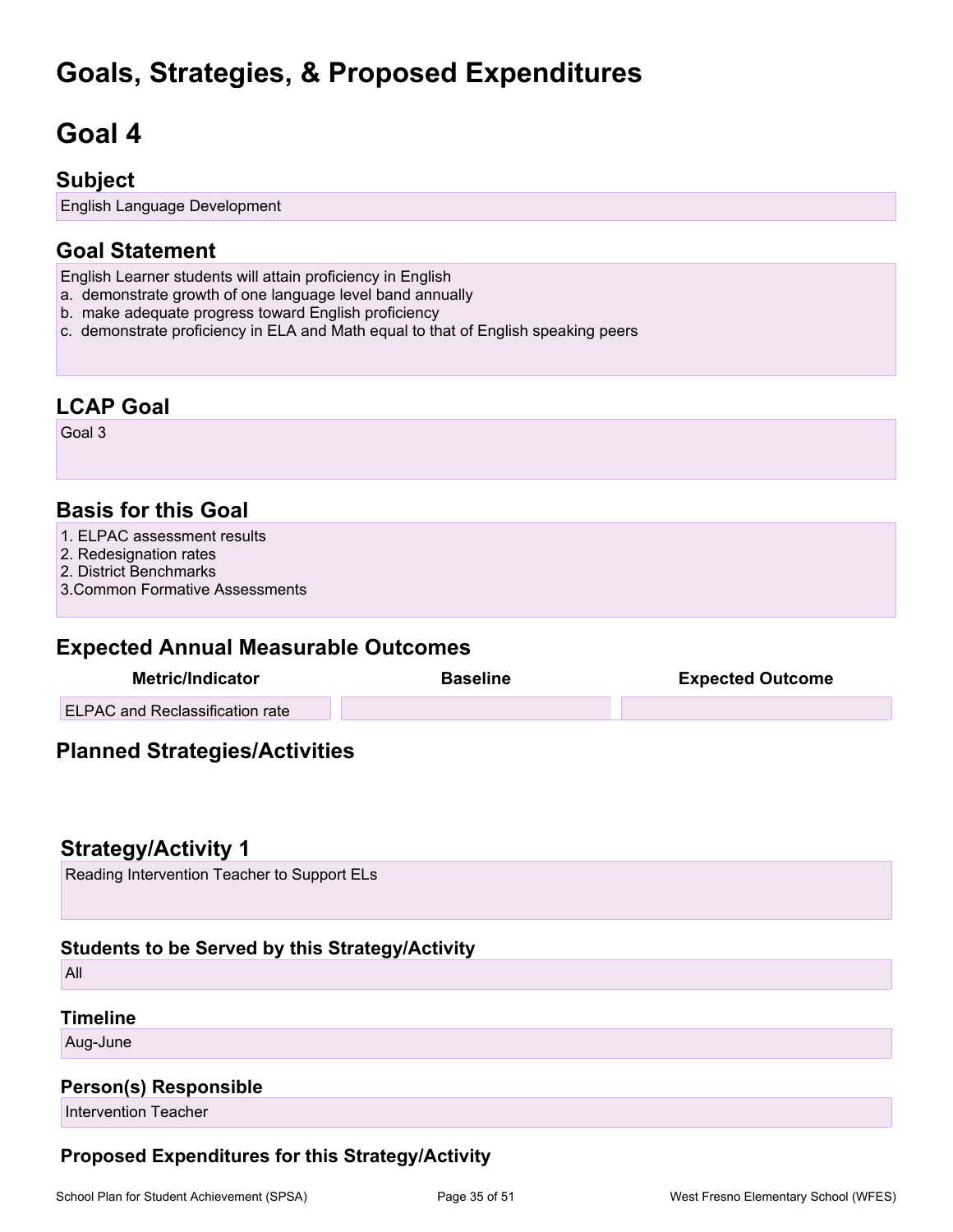| Amount                  | 116525                                     |
|-------------------------|--------------------------------------------|
| <b>Source</b>           | Title III                                  |
| <b>Budget Reference</b> | 1000-1999: Certificated Personnel Salaries |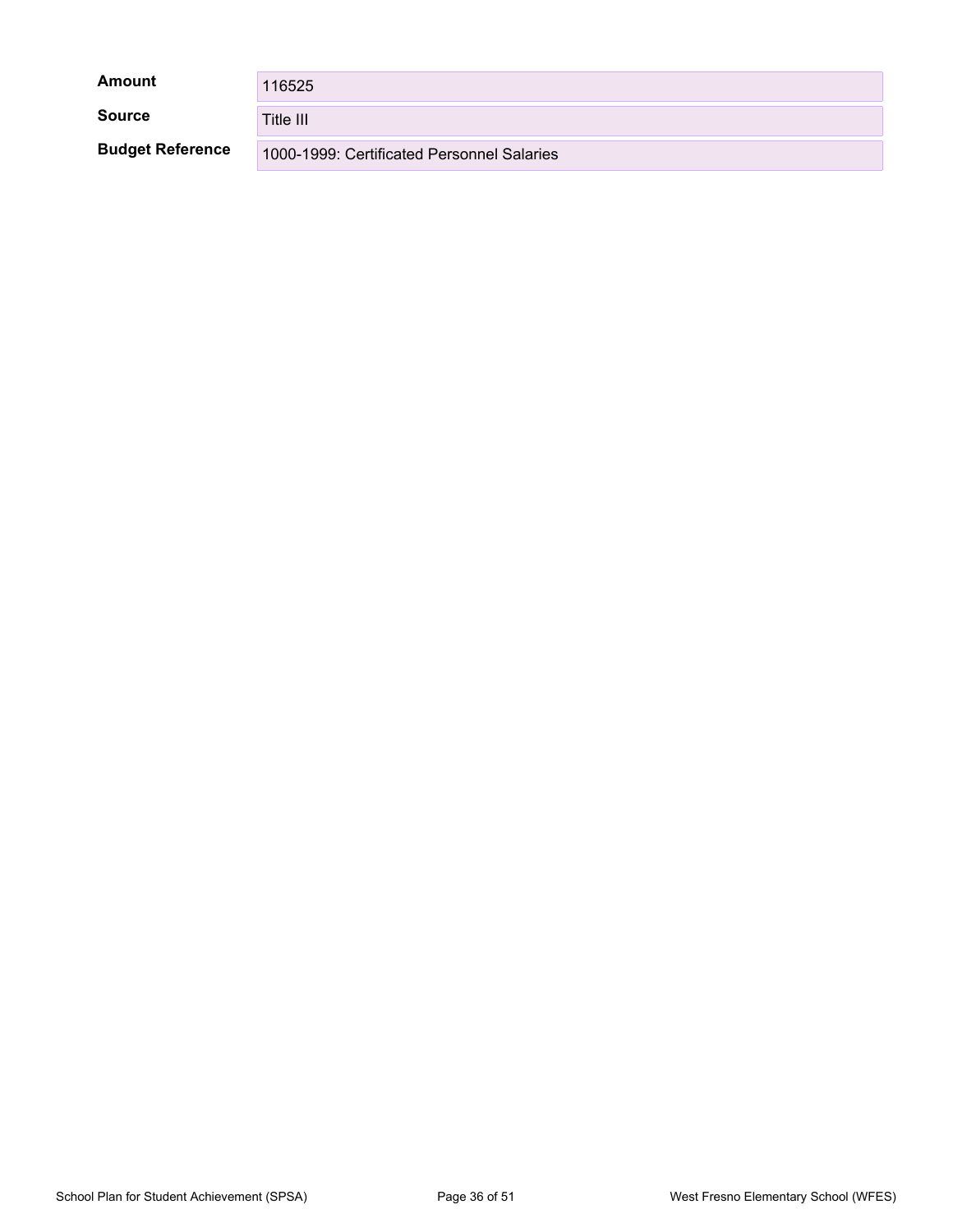## **Goals, Strategies, & Proposed Expenditures**

## <span id="page-36-0"></span>**Goal 5**

## **Subject**

Safe Learning Environment

## **Goal Statement**

100% of students in the West Fresno Elementary students will be educated in a safe, drug free, and healthy environment.

## **LCAP Goal**

Goal 4

## **Basis for this Goal**

Williams facilities inspection report WUSD evaluation instrument (developed by the Office of Public School Construction) PBIS data analysis PBIS survey Suspension/expulsion data

## **Expected Annual Measurable Outcomes**

| <b>Metric/Indicator</b>  | <b>Baseline</b>                                                | <b>Expected Outcome</b>                                                |
|--------------------------|----------------------------------------------------------------|------------------------------------------------------------------------|
| Suspension rate          | Suspension rate was 4.1% for 2017-<br>18 school year.          | By June 2019, WFES will decrease<br>the suspension rate to 1.5%.       |
| Chronic Absenteeism rate | Chronic absenteeism rate was 12.0%<br>for 2017-18 school year. | By June 2019, WFES will decrease<br>the chronic absenteeism rate to 9% |

## **Planned Strategies/Activities**

## **Strategy/Activity 2**

The school will fully implement PBIS discipline procedures/policies

### **Students to be Served by this Strategy/Activity**

All

#### **Timeline**

August-June

Daily: Implementation of school/class behavior matrix Quarterly: Student recognition for positive Annually: Examine data for positive trends or areas in need of improvement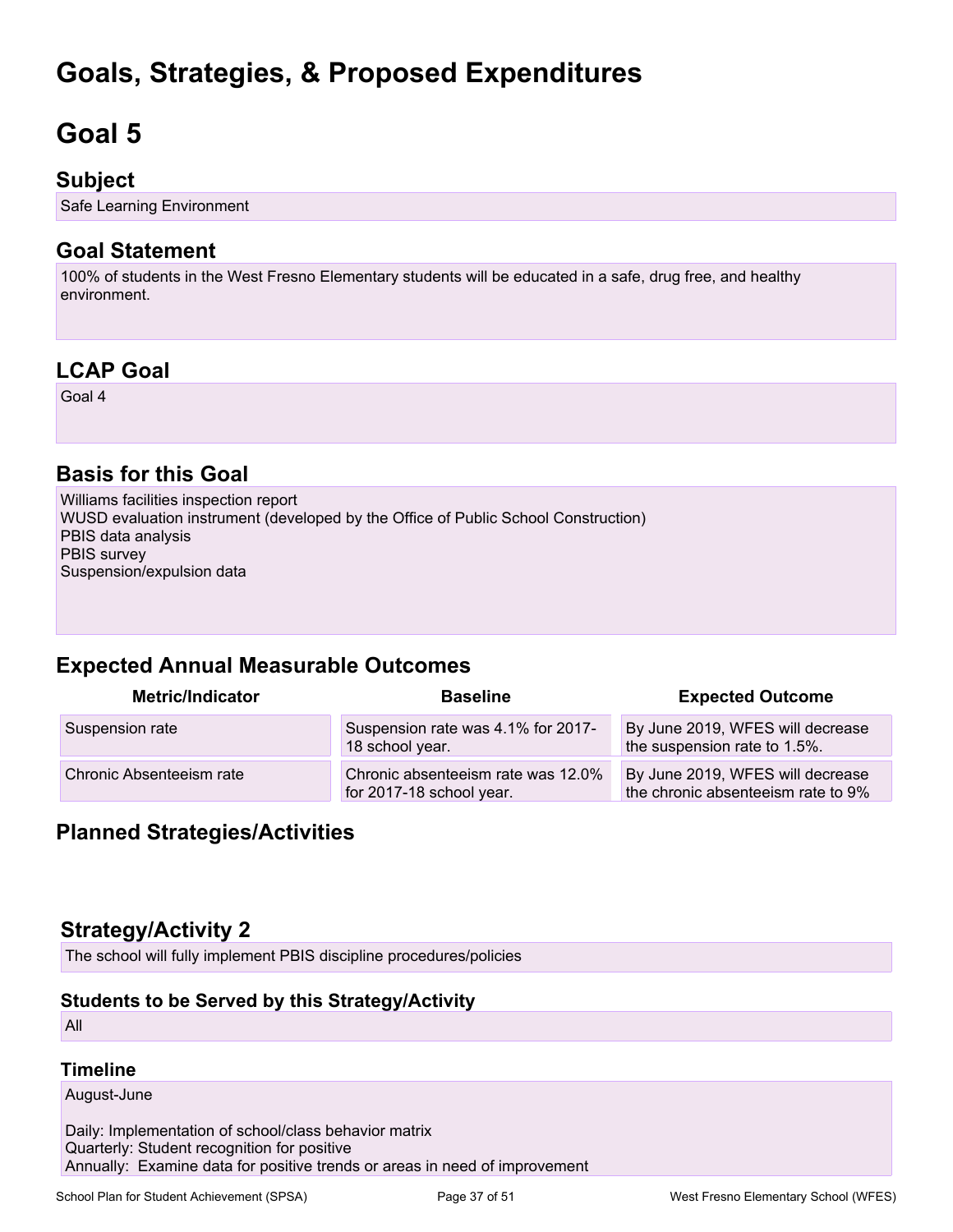#### **Person(s) Responsible**

| $\ldots$                        |  |
|---------------------------------|--|
| Principal                       |  |
| Learning Director               |  |
| Counselor                       |  |
| Social Worker                   |  |
| <b>Teachers</b>                 |  |
| <b>Instructional Assistants</b> |  |
| <b>Campus Safety Staff</b>      |  |
|                                 |  |

#### **Proposed Expenditures for this Strategy/Activity**

| Amount                  | 1950                                                 |
|-------------------------|------------------------------------------------------|
| <b>Source</b>           | LCFF - Supplemental                                  |
| <b>Budget Reference</b> | 5000-5999: Services And Other Operating Expenditures |

### **Strategy/Activity 3**

Social Worker will provide direct services to students including, counseling, support, family communication, home visits, and connection to appropriate resources.

#### **Students to be Served by this Strategy/Activity**

All Students

#### **Timeline**

Aug-June

#### **Person(s) Responsible**

Social Worker

#### **Proposed Expenditures for this Strategy/Activity**

| <b>Amount</b>           | 121,152                                  |
|-------------------------|------------------------------------------|
| <b>Source</b>           | Title I                                  |
| <b>Budget Reference</b> | 2000-2999: Classified Personnel Salaries |

### **Strategy/Activity 4**

Guidance and Counseling staff will provide direct services to students, including counseling, social emotional and character education, parent communication, etc.

#### **Students to be Served by this Strategy/Activity**

All Students

#### **Timeline**

Aug-June

#### **Person(s) Responsible**

Guidance Learning Specialists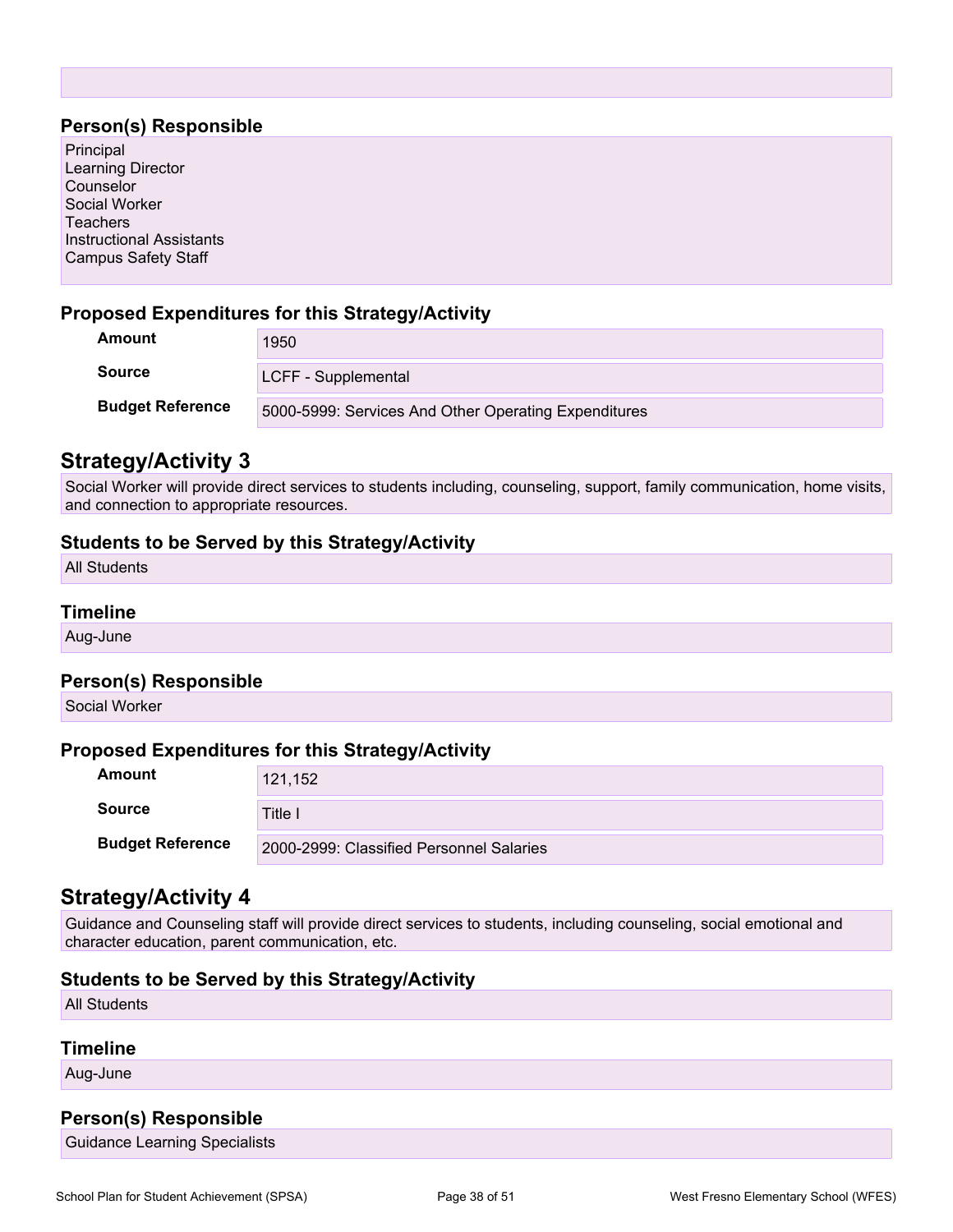## **Proposed Expenditures for this Strategy/Activity**

| Amount                  | 238,631                                    |
|-------------------------|--------------------------------------------|
| <b>Source</b>           | Title I                                    |
| <b>Budget Reference</b> | 1000-1999: Certificated Personnel Salaries |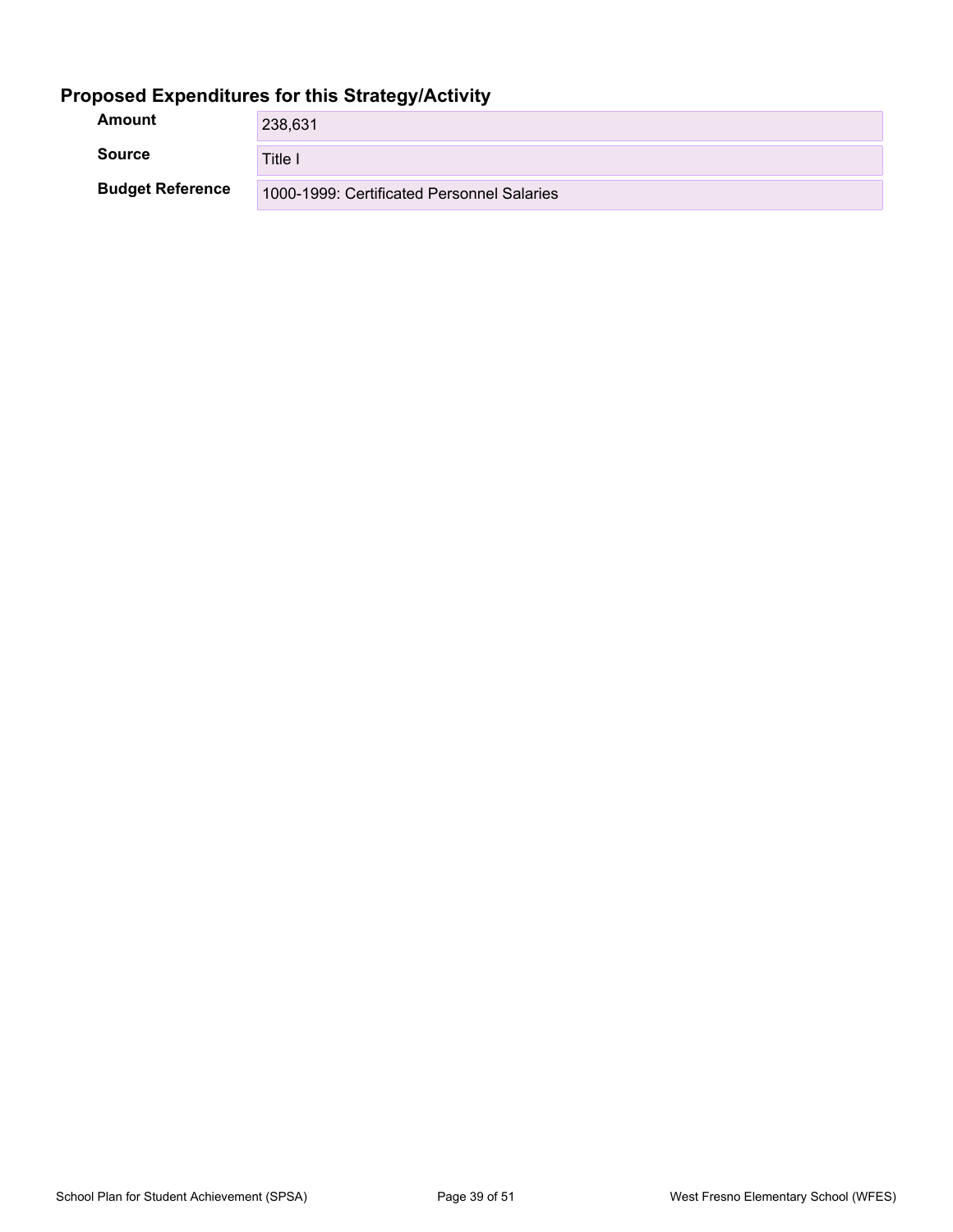## <span id="page-39-0"></span>**Budget Summary and Consolidation**

The Budget Summary is required for schools funded through the ConApp. The Consolidation of Funds is required for a school receiving funds allocated through the ConApp and consolidating those funds as part of a schoolwide program.

## <span id="page-39-1"></span>**Budget Summary**

| <b>Description</b>                                                      | Amount     |
|-------------------------------------------------------------------------|------------|
| Total Funds Provided to the School Through the Consolidated Application | 486087     |
| Total Funds Budgeted for Strategies to Meet the Goals in the SPSA       | 639.982.00 |

## <span id="page-39-2"></span>**Allocations by Funding Source**

| <b>Funding Source</b>                                   | Amount     | <b>Balance</b> |
|---------------------------------------------------------|------------|----------------|
| Title I Part A: Allocation                              | 486,087.00 | 486,087.00     |
| Title II Part A: Improving Teacher Quality              | 44067      | 19,199.00      |
| Title III Part A: Language Instruction for LEP Students | 53988      | 53,988.00      |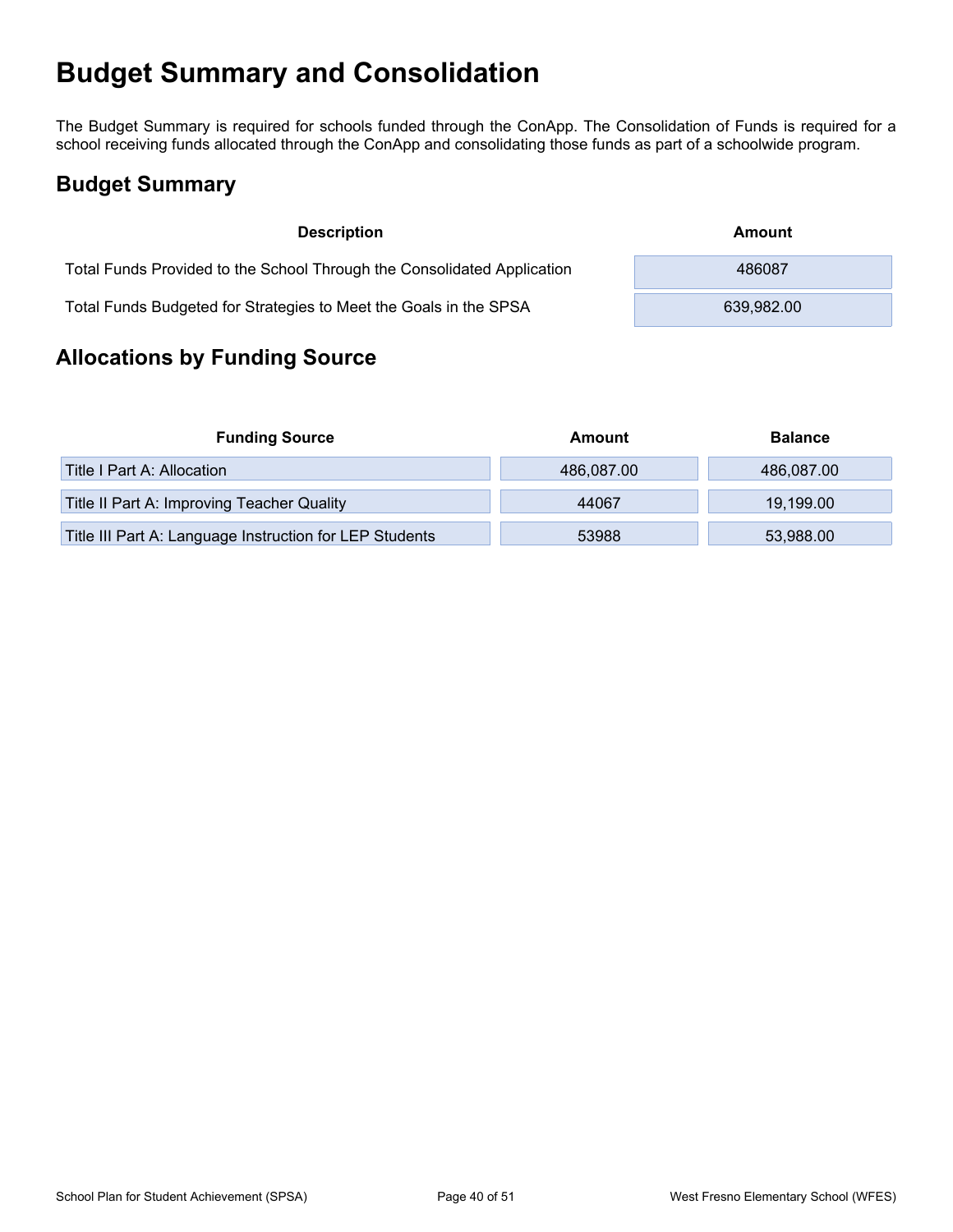## <span id="page-40-0"></span>**Expenditures by Funding Source**

|  | <b>Funding Source</b> |  |
|--|-----------------------|--|
|  |                       |  |

| <b>Funding Source</b>                      | <b>Amount</b> |
|--------------------------------------------|---------------|
| LCFF - Supplemental                        | 12,502.00     |
| Title I                                    | 486,087.00    |
| Title II Part A: Improving Teacher Quality | 24,868.00     |
| Title III.                                 | 116,525.00    |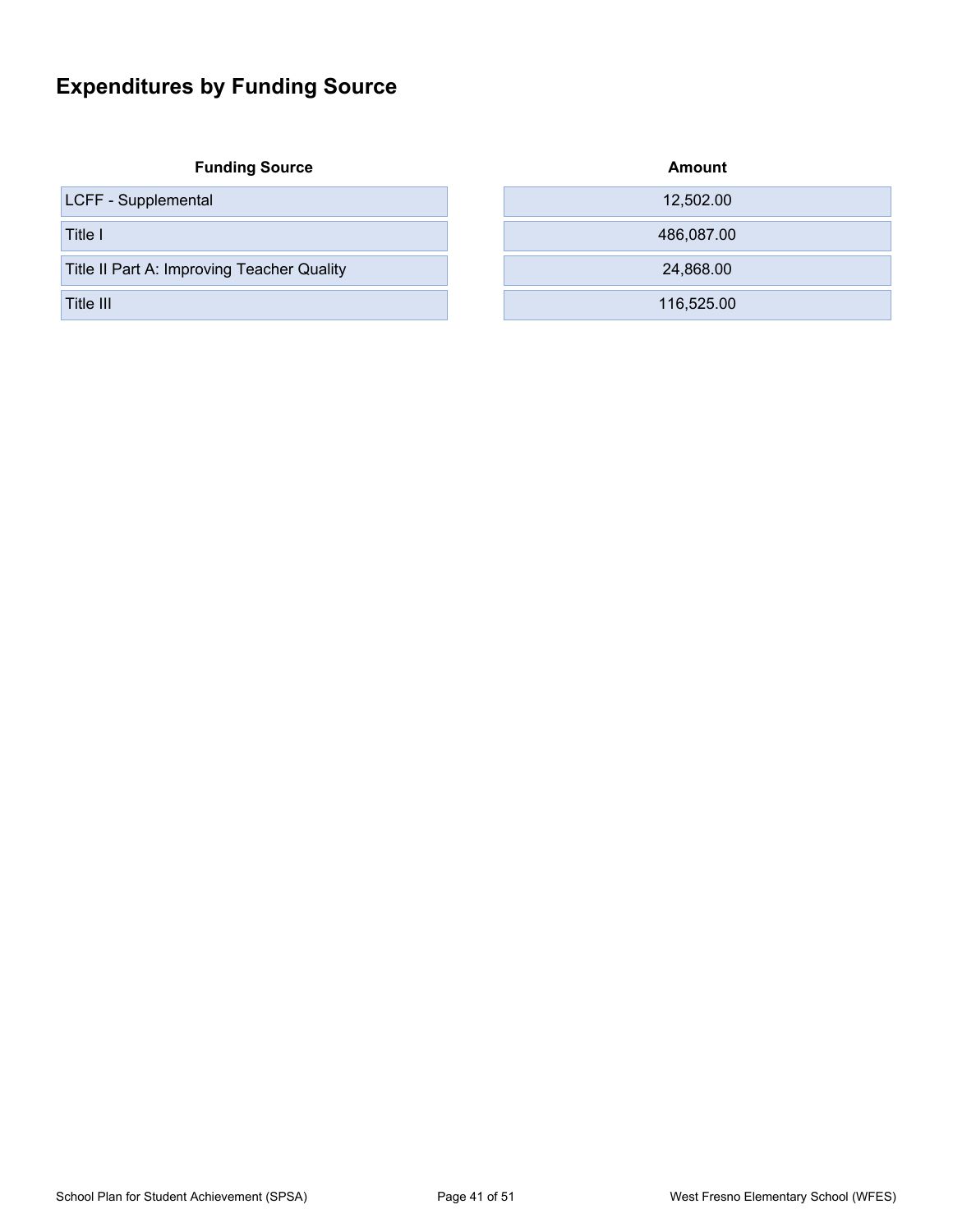## <span id="page-41-0"></span>**Expenditures by Budget Reference**

#### **Budget Reference**

| 1000-1999: Certificated Personnel Salaries | 500,478.00 |
|--------------------------------------------|------------|
|                                            |            |

2000-2999: Classified Personnel Salaries

4000-4999: Books And Supplies

5000-5999: Services And Other Operating Expenditures

| Amount     |  |
|------------|--|
| 500,478.00 |  |
| 121,152.00 |  |
| 3,262.00   |  |
| 15,090.00  |  |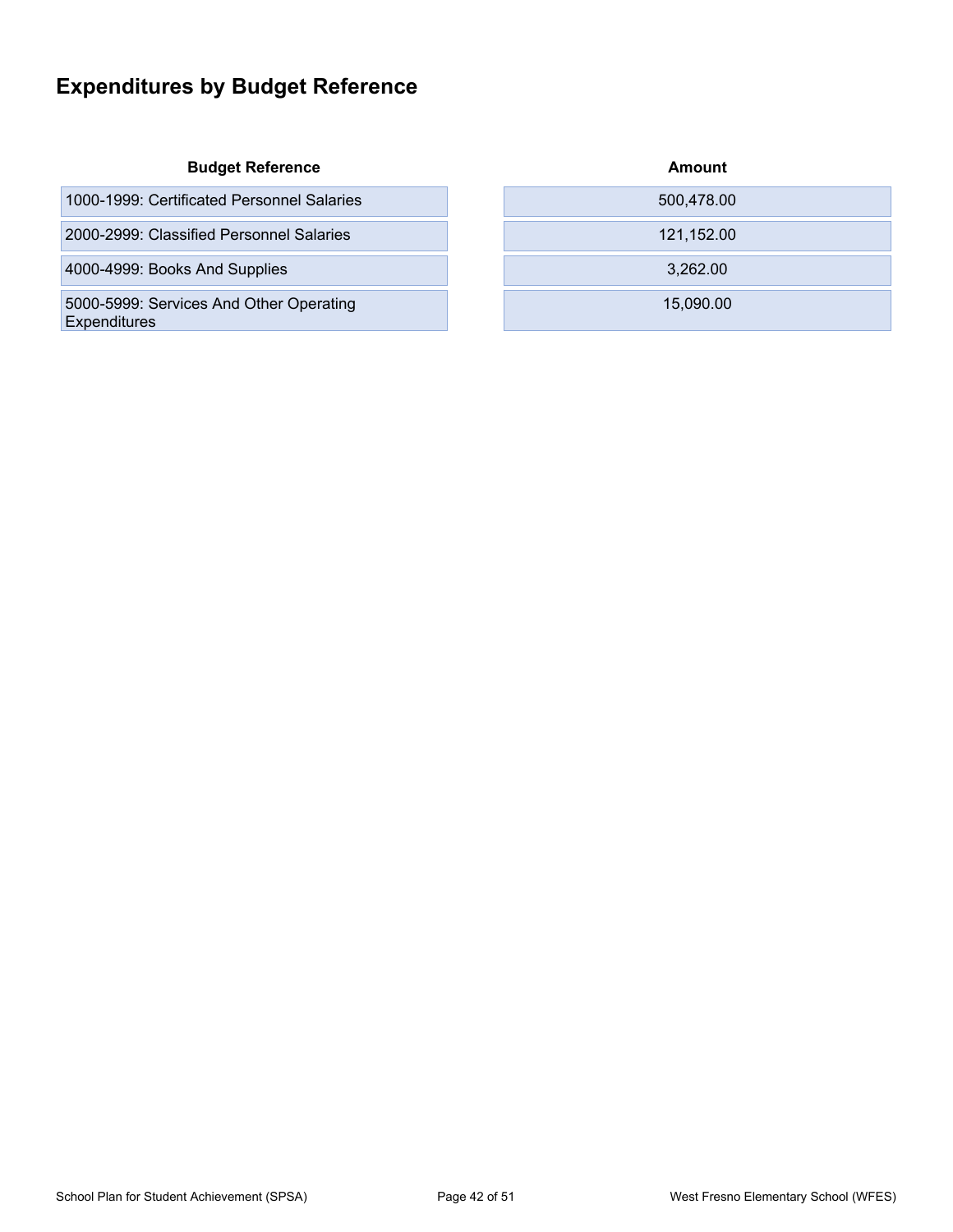## <span id="page-42-0"></span>**Expenditures by Budget Reference and Funding Source**

#### **Budget Reference Funding Source Amount**

5000-5999: Services And Other Operating Expenditures

1000-1999: Certificated Personnel **Salaries** 

2000-2999: Classified Personnel **Salaries** 

And Account 2000-4999: Books And Supplies Title I and Title I and Title I and Title I and Title I and Title I and Title I and Title I and Title I and Title I and Title I and Title I and Title I and Title I and Title I and

5000-5999: Services And Other Operating Expenditures

1000-1999: Certificated Personnel **Salaries** 

1000-1999: Certificated Personnel **Salaries** 

Title II Part A: Improving Teacher

**Quality** 

#### LCFF - Supplemental 12,502.00

**Title I** 359,085.00

**Title I** 121,152.00

Title I 2,588.00

24,868.00

**Title III** 116,525.00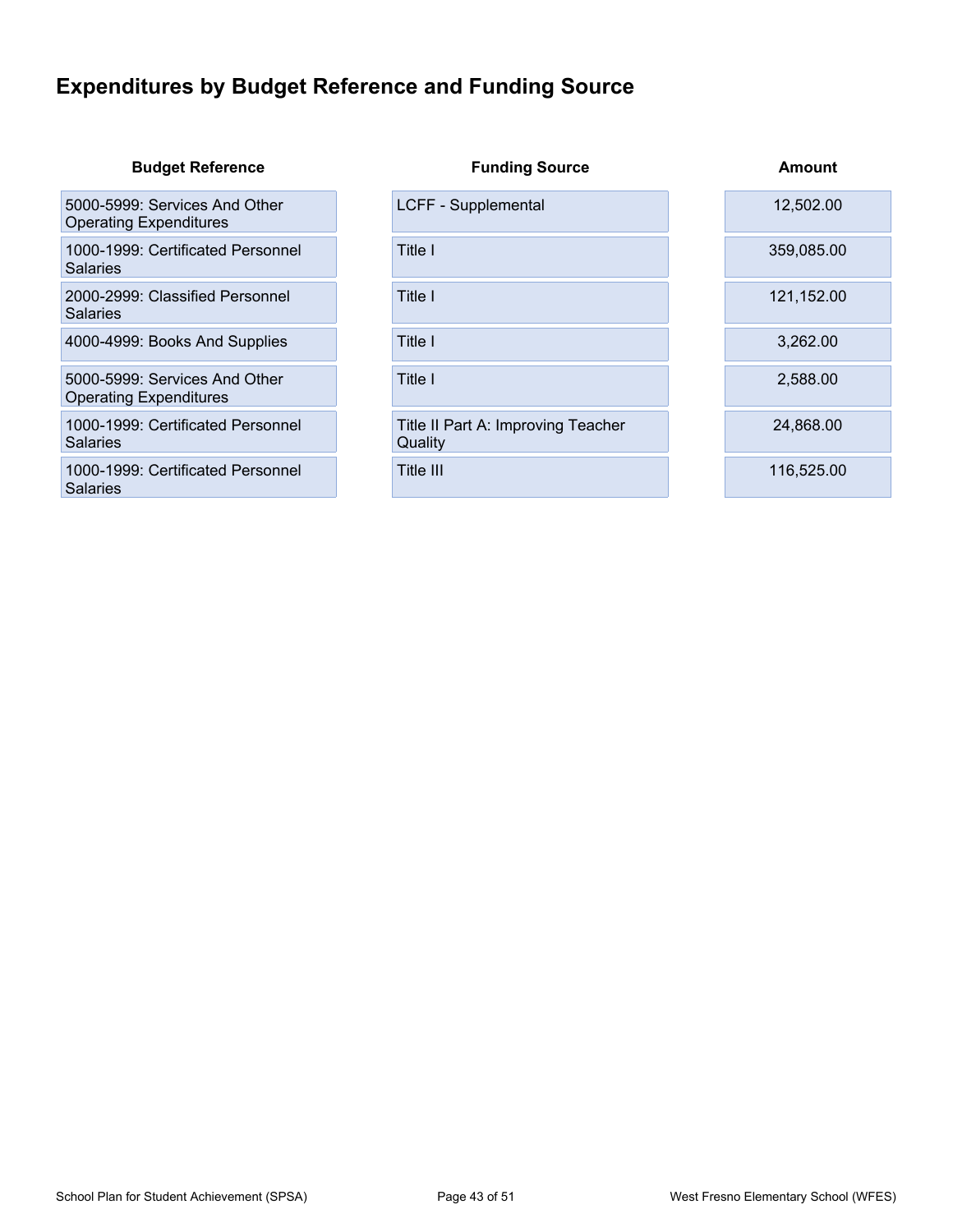## <span id="page-43-0"></span>**School Site Council Membership**

California Education Code describes the required composition of the School Site Council (SSC). The SSC shall be composed of the principal and representatives of: teachers selected by teachers at the school; other school personnel selected by other school personnel at the school; parents of pupils attending the school selected by such parents; and, in secondary schools, pupils selected by pupils attending the school. The current make-up of the SSC is as follows:

- 1 School Principal
- 3 Classroom Teachers
- 1 Other School Staff
- 5 Parent or Community Members

| <b>Name of Members</b> | <b>Role</b>                       |
|------------------------|-----------------------------------|
|                        | Principal                         |
|                        | <b>Classroom Teacher</b>          |
|                        | <b>Other School Staff</b>         |
|                        | <b>Classroom Teacher</b>          |
|                        | <b>Classroom Teacher</b>          |
|                        | <b>Parent or Community Member</b> |
|                        | Parent or Community Member        |
|                        | <b>Parent or Community Member</b> |
|                        | <b>Parent or Community Member</b> |
|                        | Parent or Community Member        |

At elementary schools, the school site council must be constituted to ensure parity between (a) the principal, classroom teachers, and other school personnel, and (b) parents of students attending the school or other community members. Classroom teachers must comprise a majority of persons represented under section (a). At secondary schools there must be, in addition, equal numbers of parents or other community members selected by parents, and students. Members must be selected by their peer group.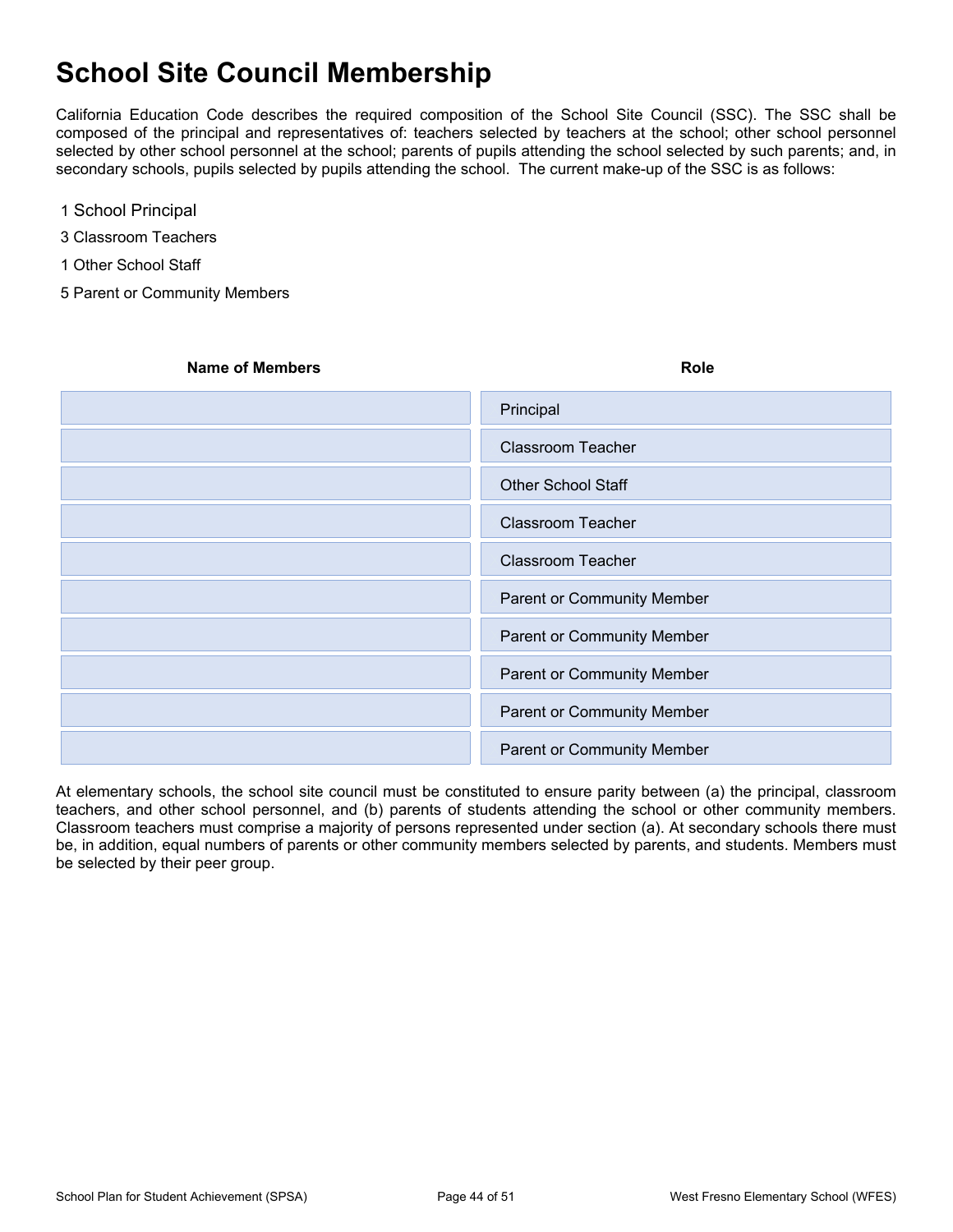## <span id="page-44-0"></span>**Recommendations and Assurances**

The School Site Council (SSC) recommends this school plan and proposed expenditures to the district governing board for approval and assures the board of the following:

The SSC is correctly constituted and was formed in accordance with district governing board policy and state law.

The SSC reviewed its responsibilities under state law and district governing board policies, including those board policies relating to material changes in the School Plan for Student Achievement (SPSA) requiring board approval.

The SSC sought and considered all recommendations from the following groups or committees before adopting this plan:

#### **Signature Committee or Advisory Group Name**

**English Learner Advisory Committee** 

The SSC reviewed the content requirements for school plans of programs included in this SPSA and believes all such content requirements have been met, including those found in district governing board policies and in the local educational agency plan.

This SPSA is based on a thorough analysis of student academic performance. The actions proposed herein form a sound, comprehensive, coordinated plan to reach stated school goals to improve student academic performance.

This SPSA was adopted by the SSC at a public meeting on .

Attested:

Principal, Prince Marshall on

SSC Chairperson, Maria Chavez on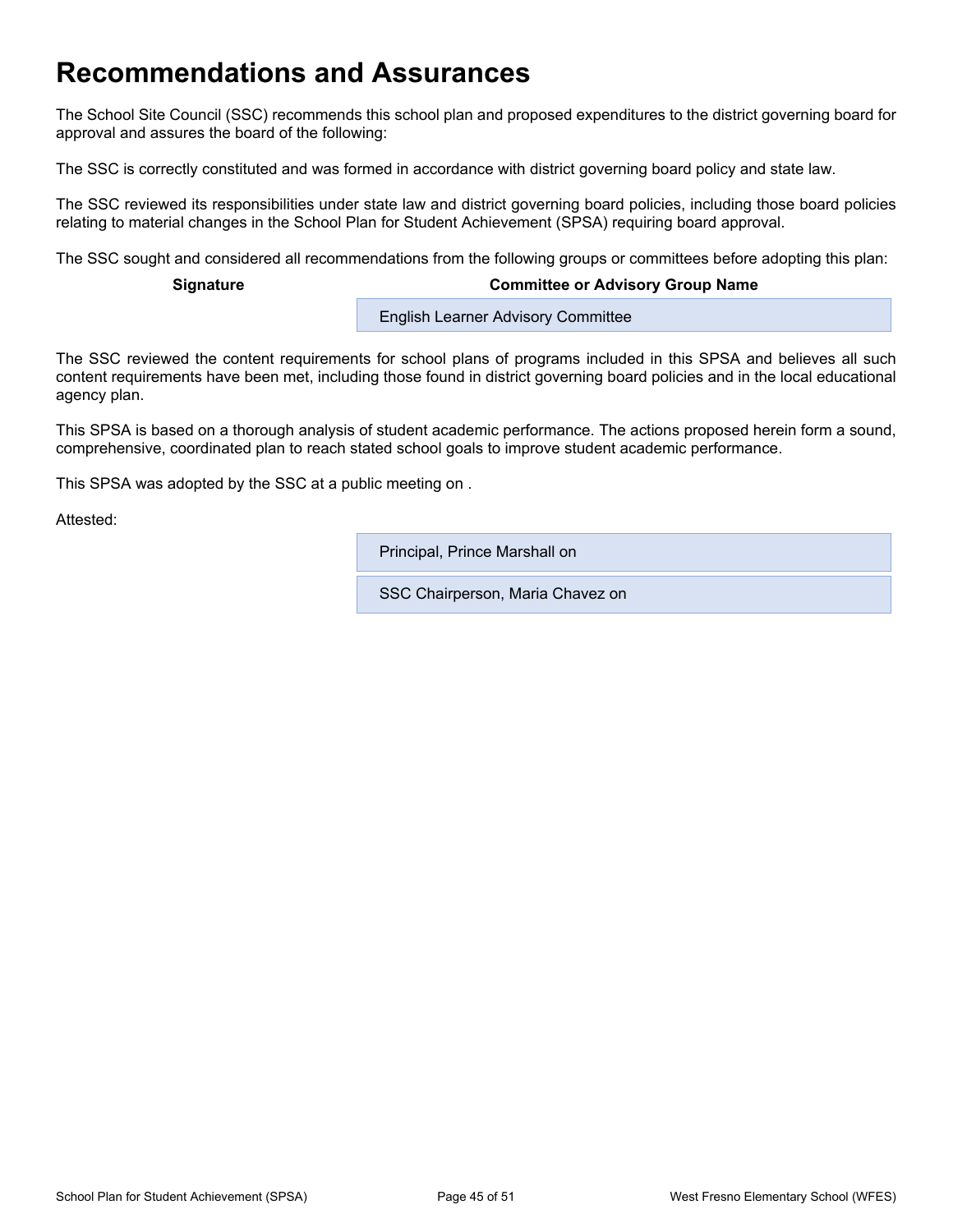## <span id="page-45-0"></span>**Addendum**

For questions related to specific sections of the template, please see instructions below:

## <span id="page-45-1"></span>**Instructions: Linked Table of Contents**

Stakeholder Involvement

Goals, Strategies, & Proposed Expenditures

Planned Strategies/Activities

Annual Review and Update

Budget Summary and Consolidation

Appendix A: Plan Requirements for Schools Funded Through the ConApp

Appendix B: Select State and Federal Programs

For additional questions or technical assistance related to completion of the SPSA template, please contact the Local Educational Agency, or the CDE's Title I Policy and Program Guidance Office at TITLEI@cde.ca.gov.

### **Stakeholder Involvement**

Meaningful involvement of parents, students, and other stakeholders is critical to the development of the SPSA and the budget process. As such, the SPSA should be shared with, and schools should request input from, school site-level advisory groups, as applicable (e.g., English Learner Advisory Councils, student advisory groups, etc.).

Describe the process used to involve advisory committees, parents, students, school faculty and staff, and the community in the development of the SPSA and the annual review and update. Goals, Strategies, & Proposed Expenditures

In this section a school provides a description of the annual goals to be achieved by the school. This section also includes descriptions of the specific planned strategies/activities a school will take to meet the identified goals, and a description of the expenditures required to implement the specific strategies and activities.

### **Goal**

State the goal. A goal is a broad statement that describes the desired result to which all strategies/activities are directed. A goal answers the question: What is the school seeking to achieve? A school may number the goals using the "Goal #" for ease of reference.

### **Basis for this Goal**

Describe the basis for establishing the goal. The goal should be based upon an analysis of verifiable state data, including state indicator data from the California School Dashboard (Dashboard) and data from the School Accountability Report Card, and may include any data voluntarily developed by districts to measure pupil achievement.

### **Expected Annual Measurable Outcomes**

Identify the metric(s) and/or state indicator(s) that the school will use as a means of evaluating progress toward accomplishing the goal. A school may identify metrics for specific student groups. Include in the baseline column the most recent data associated with the metric or indicator available at the time of adoption of the SPSA. The most recent data associated with a metric or indicator includes data reported in the annual update of the SPSA. In the subsequent Expected Outcome column, identify the progress the school intends to be make in the coming year.

### **Planned Strategies/Activities**

Describe the strategies and activities being provided to meet the described goal. Strategies and activities that are implemented to achieve the identified goal may be grouped together. A school may number the strategy/activity using the "Strategy/Activity #" for ease of reference.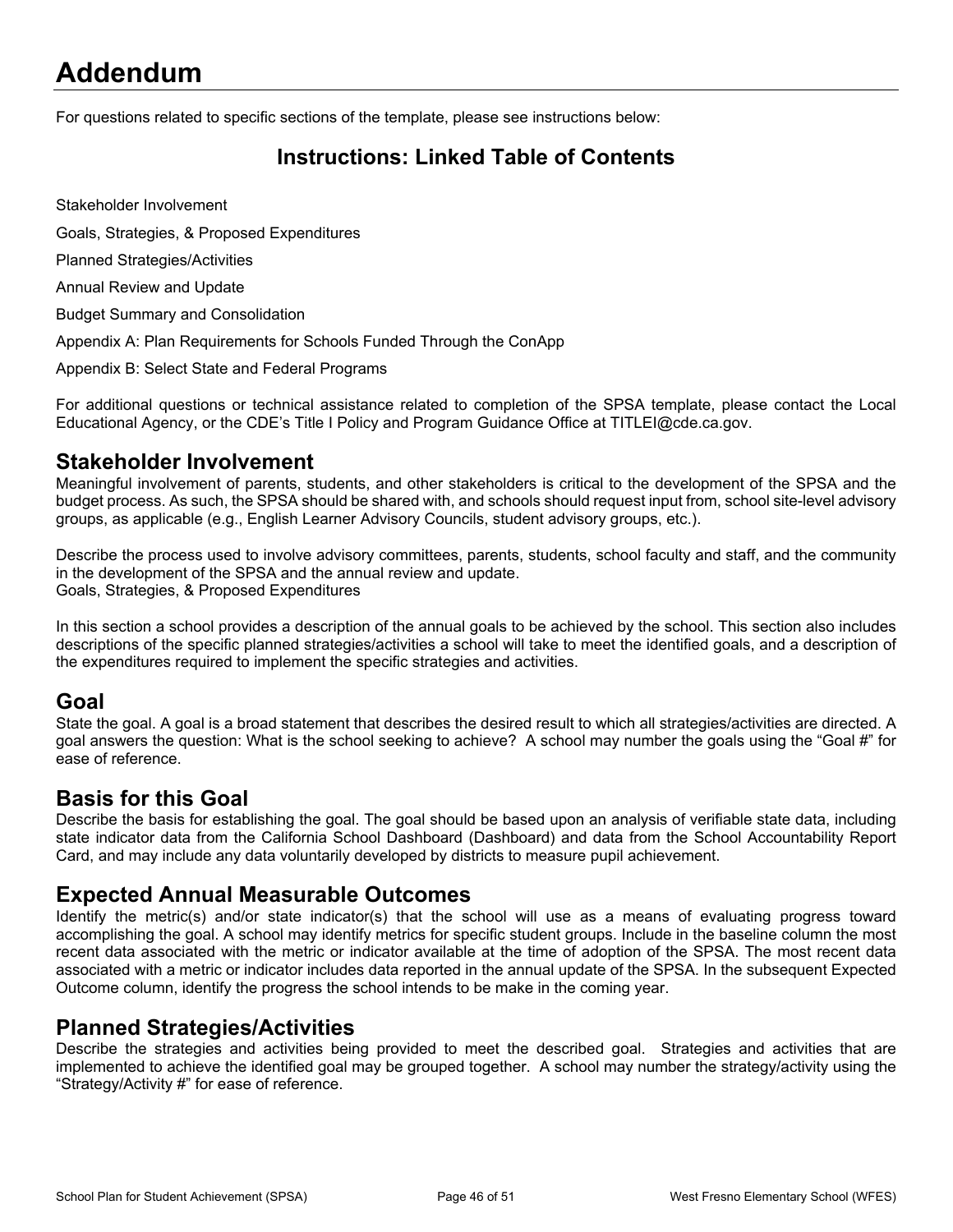A school receiving funds allocated through the ConApp is required to describe in their strategies and activities how they will address specific state and federal requirements. A list of these requirements may be found in Appendix A: Plan Requirements for Schools Funded Through the ConApp. At a minimum a school receiving funds allocated through the ConApp must address these requirements; however, a school may describe additional strategies/activities as well.

### **Students to be Served by this Strategy/Activity**

Indicate in this box which students will benefit from the strategies/activities by indicating "All Students" or listing one or more specific student group(s) to be served.

### **Proposed Expenditures for this Strategy/Activity**

For each strategy/activity, list and describe the proposed expenditures for the school year to implement these strategies/activities, including where those expenditures can be found in the school's budget. The school should reference all fund sources for each proposed expenditure and should provide budget references as an object code or an object code description.

Proposed expenditures that are included more than once in a SPSA should be indicated as a duplicated expenditure and include a reference to the goal and strategy/activity where the expenditure first appears in the SPSA.

## **Annual Review and Update**

The planned goals, expected outcomes, planned strategies/activities, and proposed expenditures must be copied verbatim from the previous year's approved SPSA. Minor typographical errors may be corrected. Annual Measurable Outcomes

For each goal in the prior year, provide the metric/indicators, the expected outcomes, and the actual outcomes; review the actual outcomes as compared to the expected outcomes identified in the prior year for the goal. Strategies/Activities

Identify the planned strategies/activities and the proposed expenditures to implement these strategies/activities toward achieving the described goal, then identify the actual strategies/activities implemented to meet the described goal and the estimated actual expenditures to implement the strategies/activities. As applicable, identify any changes to the student groups served.

## **Analysis**

Using actual outcome data, including state indicator data from the Dashboard, analyze whether the planned strategies/activities were effective in achieving the goal. Respond to the prompts as instructed.

- Describe the overall implementation of the strategies/activities to achieve the articulated goal. Include a discussion of relevant challenges and successes experienced with the implementation process.
- Describe the overall effectiveness of the strategies/activities to achieve the articulated goal as measured by the school.
- Explain any material differences between Proposed Expenditures and Estimated Actual Expenditures. Minor variances in expenditures or a dollar-for-dollar accounting is not required.
- Describe any changes that will be made to the goal, expected annual measureable outcomes, metrics/indicators, or strategies/activities to achieve this goal as a result of this analysis and analysis of the data provided in the Dashboard, as applicable. Identify where those changes can be found in the SPSA.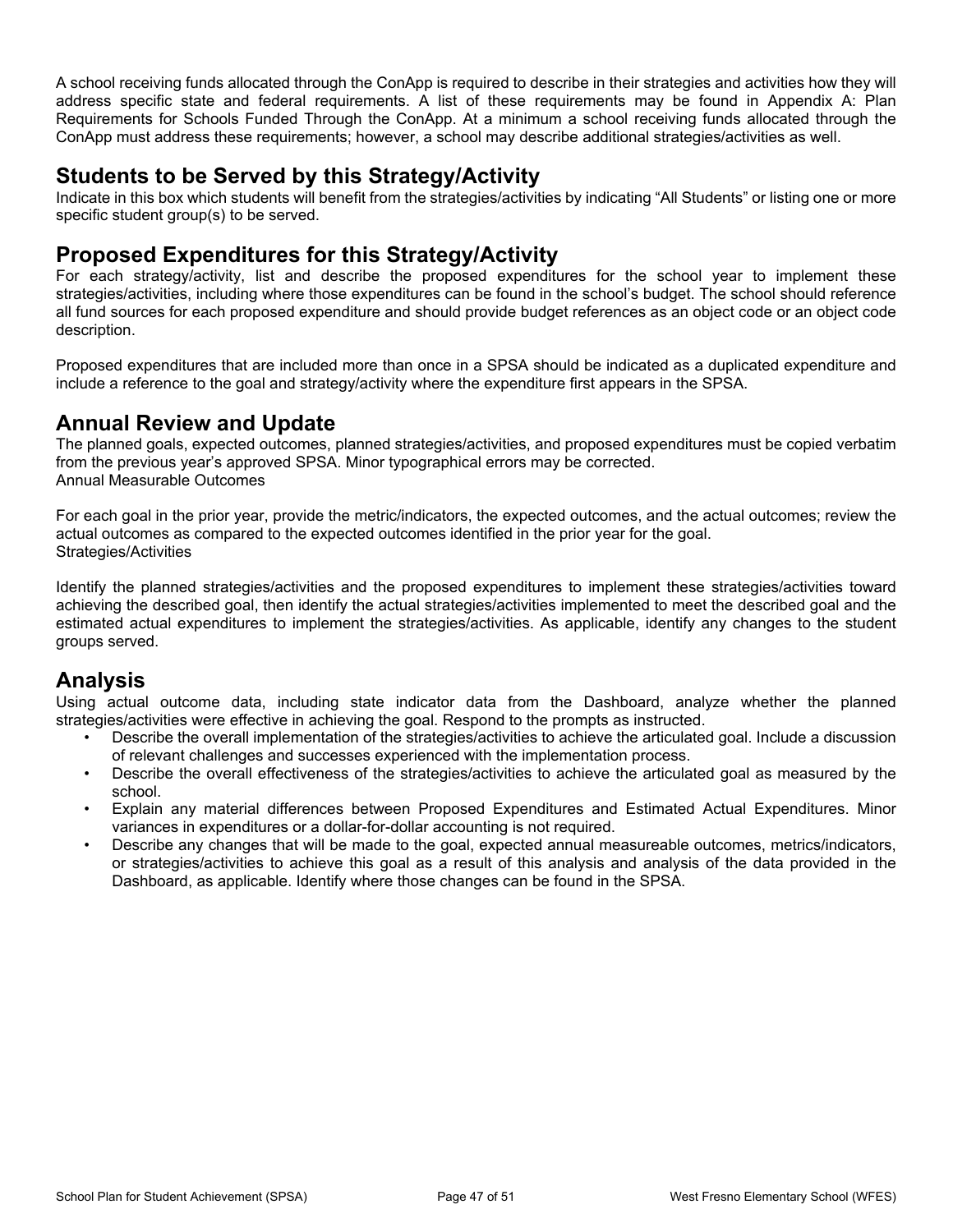### **Budget Summary and Consolidation**

In this section a school provides a brief summary of the funding allocated to the school through the ConApp and/or other funding sources as well as the total amount of funds for proposed expenditures described in the SPSA. The Budget Summary is required for schools funded through the ConApp. The Consolidation of Funds is required for a school receiving funds allocated through the ConApp and consolidating those funds as part of a schoolwide program.

### **Budget Summary**

A school receiving funds allocated through the ConApp should complete the Budget Summary as follows:

- Total Funds Provided to the School Through the Consolidated Application: This amount is the total amount of funding provided to the school through the ConApp for the school year. The school year means the fiscal year for which a SPSA is adopted or updated.
- Total Funds Budgeted for Strategies to Meet the Goals in the SPSA: This amount is the total of the proposed expenditures from all sources of funds associated with the strategies/activities reflected in the SPSA. To the extent strategies/activities and/or proposed expenditures are listed in the SPSA under more than one goal, the expenditures should be counted only once.

A school may include additional information or more detail.

## **Consolidation of Funds**

A school receiving funds allocated through the ConApp and consolidating those funds as part of a schoolwide program is required to include a list of state and local programs and other federal programs that the school will consolidate in the schoolwide program. A list of commonly consolidated state and federal programs is provided in Appendix B: Select State and Federal Programs. List the federal funding source(s) and the amount(s) being consolidated in the schoolwide program, then list the state and/or local funding source(s) and the amount(s). Adjust the table as needed.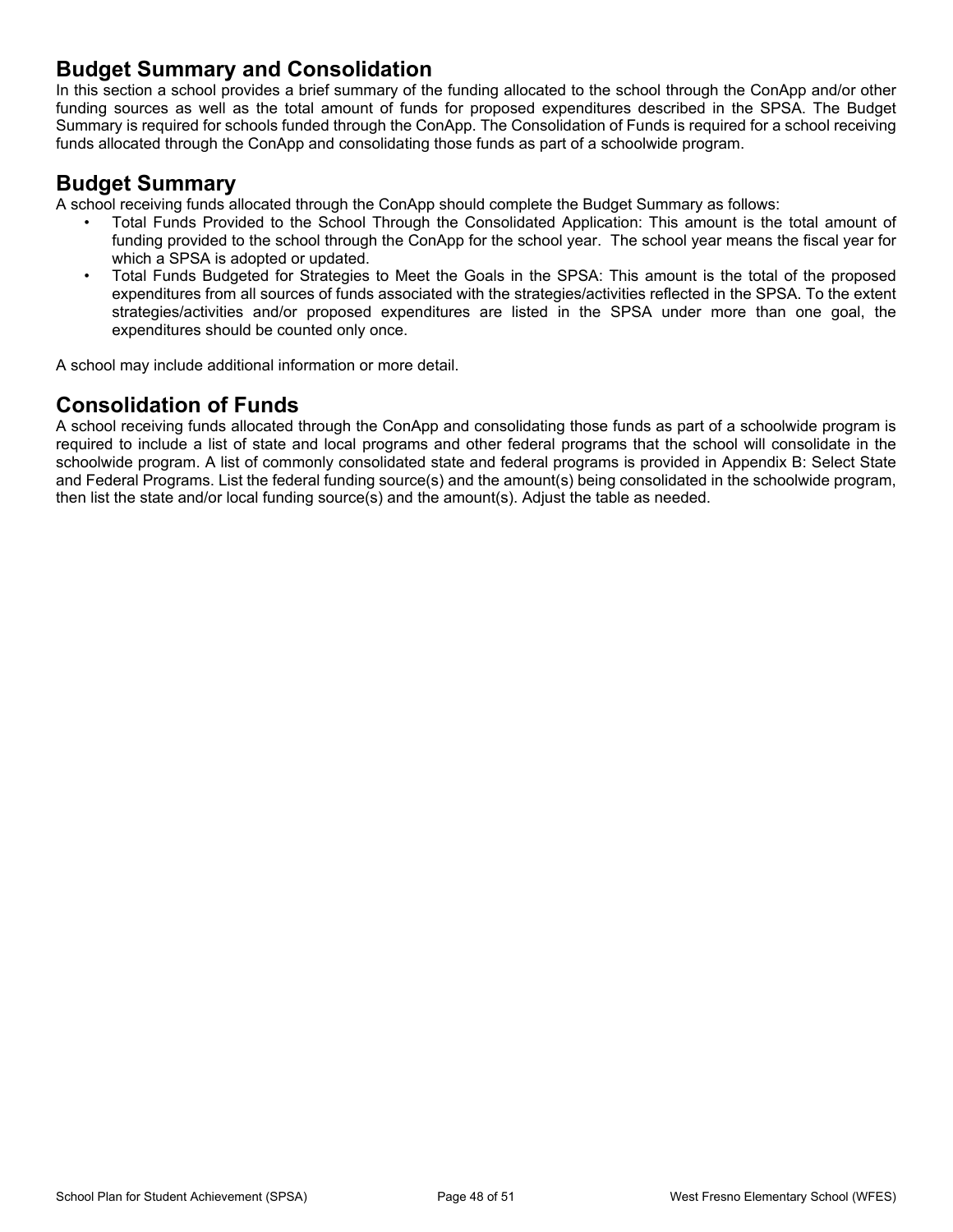## <span id="page-48-0"></span>**Appendix A: Plan Requirements for Schools Funded Through the ConApp**

## **Basic Plan Requirements**

A school receiving funds allocated through the ConApp is required to develop a SPSA. The content of a SPSA must be aligned with school goals for improving student achievement. School goals must be based upon an analysis of verifiable state data and may include any data voluntarily developed by districts to measure student achievement.

The SSC is required to develop the SPSA, which must address each of the following, as applicable:

- 1. A description of curricula, instructional strategies and materials responsive to the individual needs and learning styles of each student (described in the Strategies/Activities).
- 2. A description of instructional and auxiliary services to meet the special needs of non-English-speaking or limited-English-speaking students, including instruction in a language these students understand; educationally disadvantaged students; gifted and talented students; and students with exceptional needs (described in the Strategies/Activities).
- 3. A description of a staff development program for teachers, other school personnel, paraprofessionals, and volunteers, including those participating in special programs (described in the Strategies/Activities).
- 4. An identification of the schools' means of evaluating progress toward accomplishing its goals (described in the Expected Annual Measurable Outcomes) and an ongoing evaluation of the educational program of the school (described in the Annual Review and Update).
- 5. A description of how funds provided to the school through the ConApp will be used to improve the academic performance of all pupils to the level of state performance goals (described in the Proposed Expenditures for Strategies/Activities).
- 6. The proposed expenditures of funds available to the school through the programs described in EC Section 52851. For purposes of this subdivision, proposed expenditures of funds available to the school must include, but not be limited to, salaries and staff benefits for persons providing services for those programs (described in the Proposed Expenditures for Strategies/Activities).
- 7. The proposed expenditure of funds available to the school through the federal Improving America's Schools Act of 1994 and its amendments. If the school operates a state-approved schoolwide program in a manner consistent with the expenditure of funds available to the school pursuant to EC Section 52851, employees of the schoolwide program may be deemed funded by a single cost objective.
- 8. A description of how state and federal law governing programs identified in EC Section 64000 will be implemented, as applicable (described in the Strategies/Activities).
- 9. A description of any other activities and objectives as established by the SSC (described in the Strategies/Activities).

The SPSA, including proposed expenditures of funds allocated to the school through the ConApp, must be reviewed annually and updated by the SSC.

Authority cited: EC sections 64001(f)-(g) and 52853(a)(1)-(7).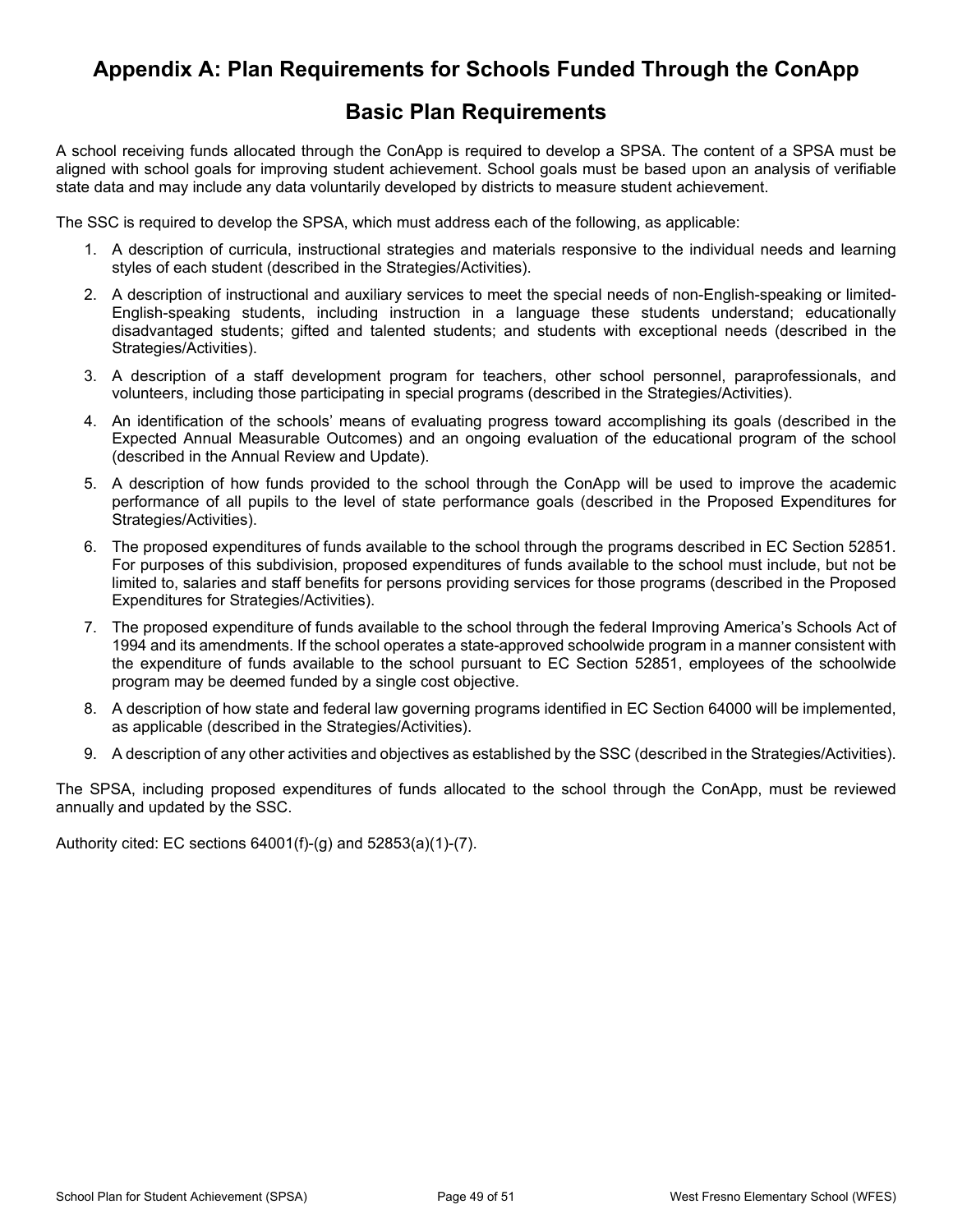## **Schoolwide Program Requirements**

A school receiving funds allocated through the ConApp and operating a schoolwide program (SWP) must describe how the school will carry out each of the following components:

- 1. A description of the strategies that the school will be implementing to address school needs, including a description of how such strategies will
	- a. provide opportunities for all students, including socioeconomically disadvantaged students, students from major racial and ethnic groups, students with disabilities, and English learners, to meet the challenging state academic standards.
	- b. use effective methods and instructional strategies based on scientifically based research that
		- i. strengthen the core academic program in the school;
		- ii. provide an enriched and accelerated curriculum;
		- iii. increase the amount and quality of learning time;
		- iv. include strategies for meeting the educational needs of historically underserved populations;
		- v. help provide an enriched and accelerated curriculum; and
		- vi. are consistent with, and are designed to implement, state and local improvement plans, if any.
	- c. address the needs of all students in the school, but particularly the needs of those at risk of not meeting the challenging state academic standards, through activities which may include the following:
		- i. strategies to improve students' skills outside the academic subject areas;
		- ii. preparation for and awareness of opportunities for postsecondary education and the workforce;
		- iii. implementation of a schoolwide tiered model to prevent and address problem behavior;
		- iv. professional development and other activities for teachers, paraprofessionals, and other school personnel to improve instruction and use of data; and
		- v. strategies for assisting preschool children in the transition from early childhood education programs to local elementary school programs.
- 2. A description of how the school will determine if school needs have been met (described in the Expected Annual Measurable Outcomes and the Annual Review and Update).
- 3. A description of how the school will ensure instruction by highly qualified teachers and provide ongoing professional development, including
	- a. strategies to attract highly qualified teachers;
	- b. providing high-quality and ongoing professional development that is aligned with the state's academic standards for teachers, principals, paraprofessionals and, if appropriate, pupil services personnel, parents, and other staff, to enable all students in the school to meet the state's academic standards;
	- c. the devotion of sufficient resources to effectively carry out professional development activities; and
	- d. the inclusion of teachers in professional development activities regarding the use of academic assessments to enable them to provide information on, and to improve, the achievement of individual students and the overall instructional program.
- 4. A description of how the school will ensure parental involvement in the planning, review, and improvement of the schoolwide program plan (described in Stakeholder Involvement and/or Strategies/Activities).
- 5. A description of the activities the school will include to ensure that students who experience difficulty attaining proficient or advanced levels of academic achievement standards will be provided with effective, timely additional support, including measures to
	- a. Ensure that those students' difficulties are identified on a timely basis; and
	- b. Provide sufficient information on which to base effective assistance to those students.
- 6. For an elementary school, a description of how the school will assist preschool students in the successful transition from early childhood programs to the school.
- 7. A description of how the school will use resources to carry out these components (described in the Proposed Expenditures for Strategies/Activities).

Authority Cited: Title 34 of the Code of Federal Regulations (34 CFR) sections 200.27(a)(3)(i)-(iii) and 200.28 and section 1114(b)(7)(A)(i)-(iii) and 1118(b) of the ESEA.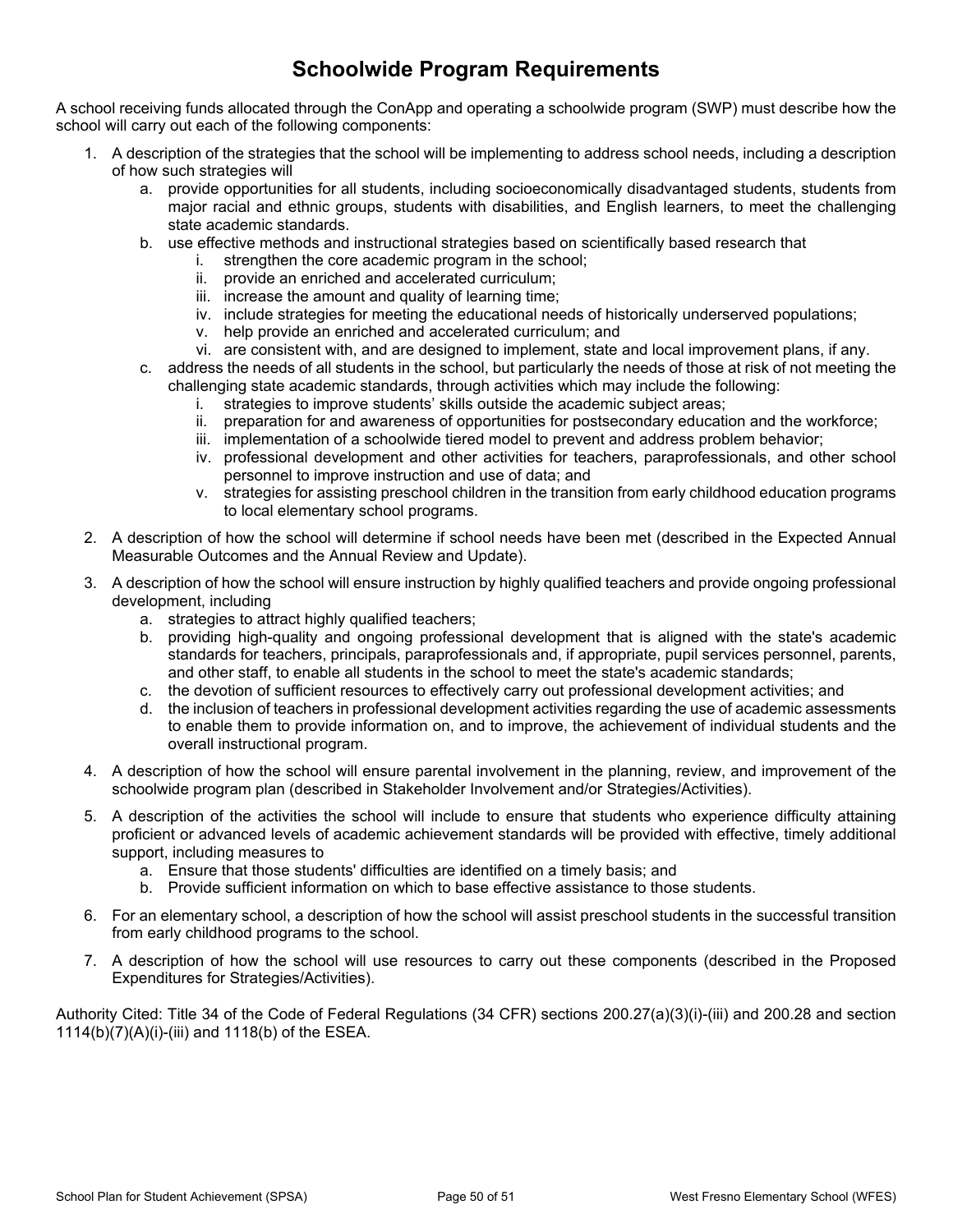## <span id="page-50-0"></span>**Appendix B: Select State and Federal Programs**

### **Federal Programs**

Title I, Part A: School Allocation Title I, Part A: School Parent and Family Engagement Allocation Title I, Part A: Targeted Support and Improvement Allocation Title I, Part C: Education of Migratory Children Title II, Part A: Supporting Effective Instruction Title III, Part A: Language Instruction for English Learners and Immigrate Youth Title IV Part A: Student Support and Academic Enrichment Grants Title IV Part B: 21st Century Community Learning Centers Title V, Part B: Rural Education Initiative Title VI, Part A: Indian, Native Hawaiian, and Alaska Native Education

### **State or Local Programs**

After School Education and Safety Program American Indian Education Child Development Programs Economic Impact Aid/State Compensatory Education (carryover funds) Economic Impact Aid/Limited English Proficient (carryover funds) California Foster Youth Services California Partnership Academies California Tobacco-Use Prevention Education Program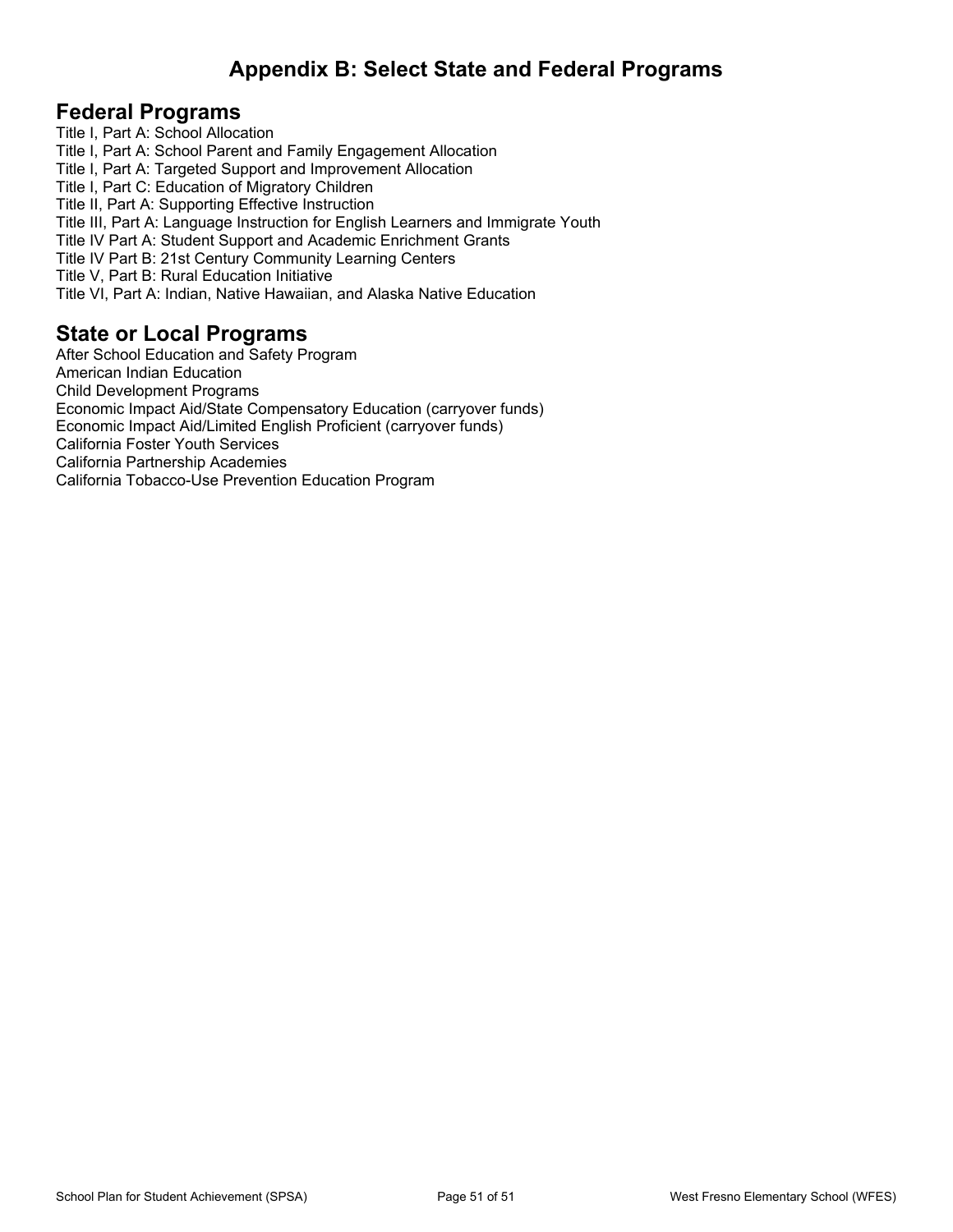



# **West Fresno Elementary - Washington Unified**

## **Fall 2017 Student Group Report**

https://caschooldashboard.org/#/Details/10767786006605/3/StudentGroupReport